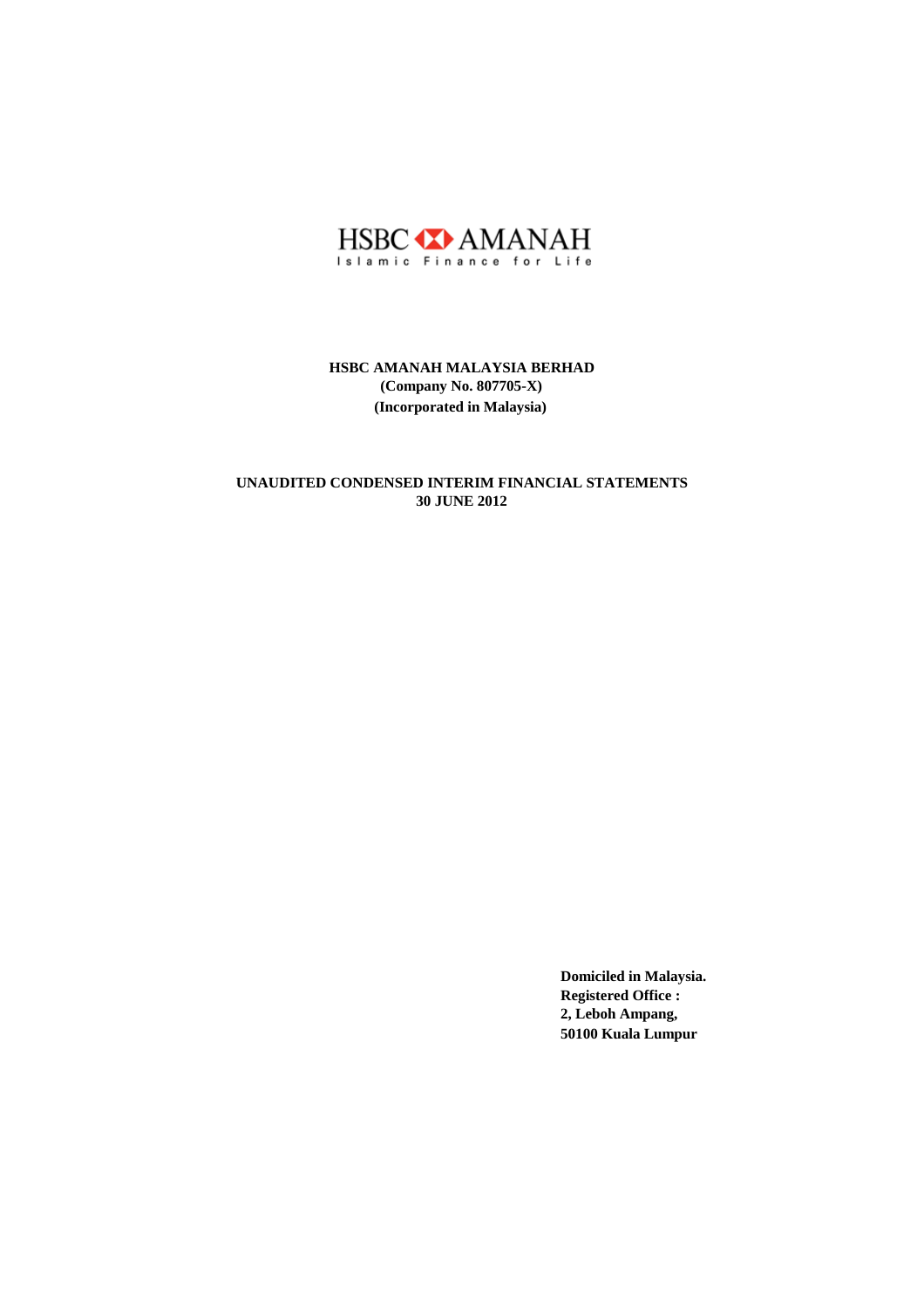#### **MANAGEMENT'S CERTIFICATION**

I hereby certify that the attached unaudited condensed interim financial statements for the half year ended 30 June 2012 have been prepared from the Bank's accounting and other records and that they are in accordance with the requirements of MFRS 134: Interim Financial Reporting issued by the Malaysian Accounting Standards Board ("MASB"), Guidelines on Financial Reporting for Licenced Islamic Banks and Circular on the Application of FRS and Revised Financial Reporting for Islamic Banks issued by Bank Negara Malaysia in 2012.

SAW SAY PIN Chief Financial Officer

Date : 26 July 2012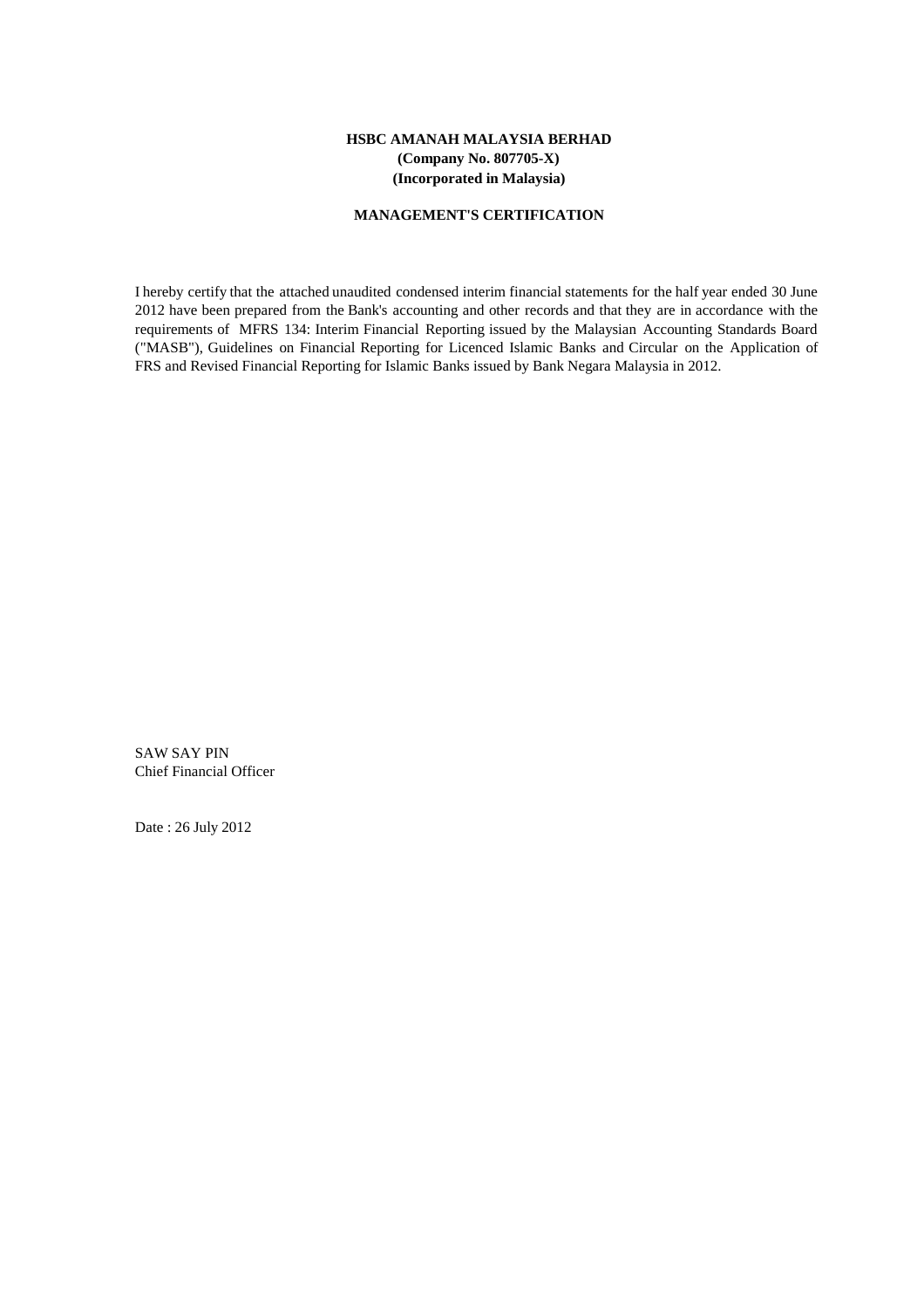# **UNAUDITED CONDENSED STATEMENT OF FINANCIAL POSITION AT 30 JUNE 2012**

|                                              | <b>Note</b> | 30 Jun 2012<br><b>RM'000</b> | 31 Dec 2011<br><b>RM'000</b> | 1 Jan 2011<br><b>RM'000</b> |
|----------------------------------------------|-------------|------------------------------|------------------------------|-----------------------------|
|                                              |             |                              | Restated                     | Restated                    |
| <b>Assets</b>                                |             |                              |                              |                             |
| Cash and short-term funds                    | 10          | 2,415,324                    | 1,536,792                    | 1,508,998                   |
| Financial Assets Held-for-Trading            | 11          | 256,948                      | 216,716                      | 148,006                     |
| Financial Investments Available-for-Sale     | 12          | 674,999                      | 422,086                      | 330,665                     |
| Financing and advances                       | 13          | 8,687,833                    | 7,774,866                    | 4,810,143                   |
| Other assets                                 | 15          | 358,055                      | 204,466                      | 56,586                      |
| Statutory deposits with Bank Negara Malaysia |             | 293,062                      | 228,562                      | 34,729                      |
| Equipment                                    |             | 17,171                       | 18,926                       | 16,425                      |
| Intangible assets                            |             | 225                          | 461                          | 1,499                       |
| Deferred tax assets                          |             | 34,882                       | 29,623                       | 32,383                      |
| <b>Total Assets</b>                          |             | 12,738,499                   | 10,432,498                   | 6,939,434                   |
| <b>Liabilities</b>                           |             |                              |                              |                             |
| Deposits from customers                      | 16          | 7,539,602                    | 5,470,095                    | 3,783,026                   |
| Deposits and placements from banks           |             |                              |                              |                             |
| and other financial institutions             | 17          | 3,823,390                    | 3,740,525                    | 2,084,599                   |
| Bills and acceptances payable                |             | 20,374                       | 7,600                        | 5,531                       |
| Other liabilities                            | 18          | 353,576                      | 291,697                      | 236,324                     |
| Provision for taxation                       |             | 42,022                       | 31,248                       | 26,061                      |
| <b>Total Liabilities</b>                     |             | 11,778,964                   | 9,541,165                    | 6,135,541                   |
| <b>Shareholder's Equity</b>                  |             |                              |                              |                             |
| Share capital                                |             | 50,000                       | 50,000                       | 50,000                      |
| Reserves                                     |             | 909,535                      | 841,333                      | 753,893                     |
| <b>Total Shareholder's Equity</b>            |             | 959,535                      | 891,333                      | 803,893                     |
| Total Liabilities and Shareholder's Equity   |             | 12,738,499                   | 10,432,498                   | 6,939,434                   |
| Commitments and Contingencies                | 27          | 6,488,437                    | 5,343,157                    | 1,675,614                   |

*The unaudited condensed interim financial statements should be read in conjunction with the audited financial* statements of the Bank for the financial year ended 31 December 2011 and the accompanying explanatory notes on *pages 5 to 34 attached to the unaudited condensed interim financial statements.*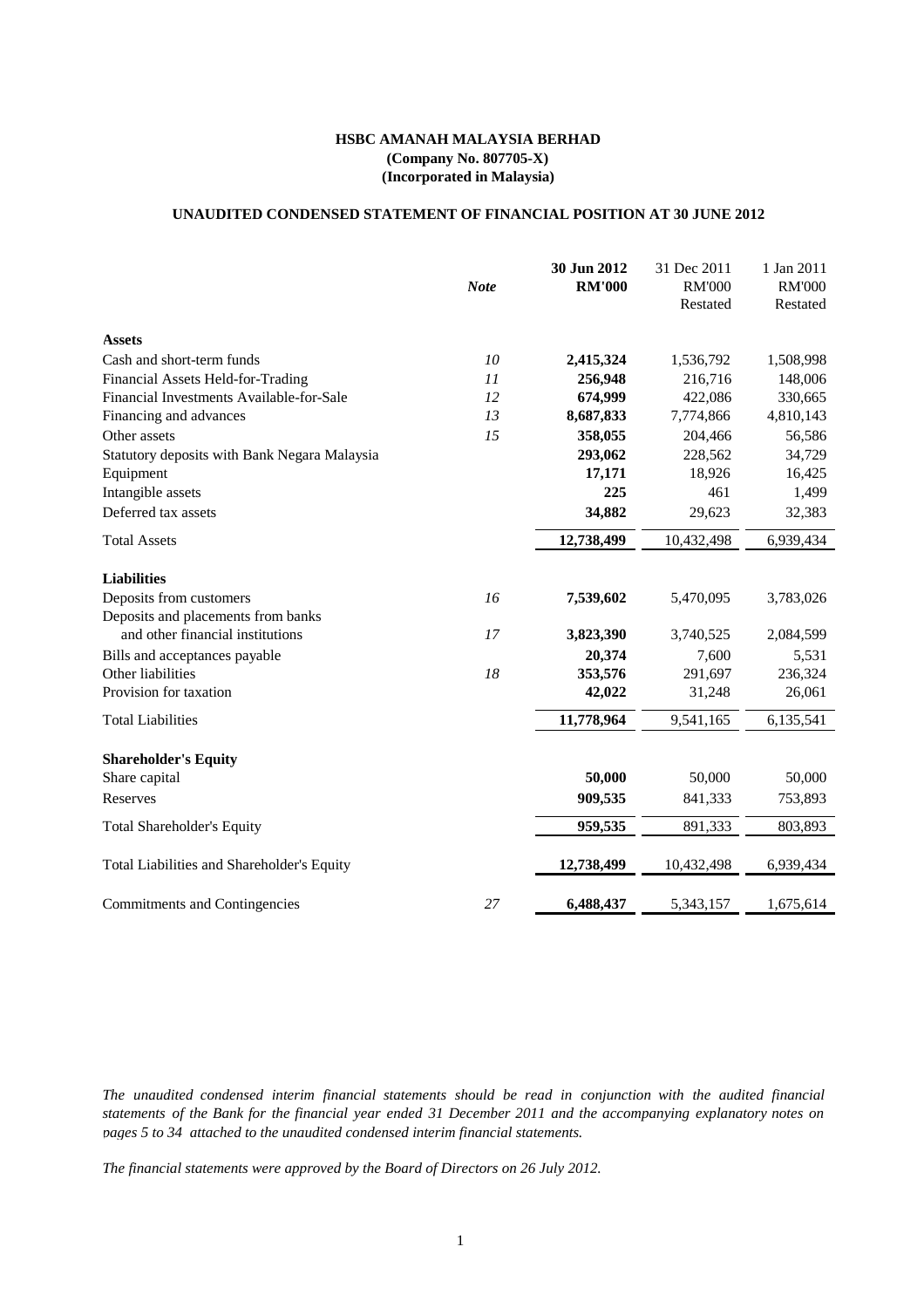# **INCOME FOR THE HALF YEAR ENDED 30 JUNE 2012 UNAUDITED CONDENSED STATEMENT OF PROFIT OR LOSS AND OTHER COMPREHENSIVE**

|                                                                                                                      |    |                              | <b>Second Quarter Ended</b>              |                              | <b>Year-To-Date Ended</b>                |
|----------------------------------------------------------------------------------------------------------------------|----|------------------------------|------------------------------------------|------------------------------|------------------------------------------|
| <b>Note</b>                                                                                                          |    | 30 Jun 2012<br><b>RM'000</b> | 30 Jun 2011<br><b>RM'000</b><br>Restated | 30 Jun 2012<br><b>RM'000</b> | 30 Jun 2011<br><b>RM'000</b><br>Restated |
| Income derived from investment of                                                                                    |    |                              |                                          |                              |                                          |
| depositors' funds and others                                                                                         | 19 | 148,342                      | 106,135                                  | 305,090                      | 199,211                                  |
| Income derived from investment of                                                                                    |    |                              |                                          |                              |                                          |
| shareholder's funds                                                                                                  | 20 | 31,739                       | 22,974                                   | 59,444                       | 46,632                                   |
| Impairment losses on financing                                                                                       | 21 | (36,290)                     | (25, 328)                                | (61, 465)                    | (44, 228)                                |
| Total distributable income                                                                                           |    | 143,791                      | 103,781                                  | 303,069                      | 201,615                                  |
| Income attributable to depositors                                                                                    | 22 | (58, 929)                    | (35,700)                                 | (119, 826)                   | (65, 438)                                |
| Total net income                                                                                                     |    | 84,862                       | 68,081                                   | 183,243                      | 136,177                                  |
| Personnel expenses                                                                                                   | 23 | (9,642)                      | (5,322)                                  | (19, 124)                    | (13, 351)                                |
| Other overheads and expenditures                                                                                     | 24 | (46, 221)                    | (36,938)                                 | (84,204)                     | (64, 592)                                |
| Profit before taxation                                                                                               |    | 28,999                       | 25,821                                   | 79,915                       | 58,234                                   |
| Taxation                                                                                                             |    | (4,980)                      | (3,628)                                  | (17, 725)                    | (11, 144)                                |
| Profit for the period                                                                                                |    | 24,019                       | 22,193                                   | 62,190                       | 47,090                                   |
| Other comprehensive income<br>Items that may be reclassified<br>subsequently to profit or loss<br>Fair value reserve |    |                              |                                          |                              |                                          |
| Change in fair value                                                                                                 |    | 824                          | 185                                      | 485                          | (186)                                    |
| Income tax relating to components of                                                                                 |    |                              |                                          |                              |                                          |
| other comprehensive income                                                                                           |    | (206)                        | (46)                                     | (121)                        | 46                                       |
| Other comprehensive income for the<br>period, net of tax                                                             |    | 618                          | 139                                      | 364                          | (140)                                    |
| Total comprehensive income for the period                                                                            |    | 24,637                       | 22,332                                   | 62,554                       | 46,950                                   |
|                                                                                                                      |    |                              |                                          |                              |                                          |
| Profit attributable to the owner of the Bank                                                                         |    | 24,019                       | 22,193                                   | 62,190                       | 47,090                                   |
| Total comprehensive income attributable to owner of the Bank                                                         |    | 24,637                       | 22,332                                   | 62,554                       | 46,950                                   |
| Basic earnings per RM0.50 ordinary share                                                                             |    | 24 sen                       | 22.2 sen                                 | 62.2 sen                     | 47.1 sen                                 |

The unaudited condensed interim financial statements should be read in conjunction with the audited financial statements of the Bank for the financial year ended 31 December 2011 and the accompanying explanatory notes on pages 5 to 34 attached to the *unaudited condensed interim financial statements.*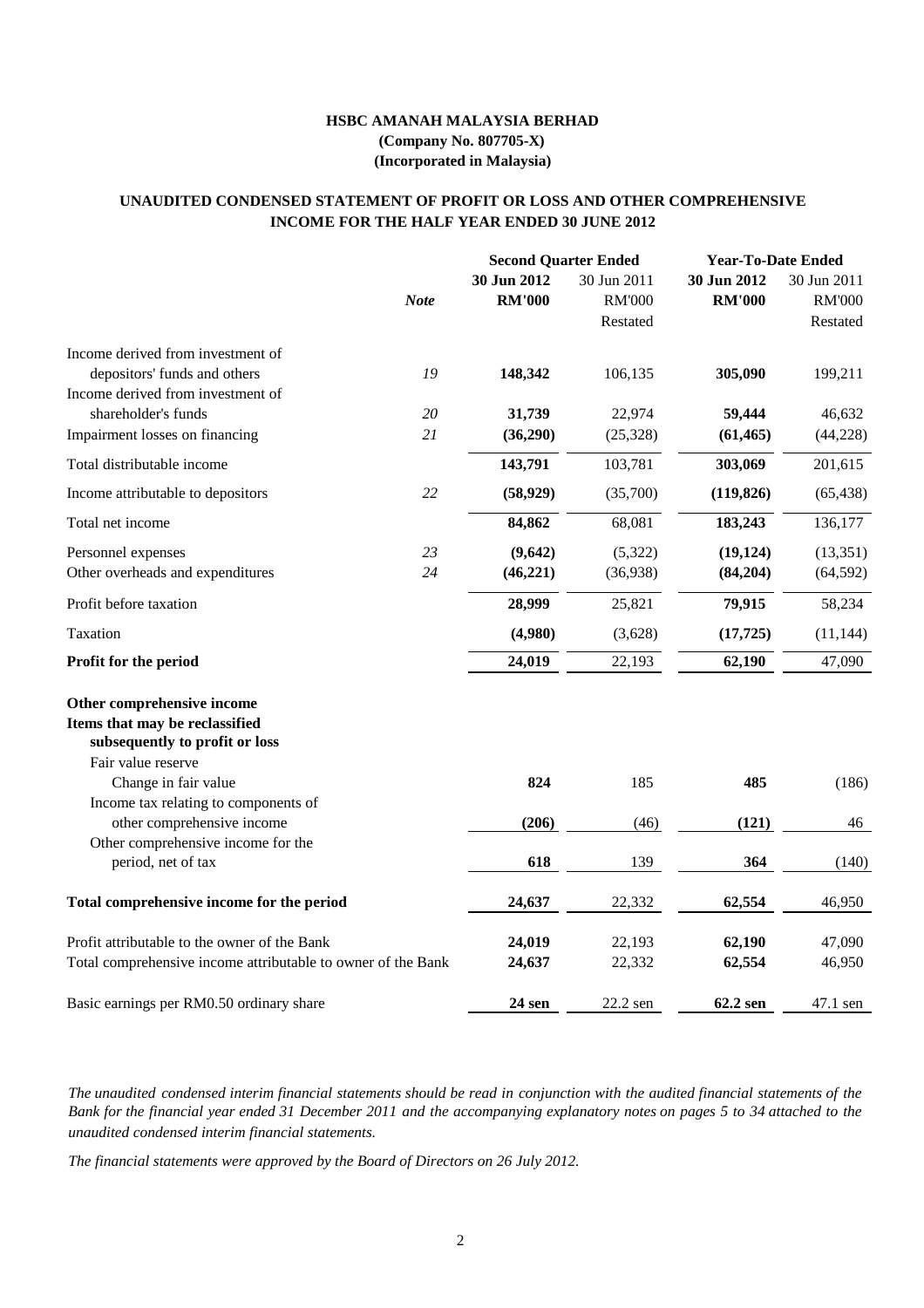#### **UNAUDITED CONDENSED STATEMENT OF CHANGES IN EQUITY FOR THE HALF YEAR ENDED 30 JUNE 2012**

|                                                                         |                          |                          | Non-distributable        |               |                |                          | Distributable |               |
|-------------------------------------------------------------------------|--------------------------|--------------------------|--------------------------|---------------|----------------|--------------------------|---------------|---------------|
|                                                                         |                          |                          |                          | Available-    | Capital        | Profit                   |               |               |
|                                                                         | <b>Share</b>             | Share                    | Statutory                | for-sale      | contribution   | equalisation             | Retained      | Total         |
|                                                                         | capital                  | premium                  | reserve                  | reserve       | reserve        | reserve                  | profits       |               |
|                                                                         | <b>RM'000</b>            | <b>RM'000</b>            | <b>RM'000</b>            | <b>RM'000</b> | <b>RM'000</b>  | <b>RM'000</b>            | <b>RM'000</b> | <b>RM'000</b> |
| 2011                                                                    |                          |                          |                          |               |                |                          |               |               |
| Balance as at 1 January 2011                                            | 50,000                   | 610,000                  | 50,000                   | (136)         | 335            |                          | 74,652        | 784,851       |
| Effect of convergence to MFRS                                           |                          |                          |                          |               |                |                          | 19,042        | 19,042        |
| Balance as at 1 January 2011, restated                                  | 50,000                   | 610,000                  | 50,000                   | (136)         | 335            |                          | 93,694        | 803,893       |
| Total comprehensive income for the period                               |                          |                          |                          |               |                |                          |               |               |
| Net profit for the period                                               |                          |                          |                          |               |                |                          | 47,090        | 47,090        |
| <b>Transfer to Statutory Reserve</b>                                    |                          |                          |                          |               |                |                          |               |               |
| Other comprehensive income, net of income tax                           |                          |                          |                          |               |                |                          |               |               |
| Fair value reserve:                                                     |                          |                          |                          |               |                |                          |               |               |
| Net change in fair value                                                |                          |                          |                          | (140)         |                | $\overline{\phantom{a}}$ |               | (140)         |
| Total other comprehensive income                                        | $\overline{\phantom{a}}$ | $\overline{\phantom{a}}$ | $\overline{\phantom{a}}$ | (140)         | $\sim$         | $\overline{\phantom{a}}$ |               | (140)         |
| Total comprehensive income for the period                               |                          |                          |                          | (140)         | $\overline{a}$ | $\overline{a}$           | 47,090        | 46,950        |
| Transactions with ultimate holding company, recorded directly in equity |                          |                          |                          |               |                |                          |               |               |
| Share based payment transactions                                        |                          |                          |                          |               | 166            |                          |               | 166           |
| Balance as at 30 June 2011                                              | 50,000                   | 610,000                  | 50,000                   | (276)         | 501            | $\mathbb{Z}^2$           | 140,784       | 851,009       |
|                                                                         |                          |                          |                          |               |                |                          |               |               |
| 2012                                                                    |                          |                          |                          |               |                |                          |               |               |
| Balance as at 1 January 2012 (restated)                                 | 50,000                   | 610,000                  | 50,000                   | 148           | 695            |                          | 153,216       | 864,059       |
| Effect of convergence to MFRS                                           |                          |                          |                          |               |                |                          | 27,274        | 27,274        |
| Balance as at 1 January 2012, restated                                  | 50,000                   | 610,000                  | 50,000                   | 148           | 695            |                          | 180,490       | 891,333       |
| Total comprehensive income for the period                               |                          |                          |                          |               |                |                          |               |               |
| Net profit for the period                                               |                          |                          |                          |               |                |                          | 62,190        | 62,190        |
| Other comprehensive income, net of income tax<br>Fair value reserve:    |                          |                          |                          |               |                |                          |               |               |
|                                                                         |                          |                          |                          | 364           |                |                          |               |               |
| Net change in fair value                                                |                          |                          | $\blacksquare$           | 364           | $\sim$         | $\blacksquare$           |               | 364<br>364    |
| Total other comprehensive income                                        | $\blacksquare$           | $\blacksquare$           |                          | 364           |                | $\overline{a}$           | 62,190        | 62,554        |
| Total comprehensive income for the period                               |                          |                          |                          |               |                |                          |               |               |
| Transactions with ultimate holding company, recorded directly in equity |                          |                          |                          |               |                |                          |               |               |
| Share based payment transactions                                        |                          |                          |                          |               | 288            |                          |               | 288           |
| Other transactions, recorded directly in equity                         |                          |                          |                          |               |                |                          |               |               |
| Reclassification from other liabilities to equity                       |                          |                          |                          |               |                | $5,360*$                 |               | 5,360         |
| Balance as at 30 June 2012                                              | 50.000                   | 610.000                  | 50,000                   | 512           | 983            | 5,360                    | 242,680       | 959,535       |

#### \* Refer to Note 2(a)(iv)

The unaudited condensed interim financial statements should be read in conjunction with the audited financial statements of the Bank for the financial year ended 31 December 2011 and the accompanying *explanatory notes on pages 5 to 34 attached to the unaudited condensed interim financial statements.*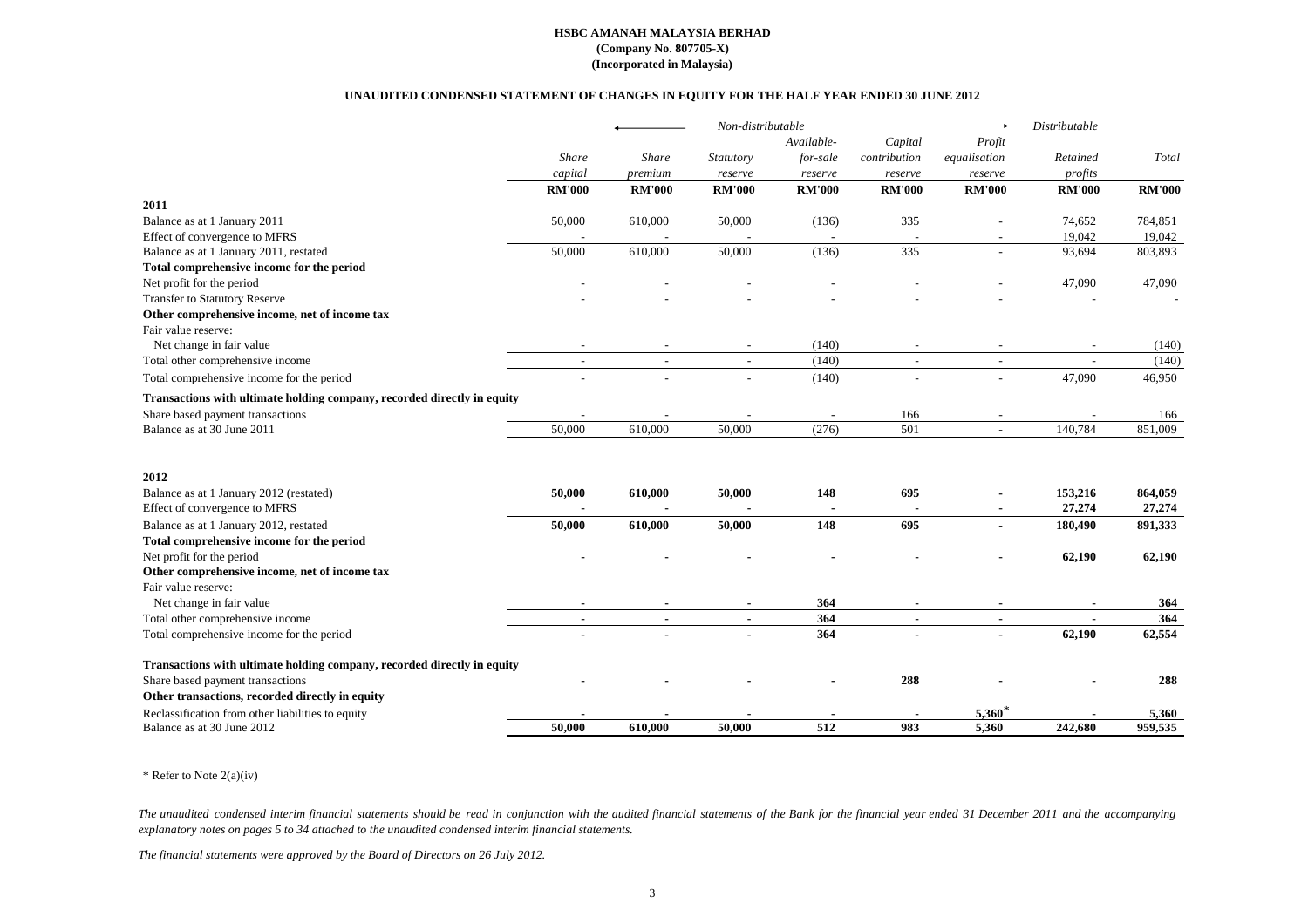# **FOR THE HALF YEAR ENDED 30 JUNE 2012 UNAUDITED CONDENSED CASH FLOW STATEMENT**

|                                                      | 30 Jun 2012   | 30 Jun 2011   |
|------------------------------------------------------|---------------|---------------|
|                                                      | <b>RM'000</b> | <b>RM'000</b> |
|                                                      |               | Restated      |
| Profit before taxation                               | 79,915        | 58,234        |
| Adjustments for non-operating and non-cash items     | 9,840         | 3,350         |
| Operating profit before working capital changes      | 89,755        | 61,584        |
| Changes in working capital:                          |               |               |
| Net changes in operating assets                      | (1,171,288)   | (1,102,392)   |
| Net changes in operating liabilities                 | 2,227,025     | 1,188,423     |
| Taxation paid                                        | (13,000)      | (8,000)       |
| Net cash generated from operating activities         | 1,132,492     | 139,615       |
| Net cash used in financing activities                | (253,960)     | (8, 840)      |
| Net changes in cash and cash equivalents             | 878,532       | 130,775       |
| Cash and cash equivalents at beginning of the period | 1,536,792     | 1,508,998     |
| Cash and cash equivalents at end of the period       | 2,415,324     | 1,639,773     |
| Analysis of cash and cash equivalents                |               |               |
| Cash and short-term funds                            | 2,415,324     | 1,639,773     |

The unaudited condensed interim financial statements should be read in conjunction with the audited financial statements of the Bank for the financial year ended 31 December 2011 and the accompanying explanatory notes on pages 5 to 34 attached *to the unaudited condensed interim financial statements.*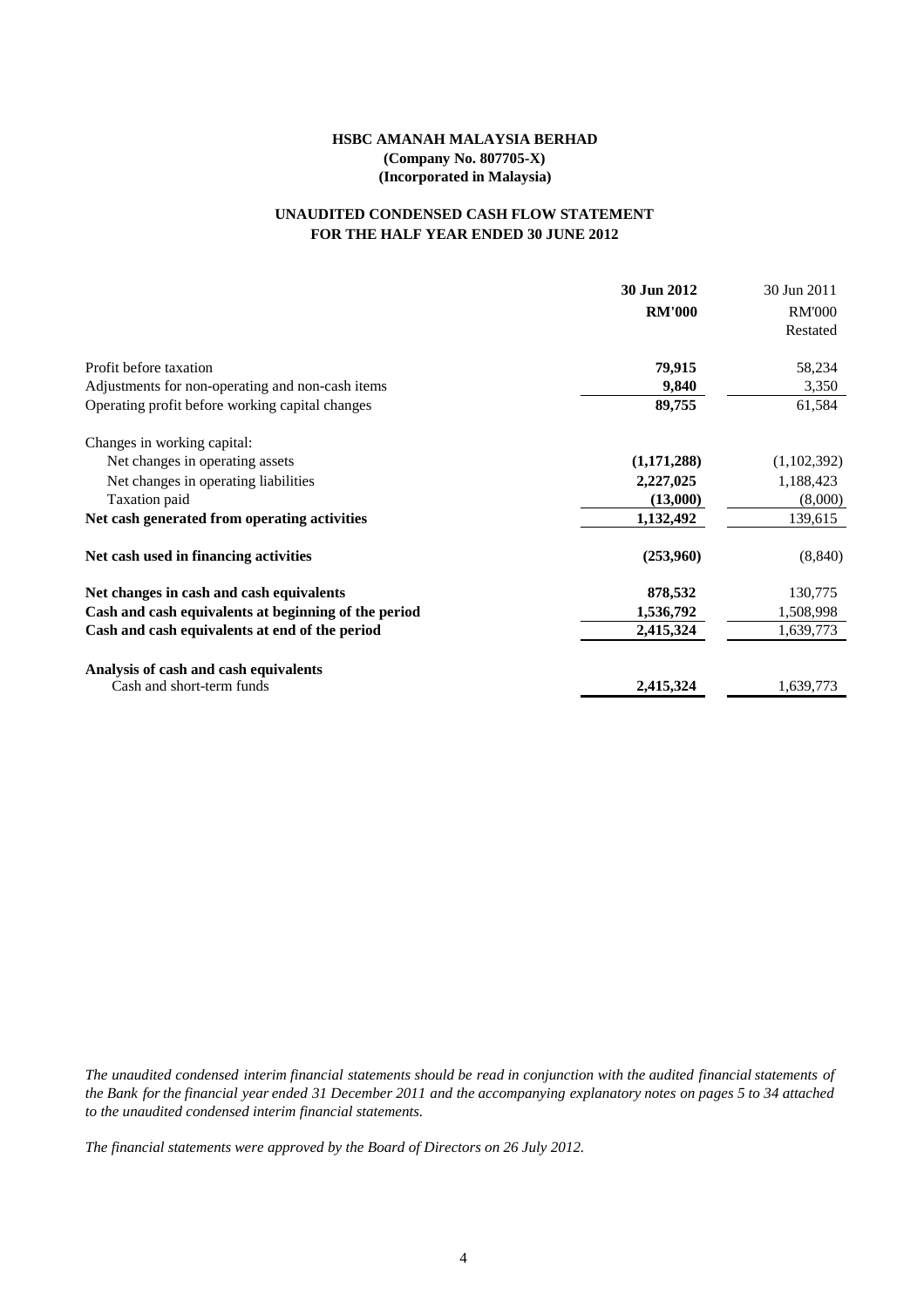#### **EXPLANATORY NOTES TO THE INTERIM FINANCIAL STATEMENTS AT 30 JUNE 2012**

# **1 General Information**

HSBC Amanah Malaysia Berhad ("the Bank") incorporated on 26 February 2008, is a licensed Islamic Bank under the Islamic Banking Act, 1983. The registered office of the Bank is at No. 2, Leboh Ampang, 50100 Kuala Lumpur.

The principal activities of the Bank are Islamic banking and related financial services.

There were no significant changes in these activities during the financial period.

#### **2 Basis of Preparation**

The unaudited condensed interim financial statements for the half year ended 30 June 2012 have been prepared in accordance with the requirements of Malaysian Financial Reporting Standards ("MFRS") 134: Interim Financial Reporting issued by the Malaysian Accounting Standards Board ("MASB"), as modified by Bank Negara Malaysia's ("BNM") guidelines. The unaudited condensed interim financial statements do not include all of the information required for full annual financial statements, and should be read in conjunction with the audited financial statements of the Bank as at and for the financial year ended 31 December 2011. The explanatory notes attached in the unaudited condensed interim financial statements provide an explanation of events and transactions that are significant for an understanding of the changes in the financial position and performance of the Bank since the financial year ended 31 December 2011.

The audited financial statements of the Bank as at and for the year ended 31 December 2011 were prepared under Financial Reporting Standards (FRSs). Since the previous annual audited financial statements as at 31 December 2011 were issued, the Bank has adopted the Malaysian Financial Reporting Standards ("MFRS") framework issued by the Malaysian Accounting Standards Board ("MASB") with effect from 1 January 2012. This MFRS framework was introduced by the MASB in order to fully converge Malaysia's existing Financial Reporting Standards ("FRS") framework with the International Financial Reporting Standards ("IFRS") framework issued by the International Accounting Standards Board. Whilst all FRSs issued under the previous FRS framework were equivalent to the MFRSs issued under the MFRS framework, there are some differences in relation to the transitional provisions and effective dates contained in certain FRSs. The financial effects of convergence to the MFRS framework and any consequential changes in accounting policies as a result of the convergence are discussed in Note 2 a) Changes in Accounting Policies.

This is the Bank's first half year financial statements covered by the MFRS framework and MFRS 1, First-time Adoption of Malaysian Financial Reporting Standards has been applied. The MFRS did not result in any material financial impact to the Bank other than the financial impact arising from the change in accounting policy on i) the impairment of collectively assessed financing and advances, ii) the fair valuation of structured deposits and iii) recognition of securities pledged on Islamic repurchase agreements, as the accounting policies previously adopted under FRS framework were already in line with the requirements of the MFRS framework. The above changes in accounting policy are described in Note 2(a), together with other accounting policy changes resulting from new/revised Bank Negara Malaysia's ("BNM") guidelines. A detailed explanation of how the transition to MFRSs has affected the reported financial position, financial performance and cash flows of the Bank is provided in Note 28.

The Bank has early adopted the amendments to MFRS 101, Presentation of Financial Statements which is originally effective for annual periods beginning on or after 1 July 2012. The early adoption of the amendments to MFRS 101 has no impact on the financial statements other than the presentation format of the statement of profit or loss and other comprehensive income.

The following MFRS, IC Interpretation and Amendments to MFRSs have been adopted by the Bank during the current period:

- IC Interpretation 19 Extinguishing Financial Liabilities with Equity Instruments
- Severe Hyperinflation and Removal of Fixed Dates for First-time Adopters (Amendments to MFRS 1)
- Disclosures Transfers of Financial Assets (Amendments to MFRS 7)
- Deferred tax: Recovery of Underlying Assets (Amendments to MFRS 112)

The adoption of the IC Interpretation and Amendments to MFRSs above did not have any financial impact on the Bank as they mainly help to clarify the requirements of or provide further explanations to existing MFRSs.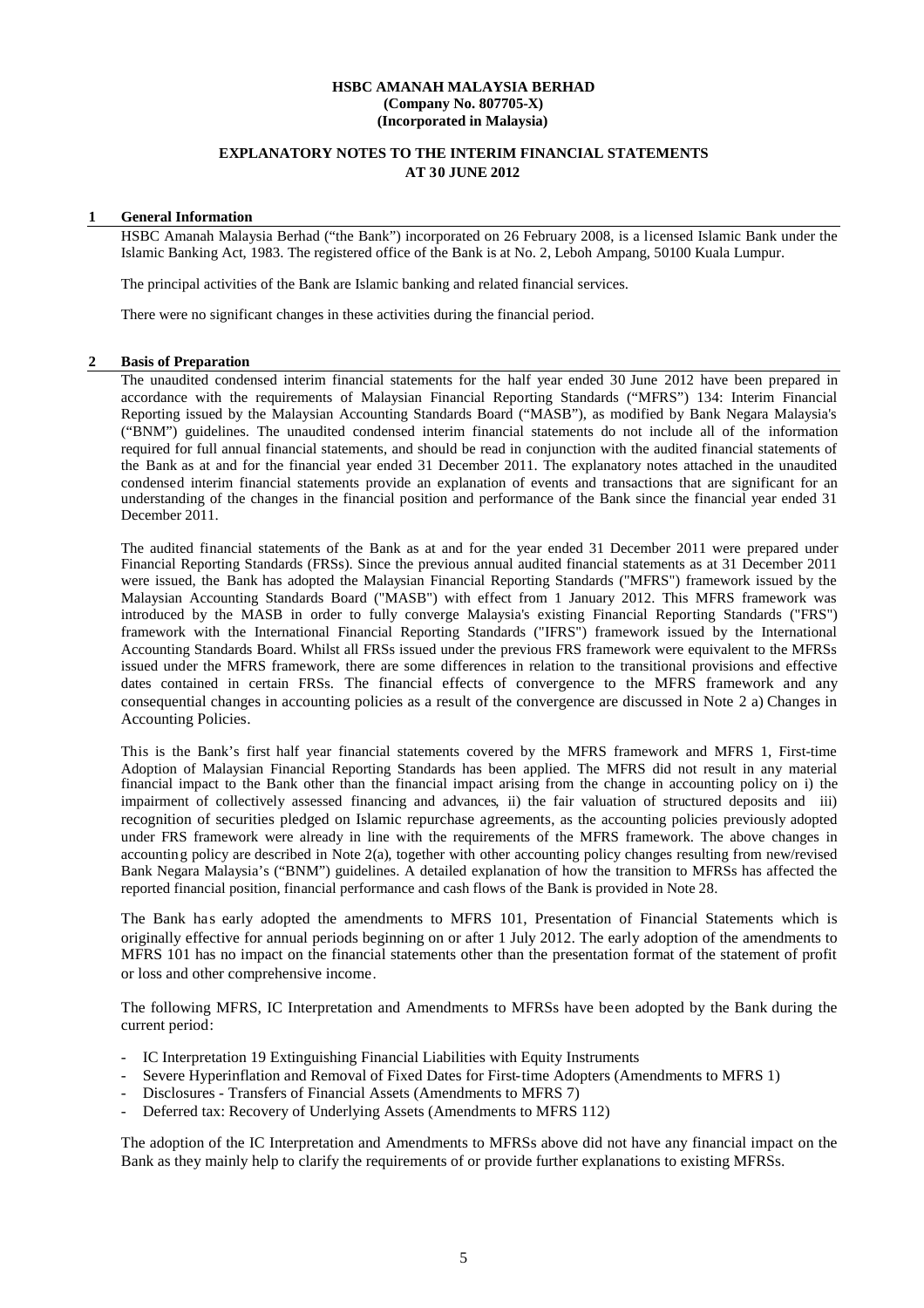#### **2 Basis of Preparation (Cont'd)**

The Bank has not applied the following accounting standards, amendments and interpretations that have been issued by the MASB as they are either not applicable or not yet effective:

Effective for annual periods commencing on or after 1 January 2013

- Amendments to MFRS 1, Government Loans
- Amendments to MFRS 7, Disclosures-Offsetting Financial Assets and Financial Liabilities
- MFRS 10, Consolidated Financial Statements
- MFRS 11, Joint Arrangements
- MFRS 12, Disclosure of Interests in Other Entities
- MFRS 13, Fair Value Measurement
- MFRS 119, Employee Benefits (IAS 19 as amended by IASB in June 2011)
- MFRS 127, Separate Financial Statements (IAS 27 as amended by IASB in May 2011)
- MFRS 128, Investments in Associates and Joint Ventures (IAS 28 as amended by IASB in May 2011)
- IC Interpretation 20, Stripping Costs in the Production Phase of a Surface Mine

Effective for annual periods commencing on or after 1 January 2014

Amendments to MFRS 132, Financial Instruments: Presentation (Offsetting Financial Assets and Financial Liabilities)

Effective for annual periods commencing on or after 1 January 2015

- MFRS 9, Financial Instruments (IFRS 9 issued by IASB in November 2009)
- MFRS 9, Financial Instruments (IFRS 9 issued by IASB in October 2010)

The Bank plans to apply the abovementioned accounting standards, amendments and interpretations from the annual period beginning 1 January 2013, except for Amendments to MFRS 132 and MFRS 9 (2009 & 2010) that would apply for the annual period beginning on or after 1 January 2014 and 1 January 2015 respectively.

The initial application of a standard that will be applied prospectively or which requires extended disclosures is not expected to have any financial impact to the current and prior period's financial statements upon their first adoption.

The adoption of MFRS 9 will result in a change in accounting policy. IC Interpretation 20 is not expected to have any impact on the financial statements of the Bank as it is not relevant to the operations of the Bank. The initial application of the other standards and amendments are not expected to have any material financial impact on the financial statements of the Bank.

#### **(a) Change in accounting policy**

#### *(i) Impairment of collectively assessed financing and advances*

Prior to the transition to MFRS 139, the Bank had maintained collective impairment provision at 1.5% of total outstanding financing and advances, net of individual impairment provision, in line with Bank Negara Malaysia's transitional provisions under its Guidelines on Classification and Impairment Provisions for Loans/Financing. Upon the adoption of MFRS 139 on 1 January 2012, these transitional provisions were removed and the Bank has applied the requirements of MFRS 139 in the determination of collective impairment provision, of which the revised accounting policy is described below.

This change in accounting policy has been accounted for retrospectively and has resulted in a decrease in the collective allowance for impairment charged in the income statement and a write-back of collective allowance to the opening retained profits and opening collective impairment allowance in the statement of financial position. A summary of the financial impact of the change in accounting policy on the financial statements of the Bank is reflected in Note 28.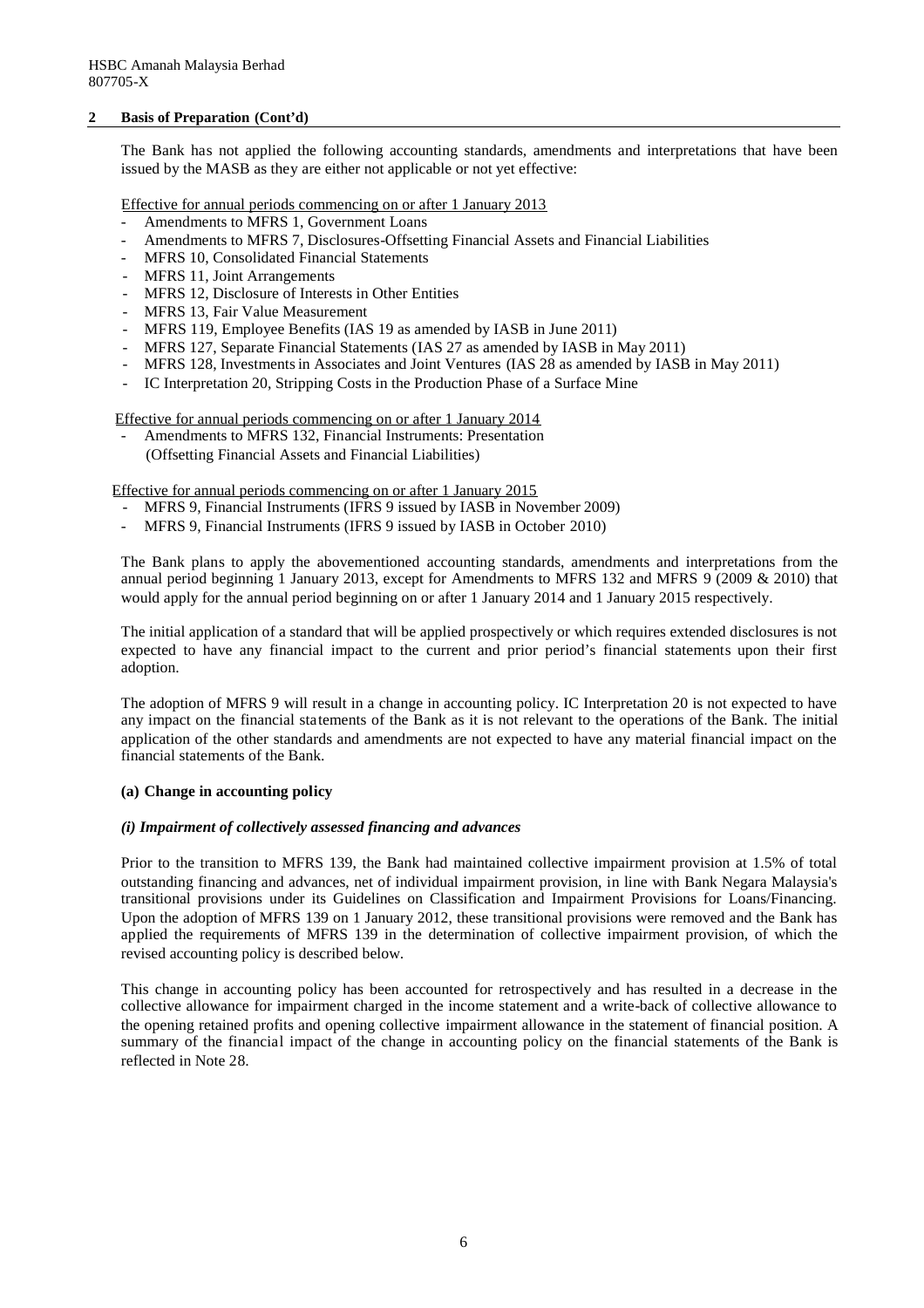#### **2 Basis of Preparation (Cont'd)**

#### **(a) Change in accounting policy (Cont'd)**

#### *(i) Impairment of collectively assessed financing and advances (Cont'd)*

Impairment is assessed on a collective basis in two circumstances:

- to cover losses which have been incurred but not yet been identified on financing subject to individual assessment; and
- for homogeneous groups of financing that are not considered individually significant.

Losses incurred but not yet identified on individually significant financing and advances

Individually assessed financing for which no evidence of impairment has been specifically identified on an individual basis are grouped together according to their credit risk characteristics for the purpose of calculating an estimated collective impairment. These credit risk characteristics may include type of products offered, industry sector, or other relevant factors. As soon as information becomes available which identifies losses on individual financing within the group, those financing are removed from the group and assessed on an individual basis for impairment.

The collective impairment allowance is determined after taking into account:

- historical loss experience in portfolios of similar credit risk characteristics (for example, by industry sector, financing grade or product);
- the estimated period between impairment occurring and the loss being identified and evidenced by the establishment of an appropriate allowance against the individual financing;
- the period between a loss occurring and its identification is estimated for each identified portfolio; and
- management's experienced judgment as to whether current economic and credit conditions are such that the actual level of inherent losses at the balance sheet date is likely to be greater or less than that suggested by historical experience.

#### Homogeneous groups of financing and advances

Statistical methods are used to determine impairment losses on a collective basis for homogeneous groups of financing that are not considered individually significant, because individual financing assessment is impracticable. Losses in these groups of financing are recorded on an individual basis only when individual financing are written off, at which point they are removed from the group. Two alternative methods are used to calculate allowances on a collective basis:

When appropriate empirical information is available, roll rate methodology is applied. This methodology employs statistical analyses of historical data and experience of delinquency and default to estimate the amount of financing that will eventually be written off as a result of the events occurring before the balance sheet date which the Bank are not able to identify on an individual financing basis, and that can be reliably estimated. Under this methodology, financing are grouped into ranges according to the number of days past due and statistical analysis is used to estimate the likelihood that financing in each range will progress through the various stages of delinquency, and ultimately prove irrecoverable. In addition to the delinquency groupings, financing are segmented according to their credit characteristics as described above. Current economic conditions are also evaluated when calculating the appropriate level of allowance required to cover inherent loss.

When the portfolio size is small or when information is insufficient or not reliable enough to adopt a roll rate methodology, a basic formulaic approach based on historical loss rate experience is adopted.

In normal circumstances, historical experience provides the most objective and relevant information from which to assess inherent loss within each portfolio, though sometimes it provides less relevant information about the inherent loss in a given portfolio at the balance sheet date, for example, when there have been changes in economic, regulatory or behavioural conditions which result in the most recent trends in portfolio risk factors being not fully reflected in the statistical models. In these circumstances, the risk factors are taken into account by adjusting the impairment allowances derived solely from historical loss experience.

Roll rates, loss rates and the expected timing of future recoveries are regularly benchmarked against actual outcomes to ensure they remain appropriate.

Financing (and related allowances) are normally written off, either partially or in full, when there is no realistic prospect of recovery of these amounts and, for collateralised financing, when the proceeds from the realisation of security have been received.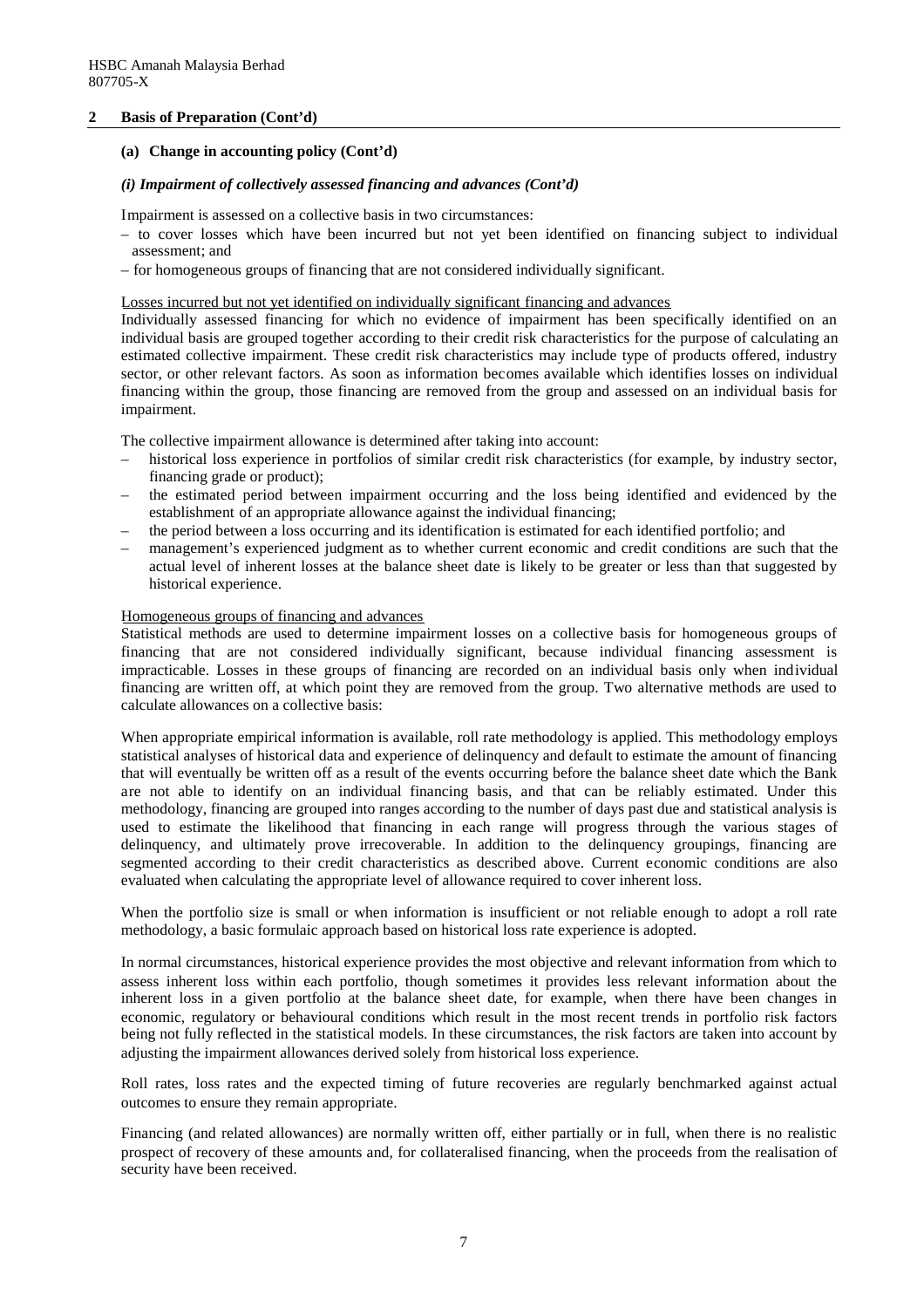#### **2 Basis of Preparation (Cont'd)**

#### **(a) Change in accounting policy (Cont'd)**

#### *(i) Impairment of collectively assessed financing and advances (Cont'd)*

#### Regulatory Reserves

In addition to the collective impairment and individual impairment allowances, the Bank maintains a regulatory reserve to satisfy local regulatory requirements for prudential supervision purposes. The regulatory reserves are overlay provisions on top of the collective impairment allowance, based on collective impairment models. In accordance with updated guidance from BNM, the regulatory reserve has been increased to RM88.5m (31Dec11: RM74.6m).

## *(ii) Fair valuation of structured deposits*

Prior to the transition to MFRS 139, derivatives embedded in structured deposits were bifurcated and marked to market separately from the deposits portion. After the transition to MFRS 139, the entire structured deposits are classified as "trading liabilities" and fair valued on a totality basis if this is permitted under MFRS 139. This change in accounting policy has been accounted for retrospectively and a summary of the financial impact on the financial statements of the Bank is reflected in Note 28.

#### *(iii) Contracts under Islamic Sell and Buyback Agreements ("SBBA")*

Prior to its convergence to the MFRS framework, the BNM Guidelines on Financial Reporting for Islamic Banking Institutions requires securities sold in a SBBA to be derecognised from the financial statements and the buy back commitment to be recognised as an off balance sheet liability. However, BNM recently issued a revised Guidance Note on SBBA that allows financial institutions to account for SBBA as per the approved accounting standards by the Malaysian Accounting Standards Board. With this, the securities sold via SBBA will no longer be derecognised from the financial statements and the buy-back commitment is now recognised as an on balance sheet liability. This change in accounting policy has been accounted for retrospectively and a summary of the financial impact on the financial statements of the Bank is reflected in Note 28.

#### **(iv) Profit Equalisation Reserves (PER)**

PER refers to the amount appropriated out of total gross income in order to maintain an acceptable level of return to depositors as stipulated by BNM's "The Framework of Rate of Return". PER is a provision shared by both the depositors and the Bank.

During the financial period, as stipulated by BNM's "Guidelines on Profit Equalisation Reserve", effective 1 January 2012, PER has been segregated into the portion belonging to the depositors and the Bank based on the contractual profit sharing ratio. The portion belonging to the depositors continues to be recognised as other liabilities but the portion belonging to the Bank is disclosed as a separate reserve in equity.

#### **3 Auditors' Report On Preceding Annual Financial Statements**

The audit report on the audited financial statements for the financial year ended 31 December 2011 was not subject to any qualification.

#### **4 Seasonality or Cyclical Factors**

The business operations of the Bank are not subject to material seasonal or cyclical fluctuations.

#### **5 Unusual Items Due to Their Nature, Size or Incidence**

There were no unusual items affecting assets, liabilities, equity, net income or cash flows of the Bank for the half year ended 30 June 2012.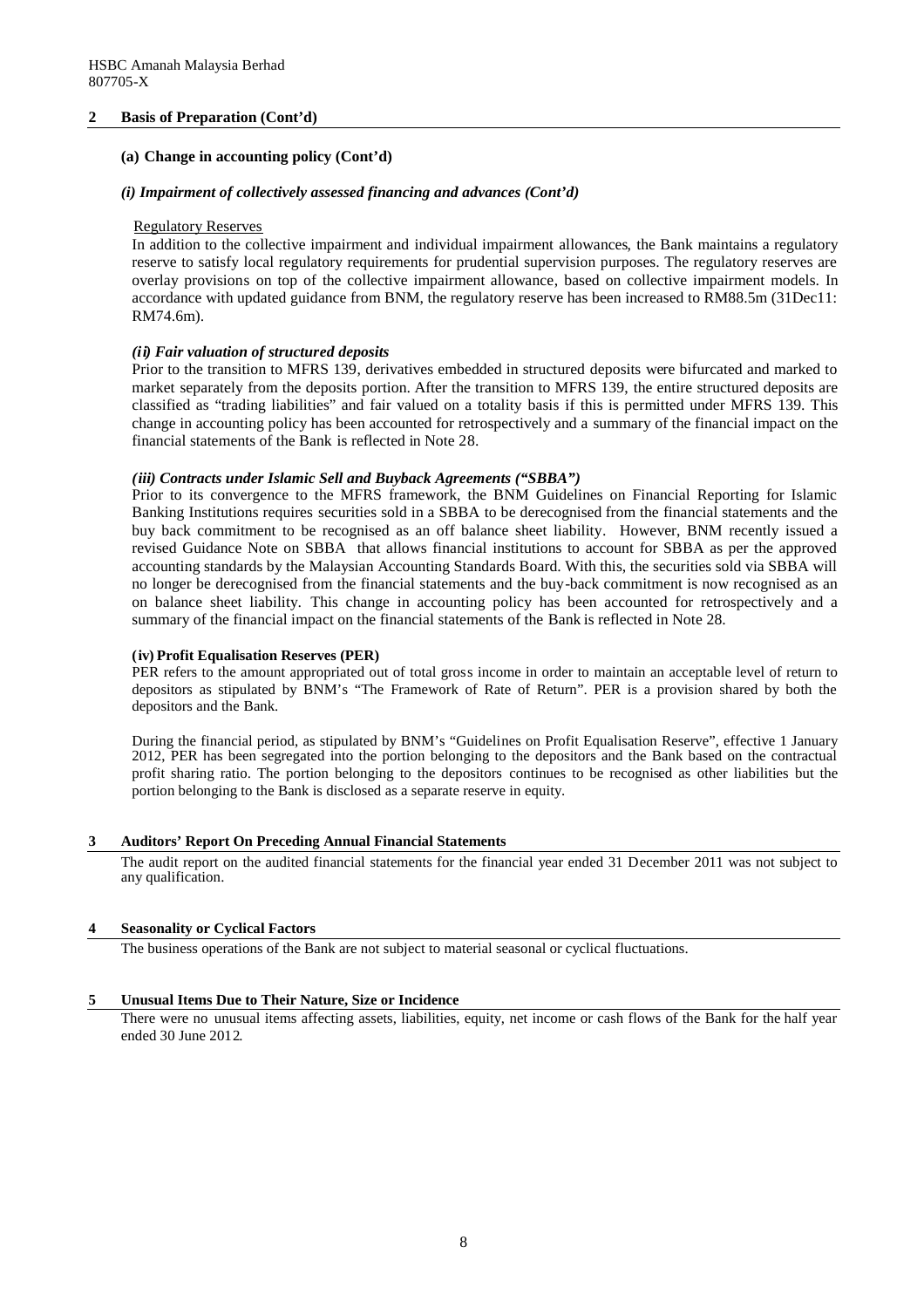#### **6 Changes in Estimates**

The preparation of financial information requires the use of estimates. The use of available information and the application of judgement are inherent in the formation of estimates; actual results in the future may differ from those reported. Management believes that critical accounting policies where judgement is necessarily applied are those which relate to the calculation of collective impairment allowances, the valuation of financial instruments and the impairment allowance of available-for-sale financial investments

There were no material changes in estimates of amounts reported in prior financial year that have a material effect on the financial results and position of the Bank for the half year ended 30 June 2012, except for those arising from the change in accounting treatment as disclosed in Note 28.

#### **7 Debt and Equity Securities**

There were no issuances, cancellations, repurchases, resale or repayment of debt and equity securities during the half year ended 30 June 2012.

#### **8 Dividend**

No dividend was declared nor paid during the half year ended 30 June 2012.

#### **9 Significant Events**

There were no material events subsequent to the balance sheet date that requires disclosure or adjustments to the unaudited condensed interim financial statements.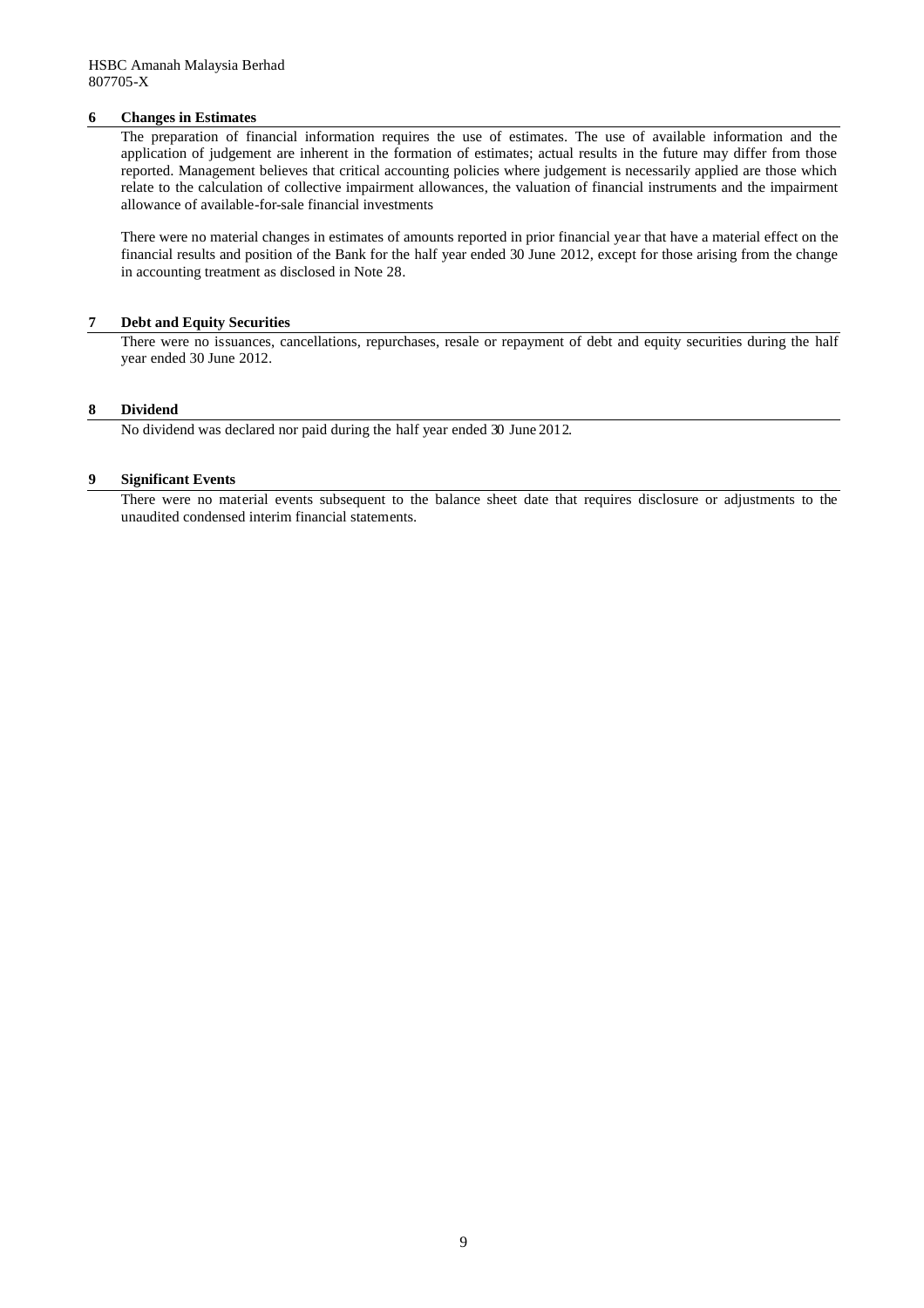#### **10 Cash and Short-Term Funds**

| 30 Jun 2012<br><b>RM'000</b> | 31 Dec 2011<br><b>RM'000</b> |
|------------------------------|------------------------------|
| 104.668                      | 113.412                      |
| 2,310,656                    | 1,423,380                    |
| 2,415,324                    | 1,536,792                    |
|                              |                              |

#### **11 Financial Assets Held-for-Trading**

|                                     | 30 Jun 2012   | 31 Dec 2011   |
|-------------------------------------|---------------|---------------|
|                                     | <b>RM'000</b> | <b>RM'000</b> |
| At fair value                       |               |               |
| Money market instruments:           |               |               |
| Malaysian Government Islamic bonds  | 6.507         | 216,716       |
| Malaysian Government treasury bills | 250,441       |               |
|                                     | 256,948       | 216,716       |
|                                     |               |               |

## **12 Financial Investments Available-for-Sale 30 Jun 2012** 31 Dec 2011 **At fair value RM'000** RM'000 Money market instruments: Malaysian Government Islamic bonds **598,470** 397,082 Negotiable instruments of deposit **24,996** 25,004 Bankers' acceptances and Islamic accepted bills  $\frac{51,533}{674,999}$   $\frac{-}{422,086}$  $674,999$ The maturity structure of money market instruments held as financial investments available-for-sale is as follows: Maturing within one year **137,000** 206,016 More than one year to three years **507,998** 216,070

<del>674,999</del>

Three years to five years **30,001**  $\frac{30,001}{674,999}$   $\frac{-}{422,086}$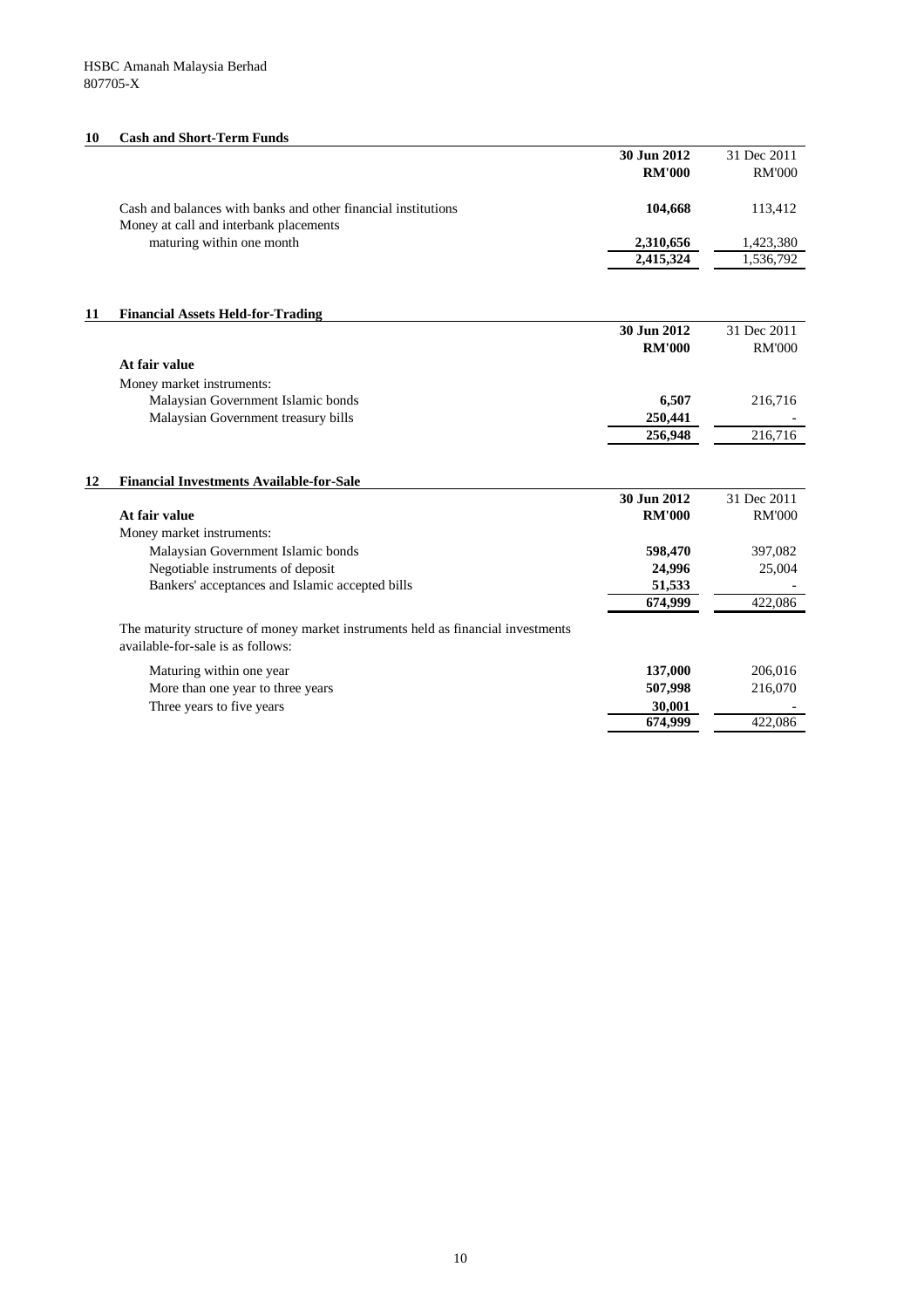# **13 Financing And Advances**

| (i) |  | By type |
|-----|--|---------|
|-----|--|---------|

|      | יו ⊽                                                                                                                                                | 30 Jun 2012<br><b>RM'000</b>                                          | 31 Dec 2011<br><b>RM'000</b><br>Restated                                           |
|------|-----------------------------------------------------------------------------------------------------------------------------------------------------|-----------------------------------------------------------------------|------------------------------------------------------------------------------------|
|      | Cash line                                                                                                                                           | 57,836                                                                | 49,753                                                                             |
|      | Term financing                                                                                                                                      |                                                                       |                                                                                    |
|      | House financing                                                                                                                                     | 1,765,847                                                             | 1,272,351                                                                          |
|      | Hire purchase receivables                                                                                                                           | 305,831                                                               | 258,634                                                                            |
|      | Lease receivables                                                                                                                                   | 102                                                                   | 129                                                                                |
|      | Other term financing                                                                                                                                | 5,281,253                                                             | 4,629,180                                                                          |
|      | Trust receipts                                                                                                                                      | 22,320                                                                | 25,137                                                                             |
|      | Claims on customers under acceptance credits                                                                                                        | 912,010                                                               | 1,247,279                                                                          |
|      | <b>Staff financing</b>                                                                                                                              | 29,589                                                                | 20,378                                                                             |
|      | Credit/charge cards                                                                                                                                 | 390,426                                                               | 365,947                                                                            |
|      | Revolving credit                                                                                                                                    | 187,569                                                               | 168,726                                                                            |
|      |                                                                                                                                                     | 8,952,783                                                             | 8,037,514                                                                          |
|      | Less: Unearned income                                                                                                                               | (109,969)                                                             | (114, 198)                                                                         |
|      |                                                                                                                                                     | 8,842,814                                                             | 7,923,316                                                                          |
|      | Less: Allowance for impaired financing:                                                                                                             |                                                                       |                                                                                    |
|      | - Collectively assessed                                                                                                                             | (43, 821)                                                             | (40, 911)                                                                          |
|      | - Individually assessed                                                                                                                             | (22, 679)                                                             | (32,981)                                                                           |
|      | - Regulatory reserves                                                                                                                               | (88, 481)                                                             | (74, 558)                                                                          |
|      | Total net financing and advances                                                                                                                    | 8,687,833                                                             | 7,774,866                                                                          |
| (ii) | By contract<br>Bai Bithaman Ajil (deferred payment sale)<br>Ijarah (lease)<br>Ijarah Thumma Al-Bai (AITAB) (hire purchase)<br>Murabahah (cost-plus) | 30 Jun 2012<br><b>RM'000</b><br>497,835<br>97<br>280,105<br>3,392,983 | 31 Dec 2011<br><b>RM'000</b><br>Restated<br>496,370<br>123<br>234,425<br>2,853,393 |
|      | Musharakah (profit and loss sharing)                                                                                                                | 2,659,722                                                             | 1,707,395                                                                          |
|      | Bai Al-Inah (sell and buy back)                                                                                                                     | 1,154,529                                                             | 1,573,752                                                                          |
|      | Bai Al-Dayn (sale of debt)                                                                                                                          | 270,309                                                               | 292,850                                                                            |
|      | Ujrah (fee-based)                                                                                                                                   | 587,234<br>8,842,814                                                  | 765,008<br>7,923,316                                                               |
|      | (iii) By type of customer                                                                                                                           | 30 Jun 2012                                                           | 31 Dec 2011                                                                        |
|      |                                                                                                                                                     | <b>RM'000</b>                                                         | <b>RM'000</b>                                                                      |
|      |                                                                                                                                                     |                                                                       | Restated                                                                           |
|      | Domestic business enterprises                                                                                                                       |                                                                       |                                                                                    |
|      | Small medium enterprises                                                                                                                            | 1,795,175                                                             | 1,864,749                                                                          |
|      | Others                                                                                                                                              | 2,843,187                                                             | 2,402,235                                                                          |
|      | Government and statutory bodies                                                                                                                     | 21,490                                                                | 25,086                                                                             |
|      | Individuals                                                                                                                                         | 3,716,662                                                             | 3,217,167                                                                          |
|      | Other domestic entities                                                                                                                             | 2,642                                                                 | 2,934                                                                              |
|      | Foreign entities                                                                                                                                    | 463,658                                                               | 411,145                                                                            |
|      |                                                                                                                                                     | 8,842,814                                                             | 7,923,316                                                                          |
|      |                                                                                                                                                     |                                                                       |                                                                                    |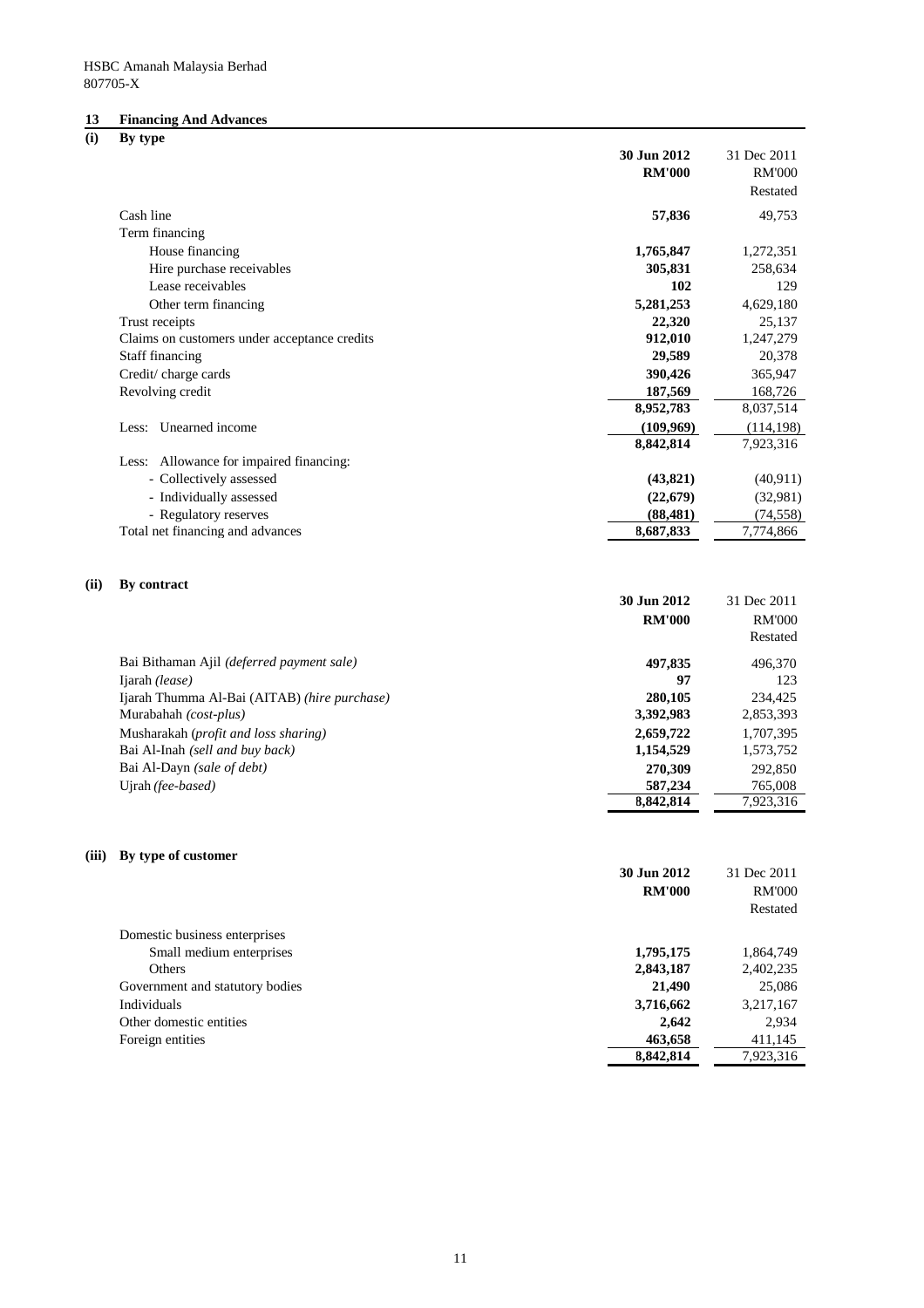#### **13 Financing And Advances (Cont'd)**

## **(iv) By profit rate sensitivity**

|                                                    | 30 Jun 2012<br><b>RM'000</b> | 31 Dec 2011<br><b>RM'000</b><br>Restated |
|----------------------------------------------------|------------------------------|------------------------------------------|
| Fixed rate                                         |                              |                                          |
| House financing                                    | 12,334                       | 14,812                                   |
| Hire purchase receivables                          | 280,105                      | 234,425                                  |
| Other financing                                    | 2,647,213                    | 3,269,277                                |
| Variable rate                                      |                              |                                          |
| House financing                                    | 2,134,962                    | 1,309,663                                |
| Other financing                                    | 3,768,200                    | 3,095,139                                |
|                                                    | 8,842,814                    | 7,923,316                                |
| By maturity structure<br>(v)                       |                              |                                          |
|                                                    | 30 Jun 2012                  | 31 Dec 2011                              |
|                                                    | <b>RM'000</b>                | <b>RM'000</b>                            |
|                                                    |                              | Restated                                 |
| Maturing within one year                           | 4,074,750                    | 4,069,410                                |
| More than one year to three years                  | 424,383                      | 674,185                                  |
| More than three years to five years                | 1,035,062                    | 1,173,785                                |
| Over five years                                    | 3,308,619                    | 2,005,936                                |
|                                                    | 8,842,814                    | 7,923,316                                |
|                                                    |                              |                                          |
| By sector<br>(vi)                                  | 30 Jun 2012                  | 31 Dec 2011                              |
|                                                    | <b>RM'000</b>                | <b>RM'000</b>                            |
|                                                    |                              | Restated                                 |
| Agriculture, hunting, forestry & fishing           | 468,101                      | 495,346                                  |
| Mining and quarrying                               | 177,347                      | 158,056                                  |
| Manufacturing                                      | 1,439,887                    | 1,636,587                                |
| Electricity, gas and water                         | 96,796                       | 82,353                                   |
| Construction                                       | 256,399                      | 270,145                                  |
| Real estate                                        | 772,426                      | 394,054                                  |
| Wholesale & retail trade, restaurants & hotels     | 508,774                      | 431,776                                  |
| Transport, storage and communication               | 400,036                      | 409,556                                  |
| Finance, insurance and business services           | 362,441                      | 183,116                                  |
| Household - Retail                                 | 3,954,241                    | 3,360,543                                |
| Others                                             | 406.366                      | 501.784                                  |
|                                                    | 8,842,814                    | 7,923,316                                |
| (vii) By purpose                                   |                              |                                          |
|                                                    | 30 Jun 2012                  | 31 Dec 2011                              |
|                                                    | <b>RM'000</b>                | <b>RM'000</b>                            |
| Purchase of landed property:                       |                              | Restated                                 |
| Residential                                        | 1,740,479                    | 1,254,170                                |
| Non-residential                                    | 66,196                       | 63,002                                   |
| Purchase of transport vehicles                     | 1,356                        | 1,578                                    |
| Purchase of fixed assets excluding land & building | 47,919                       | 57,469                                   |
| <b>Consumption Credit</b>                          | 2,209,933                    | 2,102,850                                |
| Construction                                       | 256,399                      | 256,840                                  |
| <b>Working Capital</b>                             | 4,270,373                    | 3,891,707                                |
| Other Purpose                                      | 250,159                      | 295,700                                  |
|                                                    | 8,842,814                    | 7,923,316                                |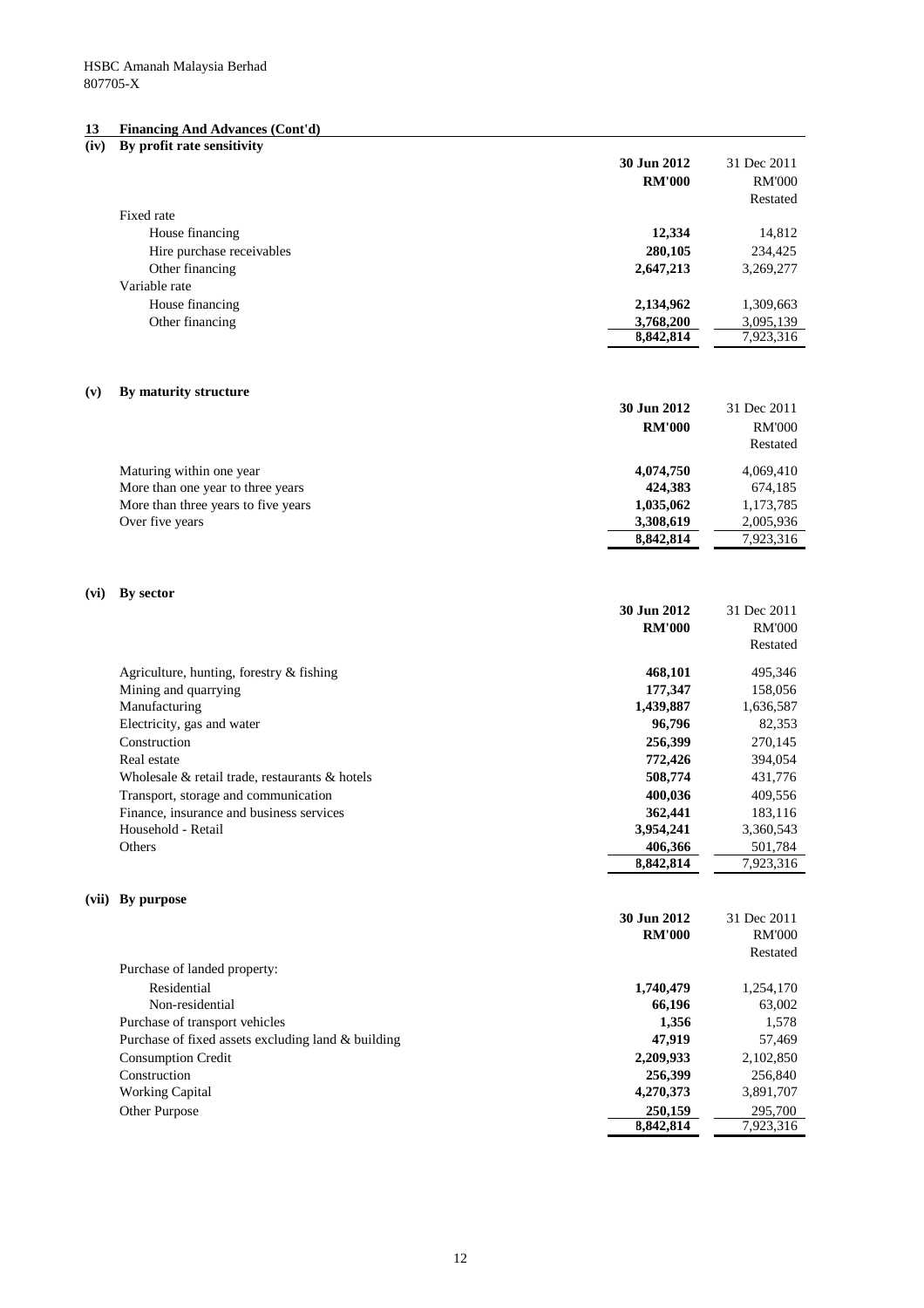#### **13 Financing And Advances (Cont'd)**

# **(viii) By geographical distribution**

|                 | 30 Jun 2012<br><b>RM'000</b> | 31 Dec 2011<br><b>RM'000</b><br>Restated |
|-----------------|------------------------------|------------------------------------------|
| Northern Region | 1,620,279                    | 1,498,872                                |
| Southern Region | 1,308,883                    | 1,138,794                                |
| Central Region  | 5,383,904                    | 4,441,080                                |
| Eastern Region  | 529,748                      | 844,570                                  |
|                 | 8,842,814                    | 7,923,316                                |

The Northern region consists of the states of Perlis, Kedah, Penang, Perak, Pahang, Kelantan and Terengganu.

The Southern region consists of the states of Johor, Malacca and Negri Sembilan.

The Central region consists of the state of Selangor and the Federal Territory of Kuala Lumpur.

The Eastern region consists of the states of Sabah, Sarawak and the Federal Territory of Labuan.

Concentration by location for financing and advances is based on the location of the customer.

# **14 Impaired Financing**

| (i) | Movements in impaired financing and advances  |               |               |
|-----|-----------------------------------------------|---------------|---------------|
|     |                                               | 30 Jun 2012   | 31 Dec 2011   |
|     |                                               | <b>RM'000</b> | <b>RM'000</b> |
|     |                                               |               | Restated      |
|     | At beginning of period/year                   | 125,688       | 70,810        |
|     | Classified as impaired during the period/year | 109,539       | 169,700       |
|     | Reclassified as performing                    | (8,948)       | (492)         |
|     | Amount recovered                              | (80, 027)     | (40, 326)     |
|     | Amount written off                            | (2,515)       | (83,291)      |
|     | Other movements                               | (41, 588)     | 9,287         |
|     | At end of period/year                         | 102,149       | 125,688       |
|     | Less: Individual allowances for impairment    | (22,679)      | (32,981)      |
|     | Collective allowance for impairment           | (14,249)      | (14, 538)     |
|     | Net impaired financing and advances           | 65,221        | 78,169        |

#### **(ii) Movements in allowance for impaired financing**

|                                            | <b>RM'000</b> | <b>RM'000</b> |
|--------------------------------------------|---------------|---------------|
|                                            |               | Restated      |
| <b>Collective allowance for impairment</b> |               |               |
| At beginning of period/year                | 115,300       | 70,655        |
| - effect of convergence to MFRS            | (74, 389)     | (37, 303)     |
| At beginning of period/year, restated      | 40,911        | 33,352        |
| Made during the period/year                | 56,585        | 85,903        |
| Amount released                            | (1,938)       | (5, 435)      |
| Amount written off                         | (49,009)      | (72, 533)     |
| Discount unwind                            | (57)          | (376)         |
| Other movement                             | (2,671)       |               |
| At end of period/year                      | 43,821        | 40,911        |
|                                            |               |               |

**30 Jun 2012** 31 Dec 2011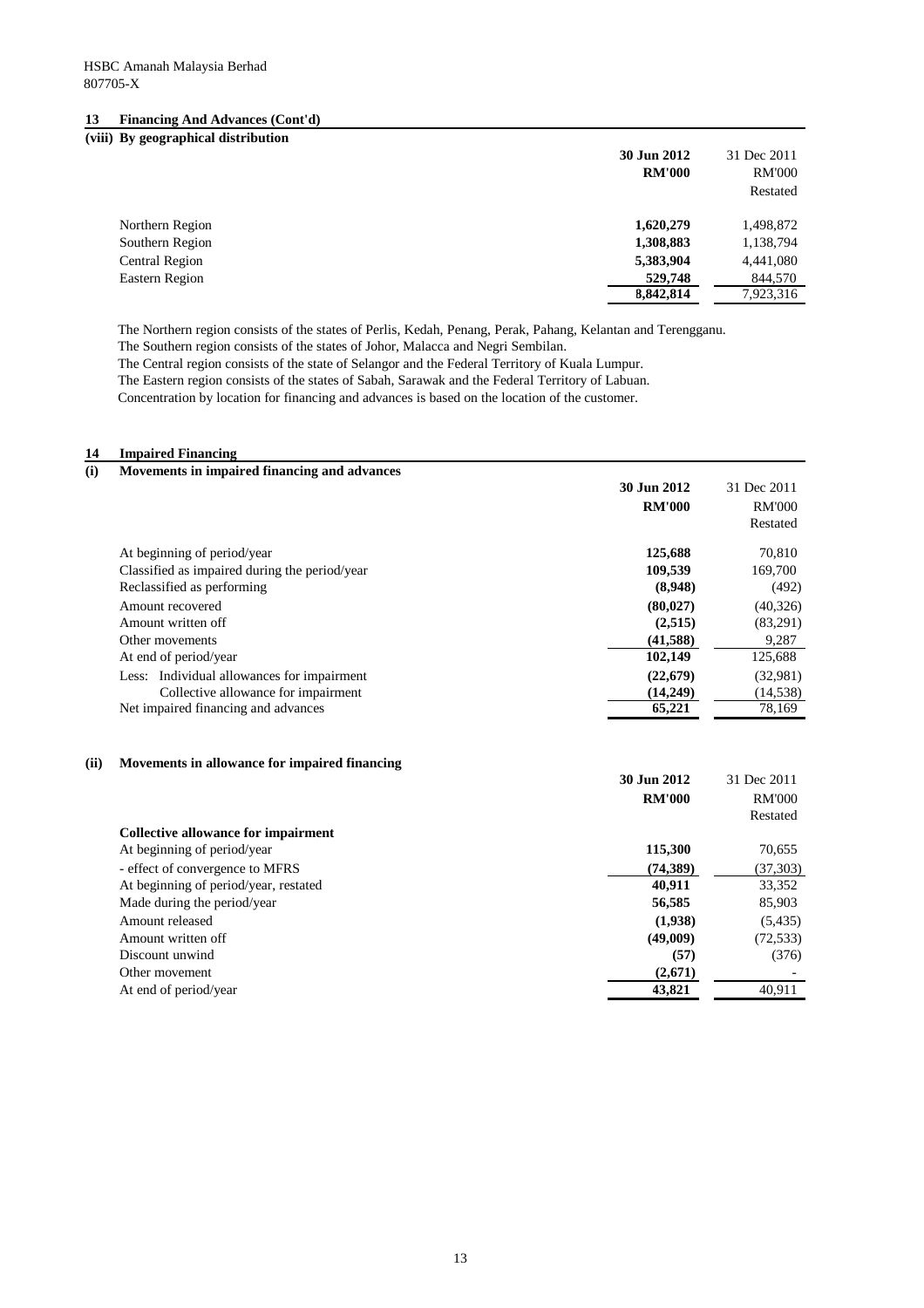# **14 Impaired Financing (Cont'd)**

# **(ii) Movements in allowance for impaired financing (Cont'd)**

|       |                                                | 30 Jun 2012   | 31 Dec 2011   |
|-------|------------------------------------------------|---------------|---------------|
|       |                                                | <b>RM'000</b> | <b>RM'000</b> |
|       |                                                |               | Restated      |
|       | Individual allowance for impairment            |               |               |
|       | At beginning of period/year                    | 69,269        | 41,858        |
|       | - effect of convergence to MFRS                | (36, 288)     | (26, 282)     |
|       | At beginning of period/year, restated          | 32,981        | 15,576        |
|       | Made during the period/year                    | 9,953         | 13,397        |
|       | Amount recovered                               | (4,952)       | (2, 488)      |
|       | Amount written off                             |               |               |
|       |                                                | (472)         | (3,097)       |
|       | Other movement                                 | (14, 621)     | 9,287         |
|       | Discount unwind                                | (210)         | 306           |
|       | At end of period/year                          | 22,679        | 32,981        |
|       | <b>Regulatory reserves</b>                     |               |               |
|       | At beginning of period/year                    | 74,558        |               |
|       | - effect of convergence to MFRS                |               | 37,252        |
|       | At beginning of period/year, restated          | 74,558        | 37,252        |
|       | Made during the period/year                    | 13,923        | 37,306        |
|       | At end of period/year                          | 88,481        | 74,558        |
|       |                                                |               |               |
| (iii) | By contract                                    |               |               |
|       |                                                | 30 Jun 2012   | 31 Dec 2011   |
|       |                                                |               |               |
|       |                                                | <b>RM'000</b> | <b>RM'000</b> |
|       | Bai Bithaman Ajil (deferred payment sale)      | 652           | 779           |
|       | Ijarah Thumma Al-Bai (AITAB) (hire purchase)   | 4,994         | 4,552         |
|       | Murabahah (cost-plus)                          | 8,481         | 7,420         |
|       | Musharakah (profit and loss sharing)           | 28,656        | 19,385        |
|       | Bai Al-Inah (sell and buy back)                | 43,154        | 83,315        |
|       | Ujrah (fee-based)                              | 16,212        | 10,237        |
|       |                                                | 102,149       | 125,688       |
|       |                                                |               |               |
| (iv)  | By sector                                      |               |               |
|       |                                                | 30 Jun 2012   | 31 Dec 2011   |
|       |                                                | <b>RM'000</b> | <b>RM'000</b> |
|       | Agriculture, hunting, forestry & fishing       | 156           |               |
|       | Manufacturing                                  | 10,304        | 9,068         |
|       | Wholesale & retail trade, restaurants & hotels | 4,277         | 4,281         |
|       |                                                | 688           |               |
|       | Transport, storage and communication           |               |               |
|       | Finance, insurance and business services       | 2,474         |               |
|       | Household - Retail                             | 84,250        | 112,339       |
|       |                                                | 102,149       | 125,688       |
| (v)   | By purpose                                     |               |               |
|       |                                                | 30 Jun 2012   | 31 Dec 2011   |
|       |                                                | <b>RM'000</b> | <b>RM'000</b> |
|       | Purchase of landed property:                   |               |               |
|       | Residential                                    |               | 19,032        |
|       | Non-residential                                | 26,273<br>111 | 111           |
|       |                                                |               |               |
|       | Consumption credit                             | 57,975        | 93,304        |
|       | <b>Working Capital</b>                         | 17,460        | 12,910        |
|       | Other purpose                                  | 330           | 331           |
|       |                                                | 102,149       | 125,688       |
|       |                                                |               |               |
| (vi)  | By geographical distribution                   |               |               |
|       |                                                | 30 Jun 2012   | 31 Dec 2011   |
|       |                                                | <b>RM'000</b> | <b>RM'000</b> |
|       | Northern Region                                | 26,909        | 32,022        |
|       | Southern Region                                | 21,627        | 23,057        |
|       | <b>Central Region</b>                          | 48,128        | 64,135        |
|       | Eastern Region                                 | 5,485         | 6,474         |
|       |                                                | 102,149       | 125,688       |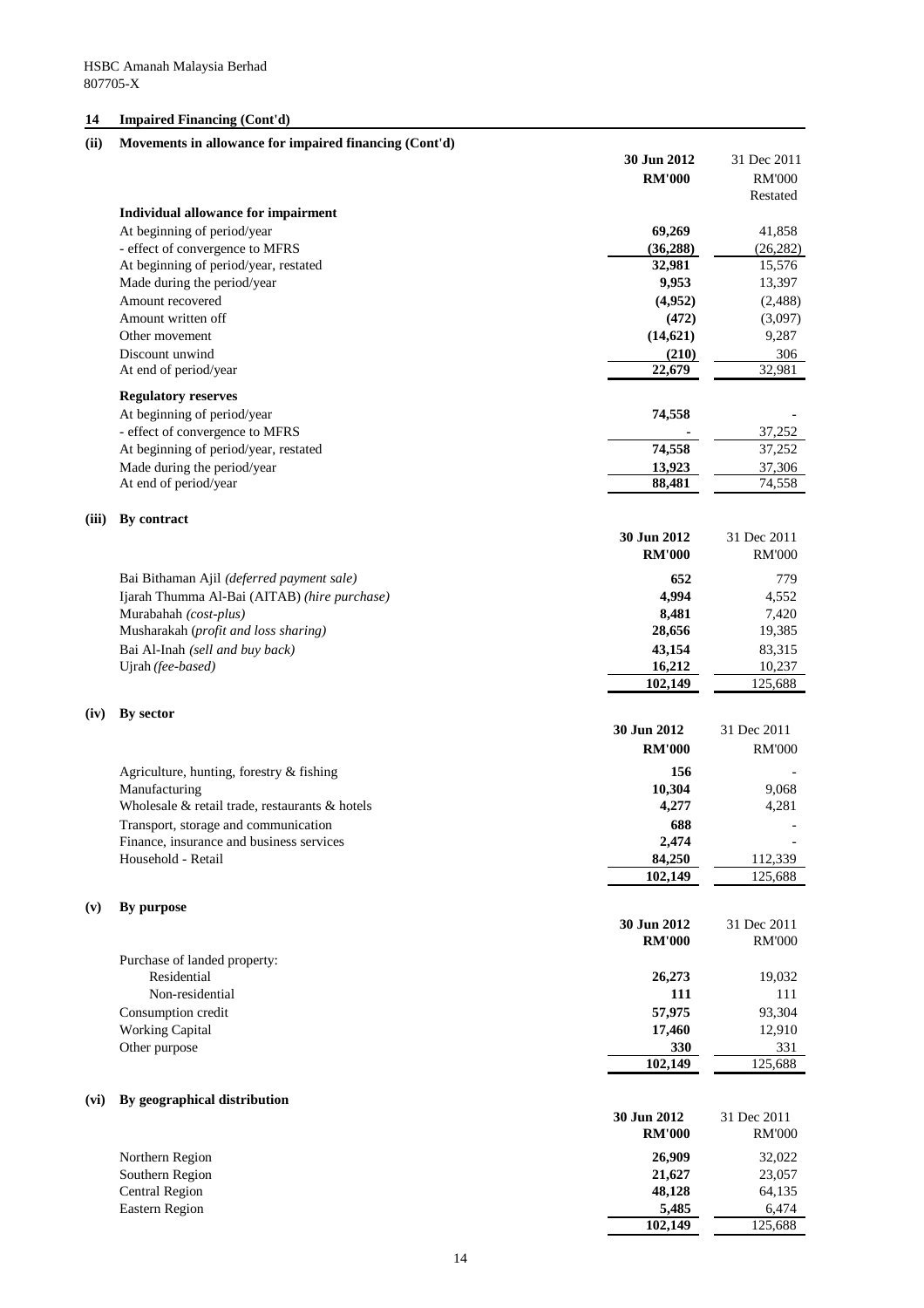## **15 Other Assets**

|                                             | 30 Jun 2012   | 31 Dec 2011   |
|---------------------------------------------|---------------|---------------|
|                                             | <b>RM'000</b> | <b>RM'000</b> |
|                                             |               | Restated      |
| Derivative financial assets (Note 27)       | 33,363        | 20,451        |
| Income receivable                           | 7.841         | 6,691         |
| Amount due from holding company             | 296,737       | 161,007       |
| Other receivables, deposits and prepayments | 20.114        | 16,317        |
|                                             | 358,055       | 204,466       |

## **16 Deposits From Customers**

# **(i) By type of deposit**

|                                    | 30 Jun 2012<br><b>RM'000</b> | 31 Dec 2011<br><b>RM'000</b><br>Restated |
|------------------------------------|------------------------------|------------------------------------------|
| Non-Mudharabah Fund                |                              |                                          |
| Demand deposits                    | 934,771                      | 673,829                                  |
| Savings deposits                   | 837,141                      | 822,480                                  |
| Term deposits                      | 5,271,702                    | 3,780,189                                |
| Negotiable instruments of deposits | 68,534                       | 15,400                                   |
| Others                             | 427,454                      | 178,197                                  |
|                                    | 7,539,602                    | 5,470,095                                |

The maturity structure of term deposits and negotiable instruments of deposits is as follows:

|                                   | 30 Jun 2012<br><b>RM'000</b> | 31 Dec 2011<br><b>RM'000</b> |
|-----------------------------------|------------------------------|------------------------------|
| Due within six months             | 4,662,595                    | 3,217,397                    |
| More than six months to one year  | 583,096                      | 548,110                      |
| More than one year to three years | 94.545                       | 30,082                       |
|                                   | 5,340,236                    | 3,795,589                    |

#### **(ii) By type of customer**

| 30 Jun 2012<br><b>RM'000</b>              | 31 Dec 2011<br><b>RM'000</b><br>Restated |
|-------------------------------------------|------------------------------------------|
| 86,815<br>Government and statutory bodies | 86,624                                   |
| Business enterprises<br>2,117,990         | 1,690,893                                |
| Individuals<br>4,408,404                  | 3,070,475                                |
| 926,393<br>Others                         | 622,103                                  |
| 7,539,602                                 | 5,470,095                                |

# **17 Deposits and Placements from Banks and Other Financial Institutions**

|                              | 30 Jun 2012   | 31 Dec 2011   |
|------------------------------|---------------|---------------|
|                              | <b>RM'000</b> | <b>RM'000</b> |
| Mudharabah Fund              |               |               |
| Licensed banks               | 3,823,390     | 3,261,118     |
| Bank Negara Malaysia         | ٠             | 48.405        |
| Other financial institutions | ٠             | 431,002       |
|                              | 3,823,390     | 3,740,525     |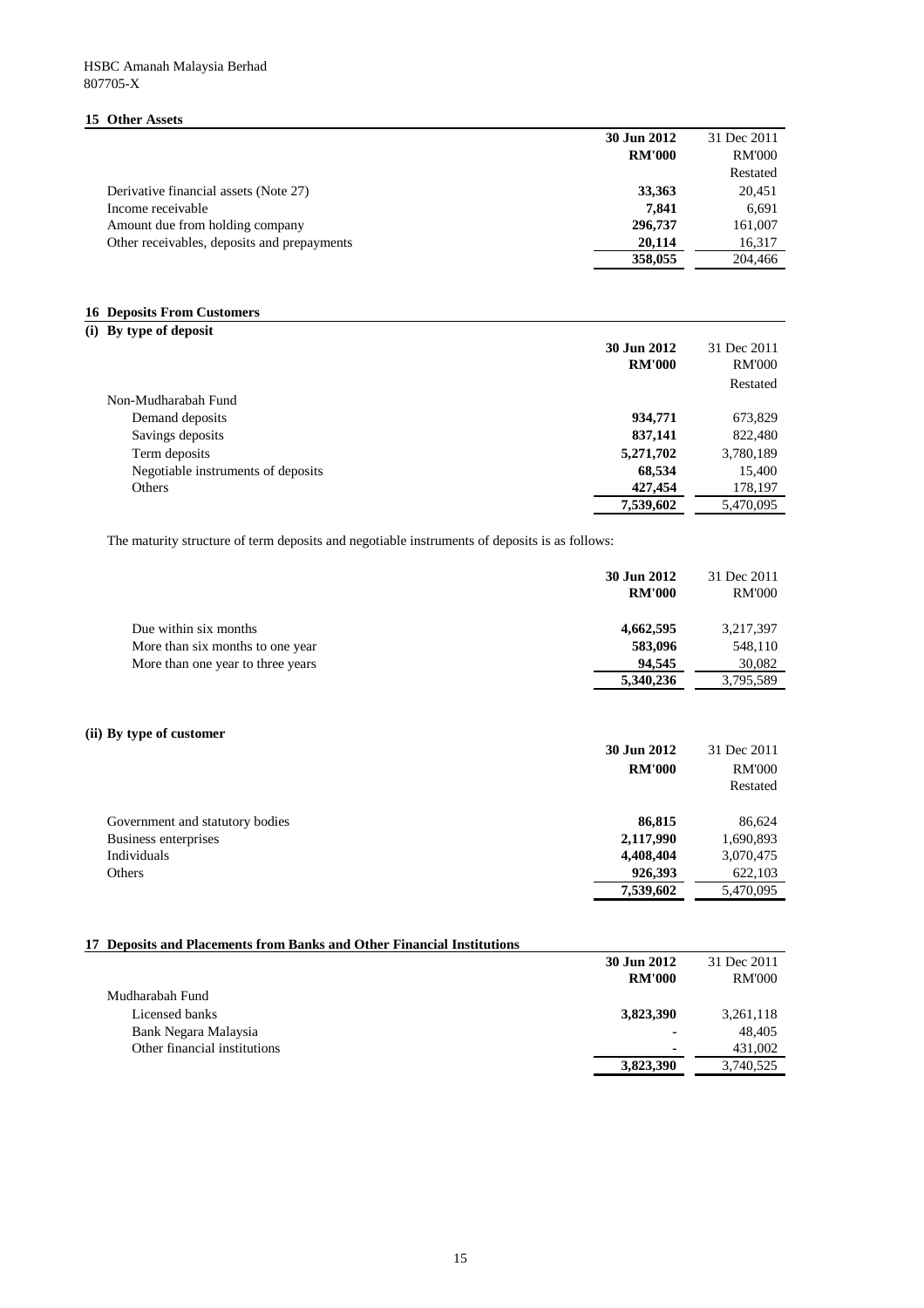## **18 Other Liabilities**

|                                                   | 30 Jun 2012   | 31 Dec 2011   |
|---------------------------------------------------|---------------|---------------|
|                                                   | <b>RM'000</b> | <b>RM'000</b> |
|                                                   |               | Restated      |
|                                                   |               |               |
| Derivative financial liabilities                  | 19,998        | 6,794         |
| Profit payable                                    | 31,571        | 16,503        |
| Amounts due to holding company/ related companies | 60,457        | 17,742        |
| Profit equalisation reserve                       | 1,340         | 6,700         |
| Other creditors and accruals                      | 240,210       | 243,958       |
|                                                   | 353,576       | 291,697       |

Included in other creditors and accruals is undistributed charity funds of RM70,000 (2011: Nil). The source of this fund is from excess compensation account.

# **19 Income Derived from Investment of Depositors' Funds and Others**

|                                    | <b>Second Quarter Ended</b> |               | Year-To-Date ended |               |
|------------------------------------|-----------------------------|---------------|--------------------|---------------|
|                                    | 30 Jun 2012                 | 30 Jun 2011   | 30 Jun 2012        | 30 Jun 2011   |
|                                    | <b>RM'000</b>               | <b>RM'000</b> | <b>RM'000</b>      | <b>RM'000</b> |
|                                    |                             | Restated      |                    | Restated      |
| Income derived from investment of: |                             |               |                    |               |
| general investment deposits<br>(i) | 110,205                     | 73.756        | 215,815            | 139,503       |
| (ii) specific investment deposits  | 18,612                      | 14,881        | 49,277             | 25,136        |
| (iii) other deposits               | 19.525                      | 17,498        | 39,998             | 34,572        |
|                                    | 148.342                     | 106,135       | 305,090            | 199,211       |

## (i) Income derived from investment of general investment deposits

|                                            | 30 Jun 2012   | 30 Jun 2011              | 30 Jun 2012   | 30 Jun 2011   |
|--------------------------------------------|---------------|--------------------------|---------------|---------------|
|                                            | <b>RM'000</b> | <b>RM'000</b>            | <b>RM'000</b> | <b>RM'000</b> |
|                                            |               | Restated                 |               | Restated      |
| Finance income and hibah:                  |               |                          |               |               |
| Financing and advances                     |               |                          |               |               |
| - Profit earned other than recoveries from |               |                          |               |               |
| impaired financing                         | 98,260        | 66,940                   | 191,779       | 125,903       |
| - Recoveries from impaired financing       | 58            | (321)                    | 163           | (313)         |
| Financial investments available-for-sale   | 3,088         | $\overline{\phantom{a}}$ | 4,361         |               |
| Money at call and deposit with financial   |               |                          |               |               |
| institutions                               | 8.799         | 7,137                    | 19.512        | 13,913        |
|                                            | 110,205       | 73,756                   | 215,815       | 139.503       |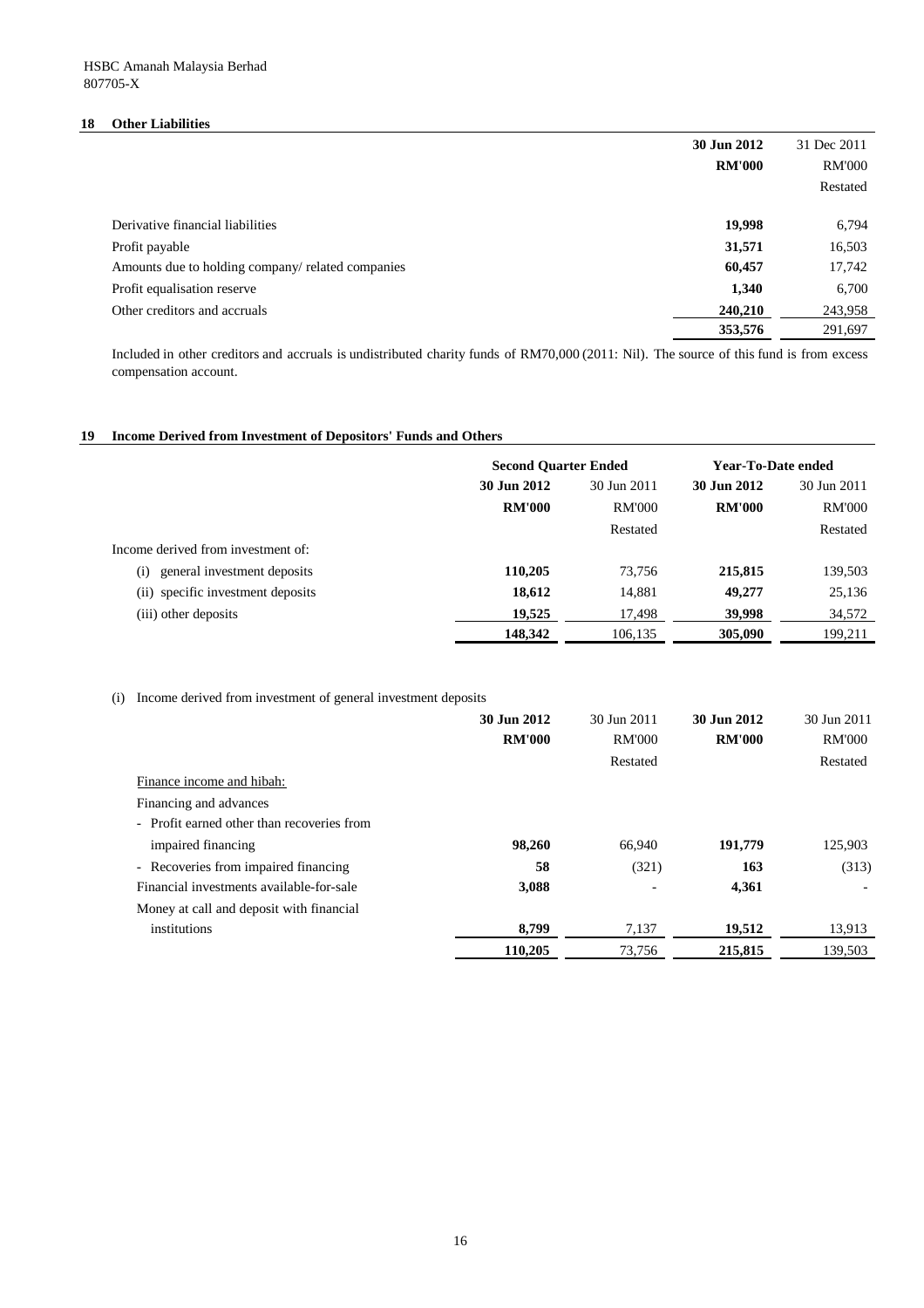# **19 Income Derived from Investment of Depositors' Funds and Others (Cont'd)**

|                                                                                    | <b>Second Quarter Ended</b>  |                                          |                              | <b>Year-To-Date ended</b>                |  |
|------------------------------------------------------------------------------------|------------------------------|------------------------------------------|------------------------------|------------------------------------------|--|
|                                                                                    | 30 Jun 2012<br><b>RM'000</b> | 30 Jun 2011<br><b>RM'000</b><br>Restated | 30 Jun 2012<br><b>RM'000</b> | 30 Jun 2011<br><b>RM'000</b><br>Restated |  |
| (ii) Income derived from investment of specific investment deposits                |                              |                                          |                              |                                          |  |
| Finance income and hibah:                                                          |                              |                                          |                              |                                          |  |
| Financing and advances                                                             |                              |                                          |                              |                                          |  |
| - Profit earned other than recoveries from                                         |                              |                                          |                              |                                          |  |
| impaired financing                                                                 | 7,578                        | 4,438                                    | 14,983                       | 9,138                                    |  |
| Financial investments available-for-sale                                           | 1,179                        | 2,591                                    | 3,874                        | 5,154                                    |  |
| Accretion of discount less amortisation                                            |                              |                                          |                              |                                          |  |
| of premium                                                                         | 70                           | (4)                                      |                              | (55)                                     |  |
|                                                                                    | 8,827                        | 7,025                                    | 18,857                       | 14,237                                   |  |
| Other operating income                                                             |                              |                                          |                              |                                          |  |
| Fees and commission                                                                | 758                          | 181                                      | 1,169                        | 387                                      |  |
| Net gain from dealing in foreign currency                                          | 3,800                        | 1,878                                    | 7,289                        | 3,118                                    |  |
| Net gain from sale of financial assets held-for-trading                            |                              |                                          |                              |                                          |  |
| and other financial instruments                                                    | 5,139                        | 1,097                                    | 22,460                       | 1,866                                    |  |
| Net gain from derivatives                                                          | 2,651                        | 4,151                                    | 2,285                        | 4,510                                    |  |
| Net unrealised (loss) from revaluation of                                          |                              |                                          |                              |                                          |  |
| financial assets held-for-trading                                                  | (1,976)                      | (12)                                     | (1,316)                      | (165)                                    |  |
| Net (loss)/ profit earned from financial assets                                    |                              |                                          |                              |                                          |  |
| held-for-trading                                                                   | (587)                        | 561                                      | (1, 467)                     | 1,183                                    |  |
|                                                                                    | 9,785                        | 7,856                                    | 30,420                       | 10,899                                   |  |
|                                                                                    | 18,612                       | 14,881                                   | 49,277                       | 25,136                                   |  |
|                                                                                    |                              |                                          |                              |                                          |  |
| The above fees and commissions were derived from the following major contributors: |                              |                                          |                              |                                          |  |
| Guarantee fees                                                                     | 281                          |                                          | 564                          |                                          |  |
| Service charges and fees<br>Credit facilities                                      | 130<br>98                    | 181                                      | 298<br>247                   | 387                                      |  |
|                                                                                    |                              |                                          |                              |                                          |  |
|                                                                                    | 30 Jun 2012                  | 30 Jun 2011                              | 30 Jun 2012                  | 30 Jun 2011                              |  |
|                                                                                    | <b>RM'000</b>                | <b>RM'000</b>                            | <b>RM'000</b>                | <b>RM'000</b>                            |  |
|                                                                                    |                              | Restated                                 |                              | Restated                                 |  |
| (iii) Income derived from investment of other deposits                             |                              |                                          |                              |                                          |  |
| Finance income and hibah:                                                          |                              |                                          |                              |                                          |  |
| Financing and advances                                                             |                              |                                          |                              |                                          |  |
| - Profit earned other than recoveries from                                         |                              |                                          |                              |                                          |  |
| impaired financing                                                                 | 17,415                       | 15,890                                   | 35,544                       | 31,202                                   |  |
| - Recoveries from impaired financing                                               | 10                           | (80)                                     | 30                           | (78)                                     |  |
| Financial investments available-for-sale                                           | 561                          |                                          | 808                          |                                          |  |
| Money at call and deposit with financial                                           |                              |                                          |                              |                                          |  |
| institutions                                                                       | 1,539                        | 1,688                                    | 3,616                        | 3,448                                    |  |
|                                                                                    | 19,525                       | 17,498                                   | 39,998                       | 34,572                                   |  |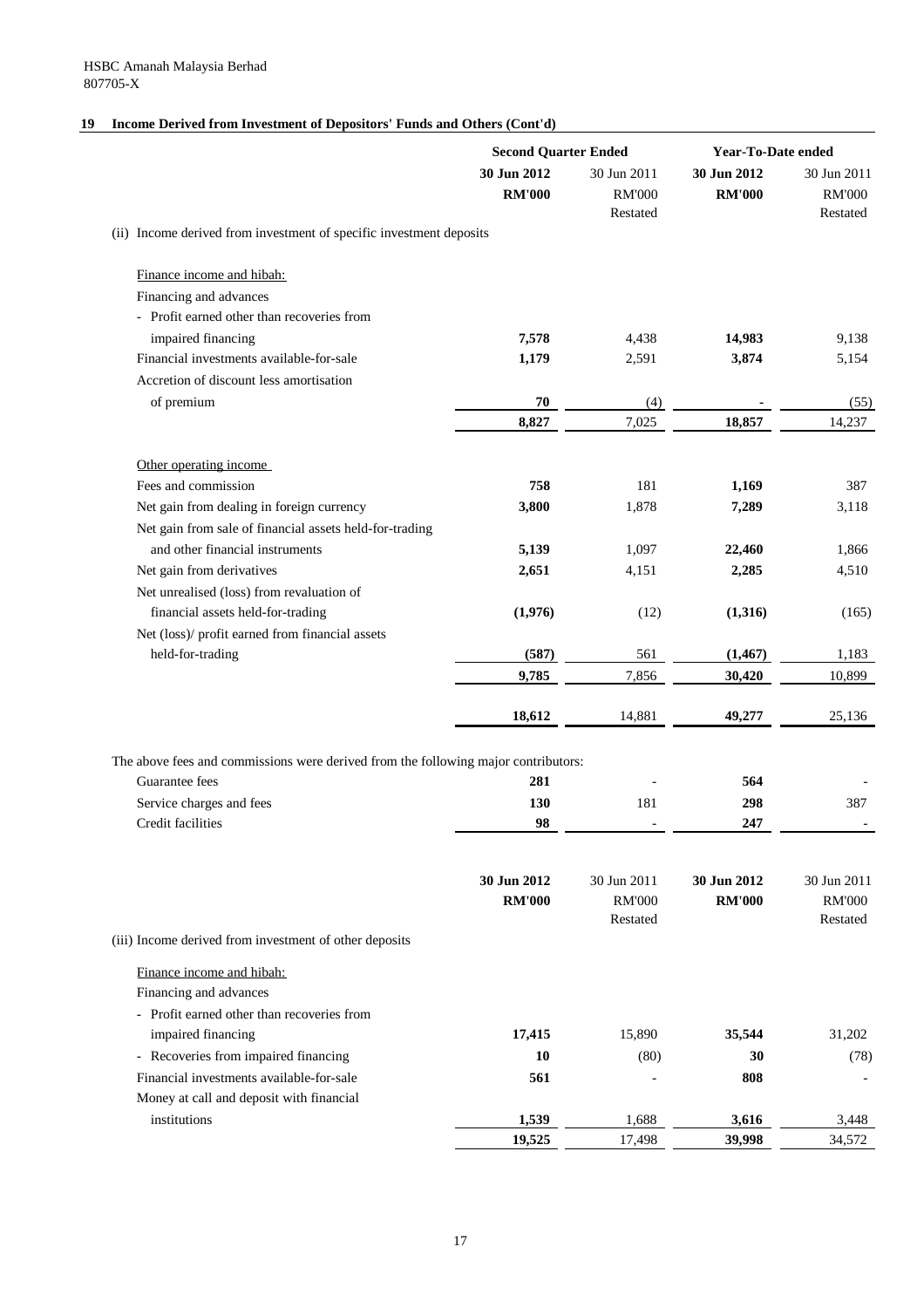# **20 Income Derived from Investment of Shareholder's Funds**

|                                                                                    | <b>Second Quarter Ended</b> |                | <b>Year-To-Date ended</b> |               |
|------------------------------------------------------------------------------------|-----------------------------|----------------|---------------------------|---------------|
|                                                                                    | 30 Jun 2012                 | 30 Jun 2011    | 30 Jun 2012               | 30 Jun 2011   |
|                                                                                    | <b>RM'000</b>               | <b>RM'000</b>  | <b>RM'000</b>             | <b>RM'000</b> |
|                                                                                    |                             | Restated       |                           | Restated      |
| Finance income and hibah:                                                          |                             |                |                           |               |
| Financing and advances                                                             |                             |                |                           |               |
| - Profit earned other than recoveries from                                         |                             |                |                           |               |
| impaired financing                                                                 | 8,647                       | 10,918         | 20,943                    | 22,298        |
| - Recoveries from impaired financing                                               | $\boldsymbol{\Delta}$       | (56)           | 18                        | (55)          |
| Financial investments available-for-sale                                           | 309                         |                | 476                       |               |
| Money at call and deposit with financial                                           |                             |                |                           |               |
| institutions                                                                       | 722                         | 1,156          | 2,131                     | 2,464         |
|                                                                                    | 9.682                       | 12,018         | 23,568                    | 24,707        |
| Other operating income                                                             |                             |                |                           |               |
| Fees and commission                                                                | 18,165                      | 10,377         | 31,228                    | 20,781        |
| Shared-service fees from holding company                                           | 3,837                       | 530            | 4,517                     | 1,038         |
| Net gain on disposal of equipment                                                  |                             | $\overline{c}$ |                           | 2             |
| Other income                                                                       | 55                          | 47             | 131                       | 104           |
|                                                                                    | 22,057                      | 10,956         | 35,876                    | 21,925        |
|                                                                                    | 31,739                      | 22,974         | 59,444                    | 46,632        |
| The above fees and commissions were derived from the following major contributors: |                             |                |                           |               |
| Service charges and fees                                                           | 4,130                       | 3,489          | 8,141                     | 7,742         |
| Cards                                                                              | 6.076                       | 3.260          | 10.104                    | 6,593         |

Agency fees **4,236** 1,885 **6,638** 3,621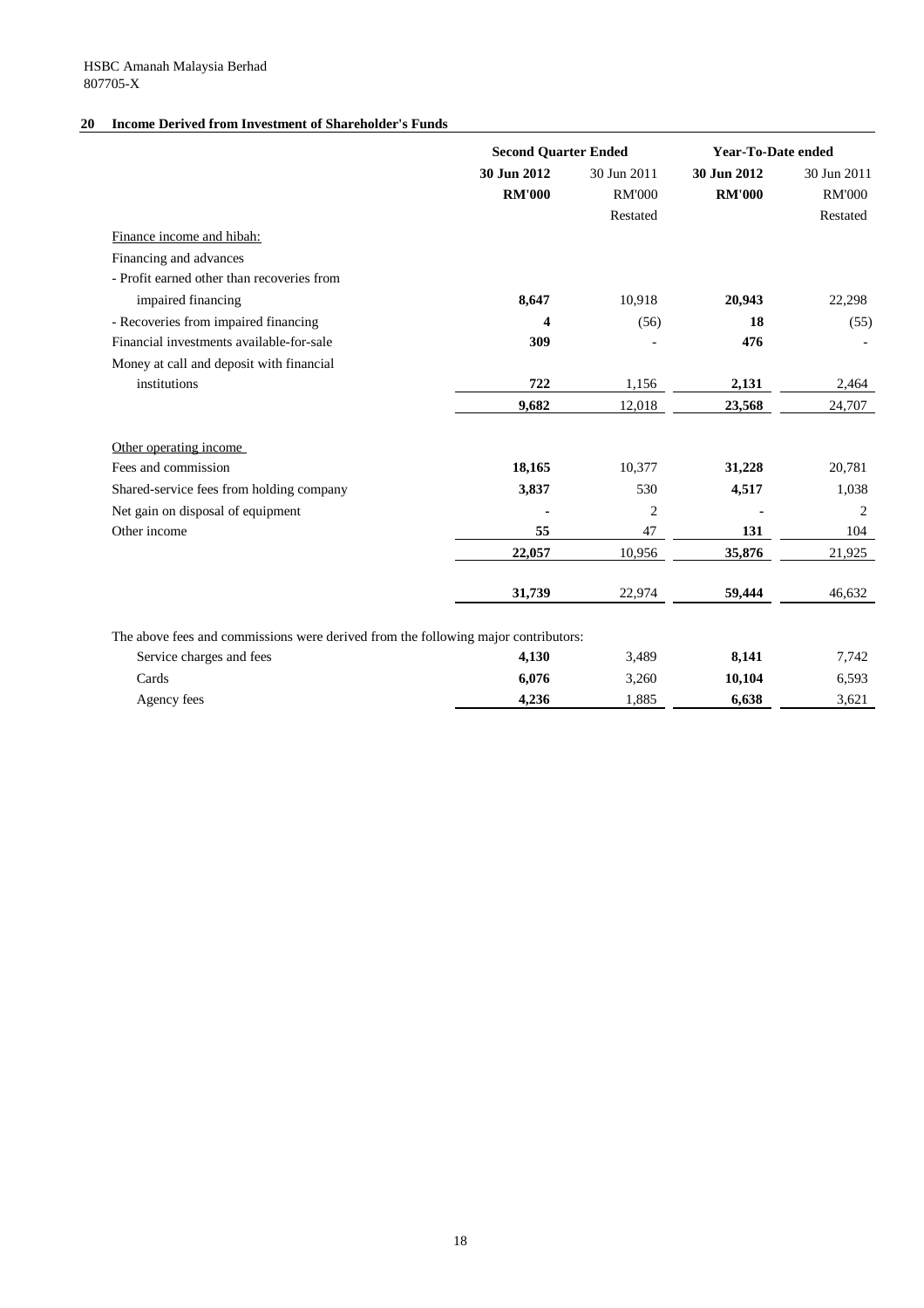# **21 Impairment Losses on Financing**

|                                  |               | <b>Second Quarter Ended</b> |               | Year-To-Date ended |  |
|----------------------------------|---------------|-----------------------------|---------------|--------------------|--|
|                                  | 30 Jun 2012   | 30 Jun 2011                 | 30 Jun 2012   | 30 Jun 2011        |  |
|                                  | <b>RM'000</b> | <b>RM'000</b>               | <b>RM'000</b> | <b>RM'000</b>      |  |
|                                  |               | Restated                    |               | Restated           |  |
| Impairment charges on financing: |               |                             |               |                    |  |
| Individual impairment<br>(a)     |               |                             |               |                    |  |
| - Provided                       | 6,780         | 3,017                       | 9,953         | 3,989              |  |
| - Written back                   | (3,396)       | (345)                       | (4,952)       | (661)              |  |
| Collective impairment<br>(b)     |               |                             |               |                    |  |
| - Provided                       | 28,346        | 18,932                      | 56,585        | 37,575             |  |
| - Written back                   | (318)         | (2,078)                     | (1,938)       | (3,527)            |  |
| Regulatory reserve<br>(c)        |               |                             |               |                    |  |
| - Provided                       | 10,637        | 8,570                       | 13,923        | 12,313             |  |
| Impaired financing               |               |                             |               |                    |  |
| - Recovered                      | (5,822)       | (5,508)                     | (12,315)      | (10, 352)          |  |
| - Written off                    | 63            | 2,740                       | 209           | 4,891              |  |
|                                  | 36,290        | 25,328                      | 61,465        | 44,228             |  |

# **22 Income Attributable to Depositors**

|                                                      | <b>Second Quarter Ended</b> |               | <b>Year-To-Date ended</b> |               |  |
|------------------------------------------------------|-----------------------------|---------------|---------------------------|---------------|--|
|                                                      | 30 Jun 2012                 | 30 Jun 2011   | 30 Jun 2012               | 30 Jun 2011   |  |
|                                                      | <b>RM'000</b>               | <b>RM'000</b> | <b>RM'000</b>             | <b>RM'000</b> |  |
|                                                      |                             | Restated      |                           | Restated      |  |
| Deposits from customers                              |                             |               |                           |               |  |
| - Mudharabah Fund                                    | ۰                           | 11,773        | ۰                         | 23,916        |  |
| - Non-Mudharabah Fund                                | 44,746                      | 11,154        | 87,832                    | 18,577        |  |
| Deposits and placements of banks and other financial |                             |               |                           |               |  |
| institutions                                         |                             |               |                           |               |  |
| - Mudharabah Fund                                    | 13,890                      | 12,613        | 31,572                    | 22,821        |  |
| Others                                               | 293                         | 160           | 422                       | 124           |  |
|                                                      | 58,929                      | 35,700        | 119,826                   | 65,438        |  |

## **23 Personnel Expenses**

|                                               | <b>Second Quarter Ended</b>  |                              | Year-To-Date ended           |                              |
|-----------------------------------------------|------------------------------|------------------------------|------------------------------|------------------------------|
|                                               | 30 Jun 2012<br><b>RM'000</b> | 30 Jun 2011<br><b>RM'000</b> | 30 Jun 2012<br><b>RM'000</b> | 30 Jun 2011<br><b>RM'000</b> |
| Salaries, allowances and bonuses              | 7,543                        | 4.062                        | 15,048                       | 10,812                       |
| <b>Employees Provident Fund contributions</b> | 1,211                        | 693                          | 2,261                        | 1,712                        |
| Other staff related costs                     | 888                          | 567                          | 1.815                        | 827                          |
|                                               | 9.642                        | 5,322                        | 19.124                       | 13,351                       |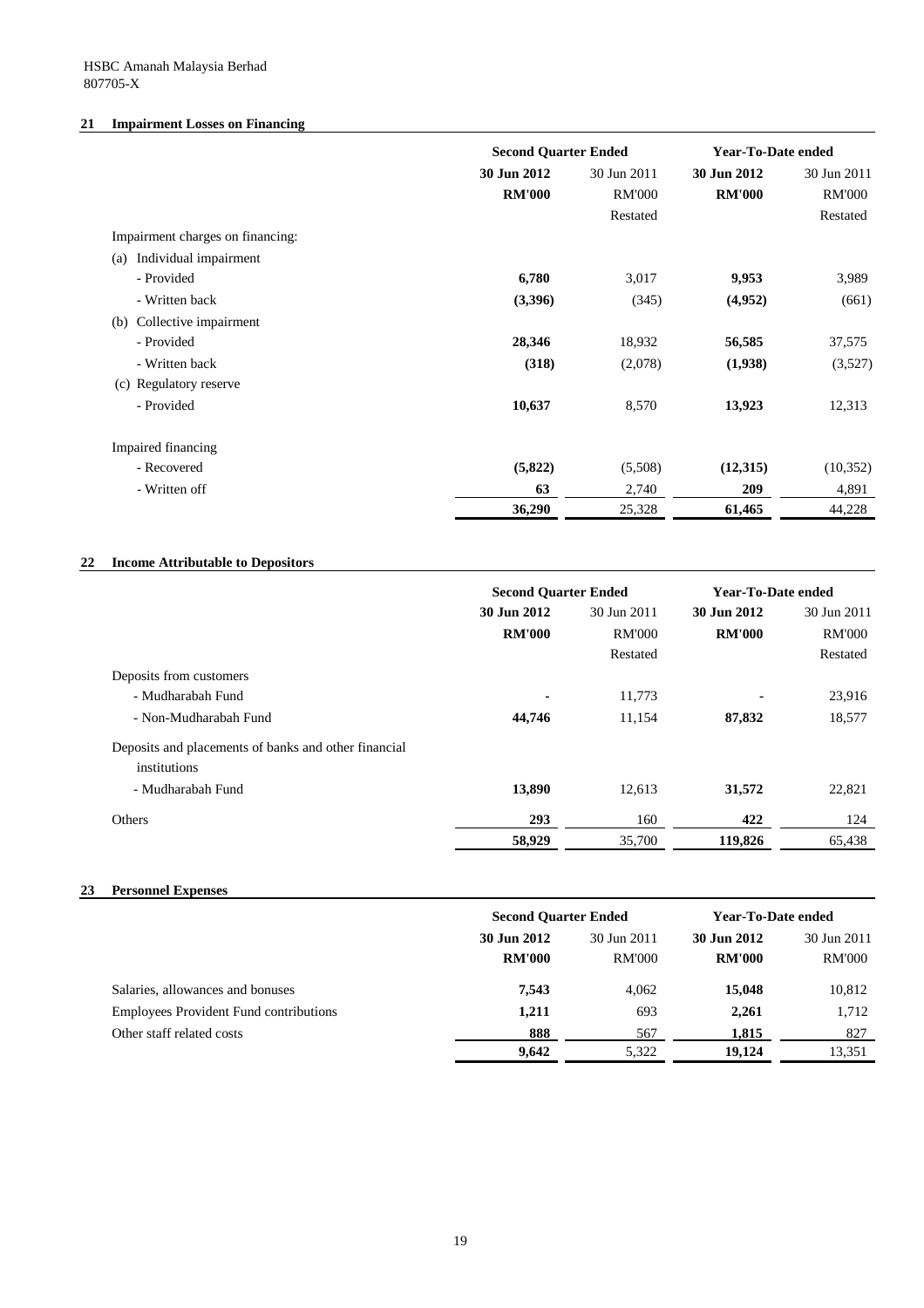# **24 Other Overheads and Expenditures**

|                                                  | <b>Second Quarter Ended</b> |               | <b>Year-To-Date ended</b> |               |
|--------------------------------------------------|-----------------------------|---------------|---------------------------|---------------|
|                                                  | 30 Jun 2012                 | 30 Jun 2011   | 30 Jun 2012               | 30 Jun 2011   |
|                                                  | <b>RM'000</b>               | <b>RM'000</b> | <b>RM'000</b>             | <b>RM'000</b> |
| Promotion and marketing related expenses         |                             |               |                           |               |
| Advertising and promotion                        | 3,494                       | 1,074         | 5,353                     | 1,903         |
| Marketing                                        | 853                         | 812           | 3,597                     | 242           |
| Promotion and marketing related expenses         | 4,347                       | 1,886         | 8,950                     | 2,145         |
| Establishment related expenses                   |                             |               |                           |               |
| Depreciation of equipment                        | 1,675                       | 1,323         | 3,412                     | 2,633         |
| Amortisation of intangible assets                | 121                         | 140           | 255                       | 279           |
| Information technology costs                     | 272                         | 83            | 498                       | 234           |
| Hire of Equipment                                | 14                          | 20            | 26                        | 32            |
| Rental of premises                               | 1,874                       | 1,275         | 3,632                     | 2,501         |
| Others                                           | 667                         | 293           | 1,098                     | 207           |
|                                                  | 4,623                       | 3,134         | 8,921                     | 5,886         |
| General administrative expenses                  |                             |               |                           |               |
| Shared-service fees to immediate holding company | 27,603                      | 27,158        | 53,258                    | 49,636        |
| Auditors' remuneration                           |                             |               |                           |               |
| Audit fees                                       |                             |               |                           |               |
| <b>KPMG</b> Malaysia                             | 42                          | 25            | 85                        | 50            |
| Non-audit services                               |                             |               |                           |               |
| <b>KPMG</b> Malaysia                             | 42                          | 47            | 75                        | 60            |
| Professional fees                                | 424                         | 43            | 777                       | 523           |
| Others                                           | 9,140                       | 4,645         | 12,138                    | 6,292         |
|                                                  | 37,251                      | 31,918        | 66,333                    | 56,561        |
|                                                  | 46,221                      | 36,938        | 84,204                    | 64,592        |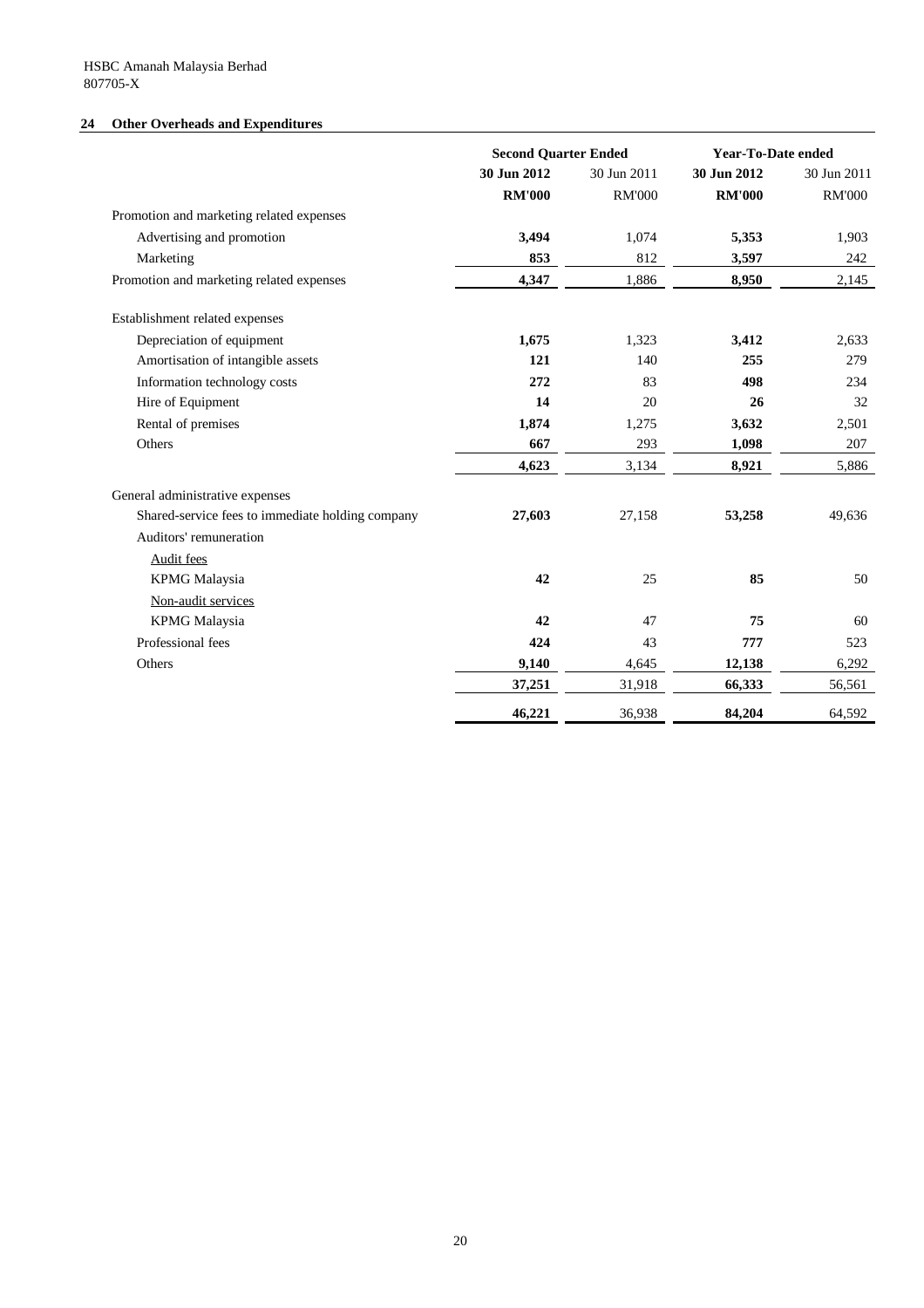#### **25 Credit exposure to connected parties**

The credit exposures of the Bank to connected parties, as defined by Bank Negara Malaysia's Guidelines on Credit Transactions and Exposures with Connected Parties' are as follows:

|                                                                                                                                                                     | 30 Jun 2012 | 31 Dec 2011 |
|---------------------------------------------------------------------------------------------------------------------------------------------------------------------|-------------|-------------|
| Aggregate value of outstanding credit exposures to connected                                                                                                        |             |             |
| parties (RM'000)                                                                                                                                                    | 92,370      | 165.813     |
| As a percentage of total credit exposures                                                                                                                           | $0.87\%$    | 1.57%       |
| Aggregate value of outstanding credit exposures to connected parties<br>which is non-performing or in default (RM'000)<br>As a percentage of total credit exposures |             |             |
|                                                                                                                                                                     |             |             |

#### **26 Capital Adequacy**

|                                                      | 30 Jun 2012   | 31 Dec 2011   |
|------------------------------------------------------|---------------|---------------|
|                                                      | <b>RM'000</b> | <b>RM'000</b> |
|                                                      |               | Restated      |
| Tier 1 capital                                       |               |               |
| Paid-up ordinary share capital                       | 50,000        | 50,000        |
| Share premium                                        | 610,000       | 610,000       |
| Retained profits                                     | 242,680       | 180,490       |
| Statutory reserve                                    | 50,000        | 50,000        |
|                                                      | 952,680       | 890,490       |
| Deferred tax adjustments                             | (35, 052)     | (678)         |
| Total Tier 1 capital                                 | 917,628       | 889,812       |
|                                                      |               |               |
| Tier 2 capital                                       |               |               |
| Collective impairment allowance (unimpaired portion) | 29,572        | 26,373        |
| <b>Regulatory Reserves</b>                           | 88,481        | 74,558        |
| Total Tier 2 capital                                 | 118,053       | 100,931       |
|                                                      |               |               |
| <b>Capital base</b>                                  | 1,035,681     | 990,743       |
|                                                      |               |               |
|                                                      |               |               |
| Core capital ratio                                   | 9.5%          | 10.8%         |
| Risk-weighted capital ratio                          | 10.7%         | 12.0%         |

*The capital ratios have been computed in accordance with the Capital Adequacy Framework for Islamic Banks (CAFIB).*

Breakdown of risk-weighted assets ("RWA") in the various categories of risk weighted:

|                                | 30 Jun 2012      |               | 31 Dec 2011   |               |
|--------------------------------|------------------|---------------|---------------|---------------|
|                                | <b>Principal</b> | Risk-weighted | Principal     | Risk-weighted |
|                                | <b>RM'000</b>    | <b>RM'000</b> | <b>RM'000</b> | <b>RM'000</b> |
| Total RWA for credit risk      | 14,488,401       | 8,917,505     | 11.629.129    | 7,546,956     |
| Total RWA for market risk      | ٠                | 79,040        |               | 100.942       |
| Total RWA for operational risk | ٠                | 656,019       |               | 580,027       |
|                                | 14,488,401       | 9,652,564     | 11,629,129    | 8,227,925     |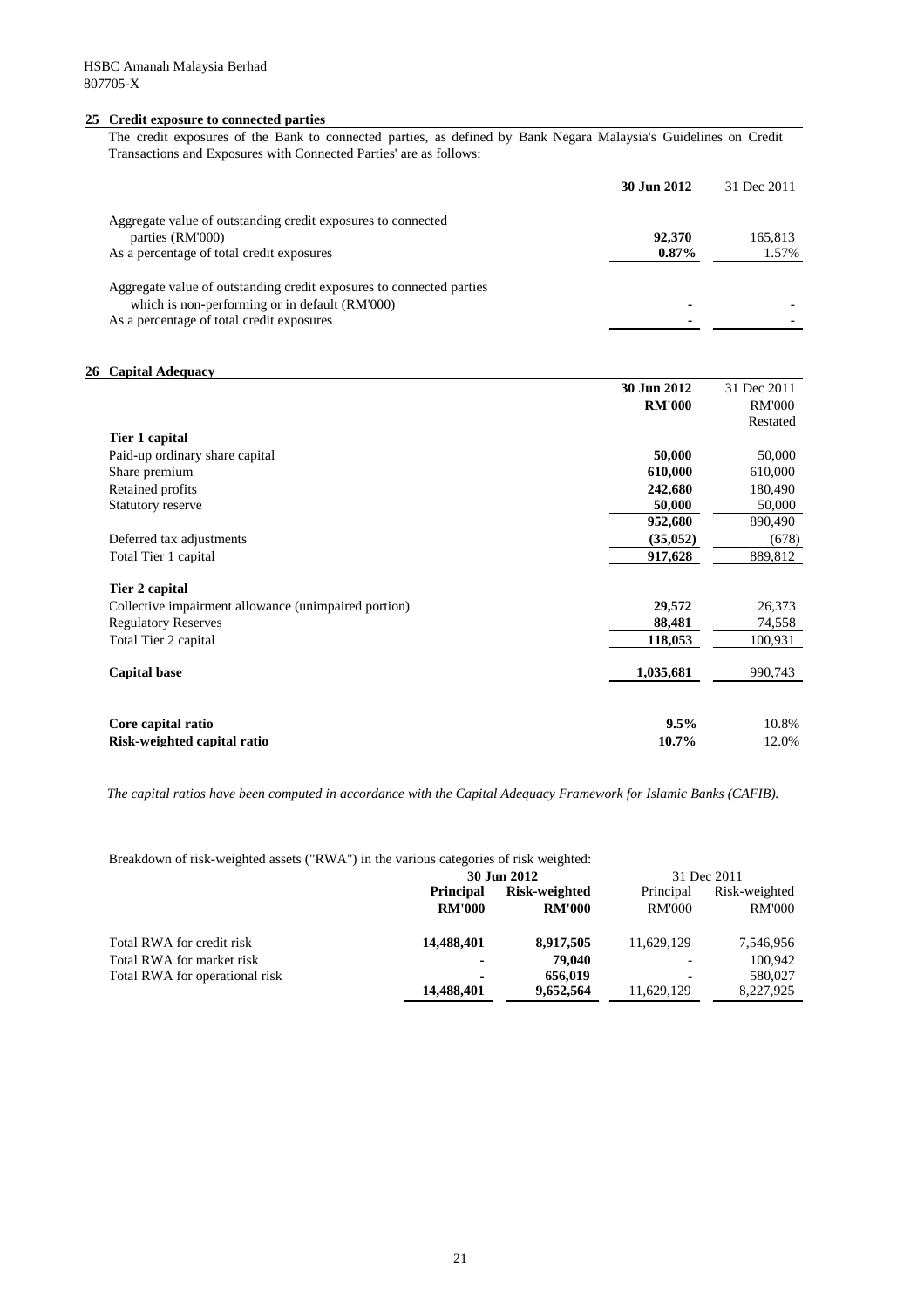#### **26 Capital adequacy (Cont'd)**

| 30 Jun 2012                                               |               |                       |                  |               |              |             |
|-----------------------------------------------------------|---------------|-----------------------|------------------|---------------|--------------|-------------|
| <b>Exposure Class</b>                                     |               | Gross                 | <b>Net</b>       | <b>Risk</b>   | <b>Total</b> | Capital     |
|                                                           |               | <b>Exposures</b>      | <b>Exposures</b> | Weighted      | <b>RWA</b>   | Requirement |
|                                                           |               |                       |                  | <b>Assets</b> | after        |             |
|                                                           |               |                       |                  | (RWA)         | <b>PSIA</b>  |             |
|                                                           |               | (RM'000)              | (RM'000)         | (RM'000)      | (RM'000)     | (RM'000)    |
| <b>Credit Risk</b>                                        |               |                       |                  |               |              |             |
| <b>On-Balance Sheet Exposures</b>                         |               |                       |                  |               |              |             |
| Sovereigns/Central Banks                                  |               | 3,212,063             | 3,212,063        |               |              |             |
| Banks, Development Financial                              |               |                       |                  |               |              |             |
| <b>Institutions &amp; MDBs</b>                            |               | 619,726               | 619,726          | 143,751       | 143,751      | 11,500      |
| Corporates                                                |               | 4,127,101             | 4,079,665        | 4,044,868     | 4,044,868    | 323,589     |
| <b>Regulatory Retail</b>                                  |               | 2,234,160             | 2,214,025        | 1,679,468     | 1,679,468    | 134,357     |
| House Financing                                           |               | 2,362,371             | 2,360,674        | 1,271,391     | 1,271,391    | 101,711     |
| <b>Other Assets</b>                                       |               | 173,559               | 173,559          | 122,300       | 122,300      | 9,784       |
| <b>Defaulted Exposures</b>                                |               | 109,496               | 107,713          | 141,654       | 141,654      | 11,332      |
| <b>Total for On-Balance Sheet</b>                         |               | 12,838,476            | 12,767,425       | 7,403,432     | 7,403,432    | 592,273     |
|                                                           |               |                       |                  |               |              |             |
| Off-Balance Sheet Exposures                               |               |                       |                  |               |              |             |
| <b>OTC</b> Derivatives                                    |               | 152,286               | 152,286          | 84,876        | 84,876       | 6,790       |
| Off balance sheet exposures other                         |               |                       |                  |               |              |             |
| than OTC derivatives or credit                            |               |                       |                  |               |              |             |
| derivatives                                               |               | 1,572,144             | 1,562,868        | 1,420,199     | 1,420,199    | 113,616     |
| <b>Defaulted Exposures</b>                                |               | 6,076                 | 5,822            | 8,998         | 8,998        | 720         |
| <b>Total for Off-Balance Sheet</b>                        |               |                       |                  |               |              |             |
| <b>Exposures</b><br><b>Total On and Off-Balance Sheet</b> |               | 1,730,506             | 1,720,976        | 1,514,073     | 1,514,073    | 121,126     |
| <b>Exposures</b>                                          |               | 14,568,982            | 14,488,401       | 8,917,505     | 8,917,505    | 713,399     |
|                                                           |               |                       |                  |               |              |             |
| <b>Large Exposures Risk</b>                               |               |                       |                  |               |              |             |
| Requirement                                               |               |                       |                  |               |              |             |
| <b>Market Risk</b>                                        | Long position | <b>Short position</b> |                  |               |              |             |
|                                                           |               |                       |                  |               |              |             |
| <b>Profit Rate Risk</b>                                   | 2,584,339     | 2,376,341             | 207,997          | 72,995        | 72,995       | 5,840       |
| Foreign Currency Risk                                     | 3,025         | 6,016                 | 3,025            | 6,045         | 6,045        | 484         |
| <b>Total market risk</b>                                  | 2,587,364     | 2,382,357             | 211,022          | 79,040        | 79,040       | 6,324       |
| <b>Operational Risk</b>                                   |               |                       |                  | 656,019       | 656,019      | 52,482      |
| <b>Total RWA and Capital</b>                              |               |                       |                  |               |              |             |
| <b>Requirement</b>                                        |               |                       |                  | 9,652,564     | 9,652,564    | 772,205     |

The table above discloses the gross and net exposures, risk weighted assets and capital requirements for credit risk, market large exposure risk and operational risk of the Bank as at reporting date. This requirement came into effect since 2008 with the adoption of the Basel II Standardised Approach under the Risk Weighted Capital Adequacy Framework "RWCAF".

Note:

PSIA - Profit Sharing Investment Account

MDBs - Multilateral Development Banks

OTC - Over the counter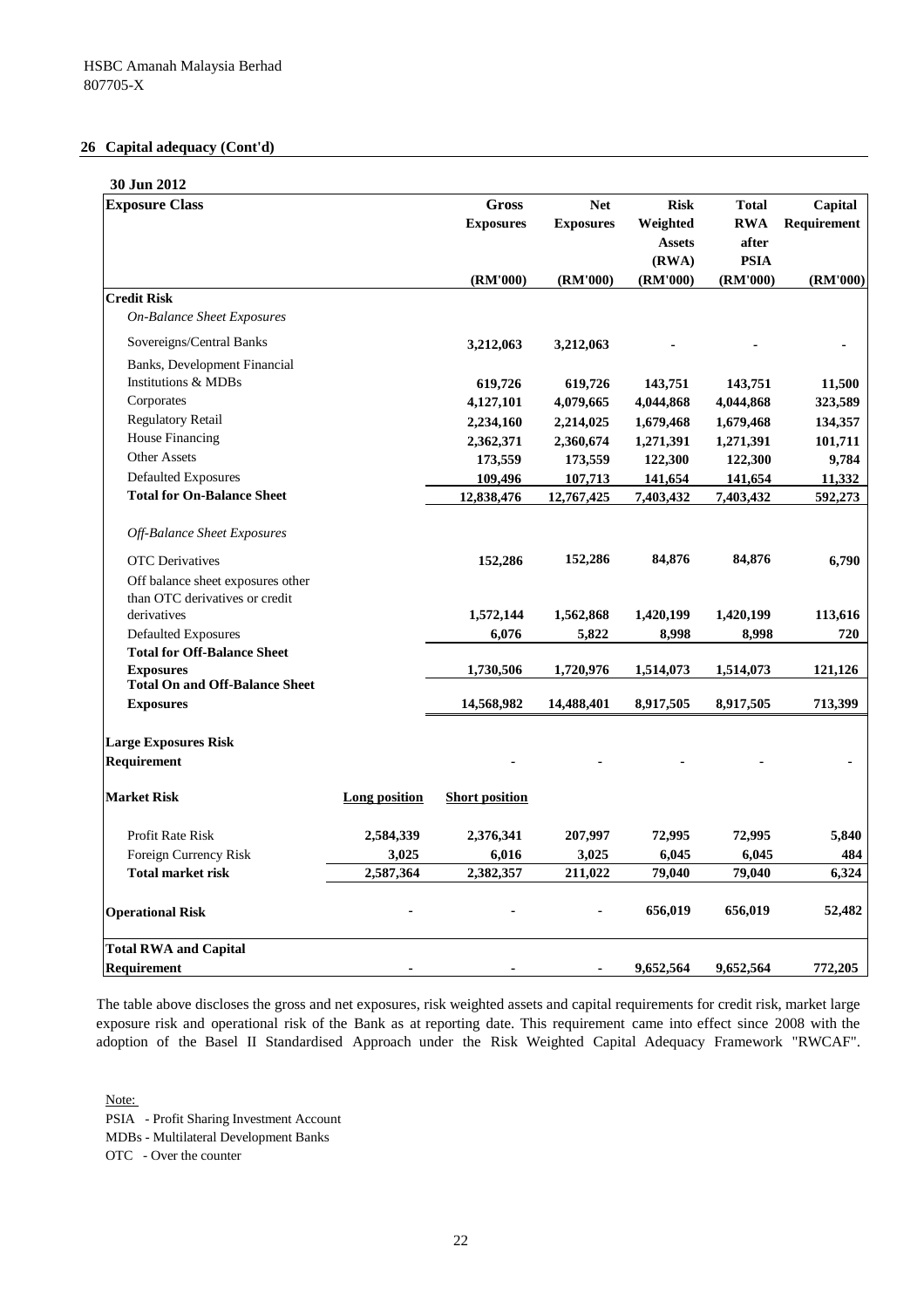#### **26 Capital adequacy (Cont'd)**

#### **31 Dec 2011 (Restated)**

| 01 Dec 2011 (Restated<br><b>Exposure Class</b>            |           | <b>Gross</b>        | <b>Net</b>       | <b>Risk</b>   | <b>Total</b>            | Capital     |
|-----------------------------------------------------------|-----------|---------------------|------------------|---------------|-------------------------|-------------|
|                                                           |           | <b>Exposures</b>    | <b>Exposures</b> | Weighted      | <b>RWA</b>              | Requirement |
|                                                           |           |                     |                  | <b>Assets</b> | after                   |             |
|                                                           |           | (RM'000)            |                  | (RWA)         | <b>PSIA</b><br>(RM'000) | (RM'000)    |
| <b>Credit Risk</b>                                        |           |                     | (RM'000)         | (RM'000)      |                         |             |
| <b>On-Balance Sheet Exposures</b>                         |           |                     |                  |               |                         |             |
| Sovereigns/Central Banks                                  |           | 2,056,773           | 2,056,773        |               |                         |             |
| Banks, Development Financial                              |           |                     |                  |               |                         |             |
| <b>Institutions &amp; MDBs</b>                            |           | 676,593             | 676,593          | 137,297       | 137,297                 | 10,984      |
| Corporates                                                |           | 3,678,692           | 3,627,730        | 3,590,443     | 3,590,443               | 287,235     |
| <b>Regulatory Retail</b>                                  |           | 2,392,019           | 2,368,664        | 1,786,161     | 1,786,161               | 142,893     |
| House Financing                                           |           | 1,368,576           | 1,367,594        | 723,970       | 723,970                 | 57,918      |
| Other Assets                                              |           | 183,074             | 183,074          | 109,967       | 109,967                 | 8,797       |
| <b>Defaulted Exposures</b>                                |           | 62,405              | 61,055           | 76,543        | 76,543                  | 6,123       |
| <b>Total for On-Balance Sheet</b>                         |           | 10,418,132          | 10,341,483       | 6,424,381     | 6,424,381               | 513,950     |
| Off-Balance Sheet Exposures                               |           |                     |                  |               |                         |             |
| <b>OTC</b> Derivatives                                    |           | 100,545             | 100,545          | 50,550        | 50,550                  | 4,044       |
| Off balance sheet exposures                               |           |                     |                  |               |                         |             |
| other than OTC derivatives or                             |           |                     |                  |               |                         |             |
| credit derivatives                                        |           | 1,200,036           | 1,186,657        | 1,071,357     | 1,071,357               | 85,709      |
| <b>Defaulted Exposures</b>                                |           | 445                 | 445              | 668           | 668                     | 53          |
| <b>Total for Off-Balance Sheet</b>                        |           |                     |                  |               |                         |             |
| <b>Exposures</b>                                          |           | 1,301,026           | 1,287,647        | 1,122,575     | 1,122,575               | 89,806      |
| <b>Total On and Off-Balance</b><br><b>Sheet Exposures</b> |           | 11,719,158          | 11,629,130       | 7,546,956     | 7,546,956               | 603,756     |
|                                                           |           |                     |                  |               |                         |             |
| <b>Large Exposures Risk</b>                               |           |                     |                  |               |                         |             |
| Requirement                                               |           |                     |                  |               |                         |             |
| <b>Market Risk</b>                                        |           | Long Short position |                  |               |                         |             |
|                                                           | position  |                     |                  |               |                         |             |
| Profit Rate Risk                                          | 1,664,488 | 1,429,512           | 234,976          | 93,387        | 93,387                  | 7,471       |
| Foreign Currency Risk                                     | 2,381     | 7,536               | 2,381            | 7,555         | 7,555                   | 604         |
| <b>Total market risk</b>                                  | 1,666,869 | 1,437,048           | 237,357          | 100,942       | 100,942                 | 8,075       |
| <b>Operational Risk</b>                                   |           |                     |                  | 580,027       | 580,027                 | 46,402      |
| <b>Total RWA and Capital</b>                              |           |                     |                  |               |                         |             |
| Requirement                                               |           |                     |                  | 8,227,925     | 8,227,925               | 658,233     |

The table above discloses the gross and net exposures, risk weighted assets and capital requirements for credit risk, market large exposure risk and operational risk of the Bank as at reporting date. This requirement came into effect since 2008 with the adoption of the Basel II Standardised Approach under the Risk Weighted Capital Adequacy Framework "RWCAF".

Note: PSIA - Profit Sharing Investment Account

MDBs - Multilateral Development Banks

OTC - Over the counter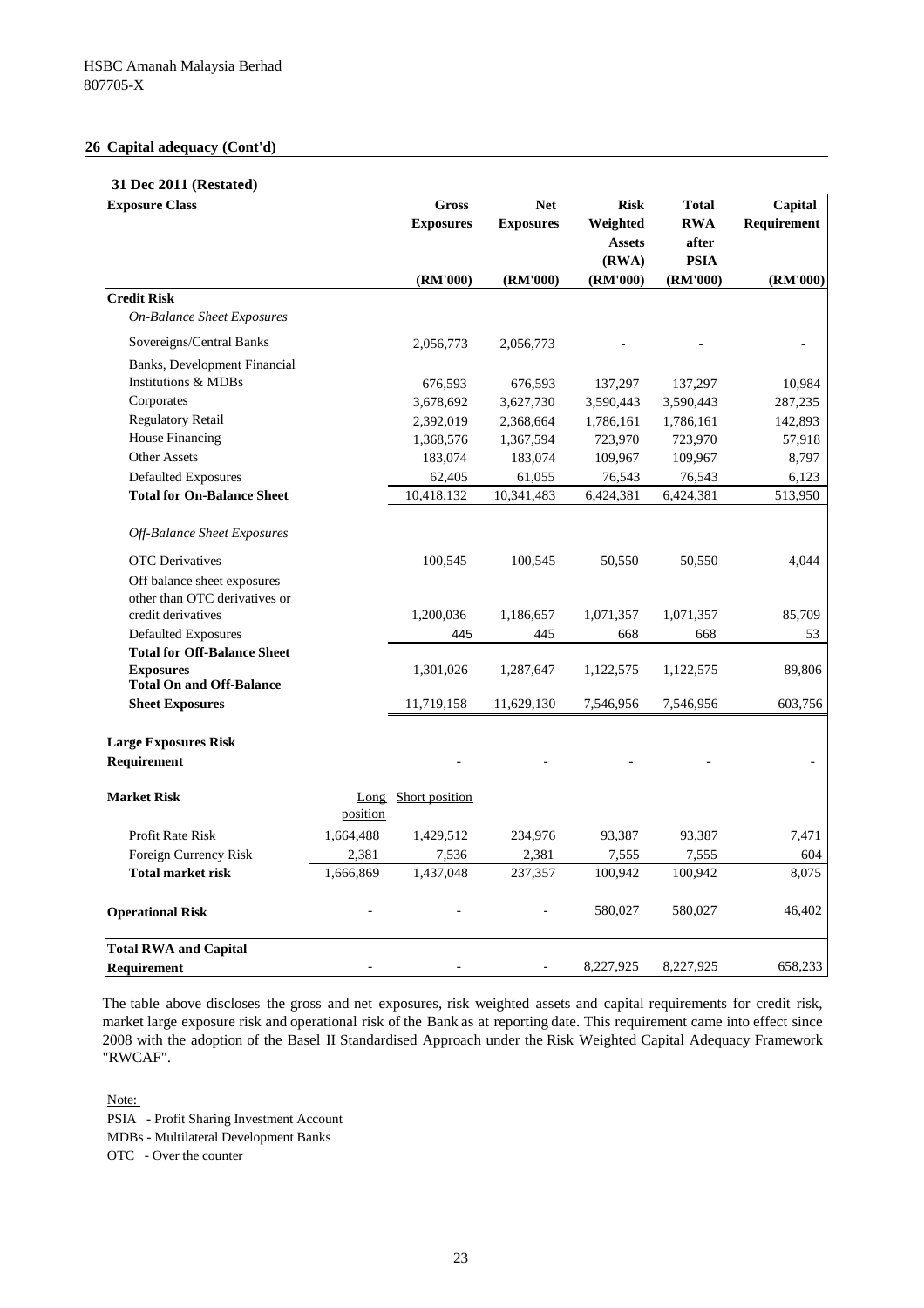# **26 Capital adequacy (Cont'd)**

#### **30 Jun 2012**

|                             |                                                |                                          | <b>Exposures after Netting and Credit Risk Mitigation</b> |                                    |                                       |                        |                                                                                         |                                                |
|-----------------------------|------------------------------------------------|------------------------------------------|-----------------------------------------------------------|------------------------------------|---------------------------------------|------------------------|-----------------------------------------------------------------------------------------|------------------------------------------------|
| <b>Risk</b><br>Weights      | <b>Sovereigns</b><br>& Central<br><b>Banks</b> | Banks,<br><b>MDBs</b> and<br><b>DFIs</b> | <b>Corporates</b>                                         | <b>Regulatory</b><br><b>Retail</b> | <b>Residental</b><br><b>Mortgages</b> | Other<br><b>Assets</b> | <b>Total</b><br><b>Exposures</b><br>after Netting<br>& Credit Risk<br><b>Mitigation</b> | <b>Total Risk</b><br>Weighted<br><b>Assets</b> |
|                             | <b>RM'000</b>                                  | <b>RM'000</b>                            | <b>RM'000</b>                                             | <b>RM'000</b>                      | <b>RM'000</b>                         | <b>RM'000</b>          | <b>RM'000</b>                                                                           | <b>RM'000</b>                                  |
| 0%                          | 3,212,063                                      |                                          | 2,102                                                     | 2,660                              |                                       | 51,259                 | 3,268,084                                                                               |                                                |
| 20%                         |                                                | 608,123                                  | 41,502                                                    | 560                                |                                       |                        | 650,185                                                                                 | 130,037                                        |
| 35%                         |                                                |                                          |                                                           |                                    | 917,203                               |                        | 917,203                                                                                 | 321,022                                        |
| 50%                         |                                                | 179,128                                  | 88,575                                                    | 24,549                             | 528,934                               |                        | 821,186                                                                                 | 410,593                                        |
| 75%                         |                                                |                                          |                                                           | 2,337,341                          | 915,212                               |                        | 3,252,553                                                                               | 2,439,415                                      |
| 100%                        |                                                |                                          | 5,236,725                                                 | 119,453                            | 26,216                                | 122,300                | 5,504,694                                                                               | 5,504,694                                      |
| 150%                        |                                                | 706                                      | 5,128                                                     | 68,536                             | 126                                   |                        | 74,496                                                                                  | 111,744                                        |
| <b>Total Risk</b><br>Weight |                                                |                                          |                                                           |                                    |                                       | ٠                      | 14,488,401                                                                              | 8,917,505                                      |
| Average Risk                |                                                |                                          |                                                           |                                    |                                       |                        |                                                                                         |                                                |
| Weight                      |                                                |                                          |                                                           |                                    |                                       |                        | 804,911                                                                                 |                                                |
| Deduction<br>from Capital   |                                                |                                          |                                                           |                                    |                                       |                        |                                                                                         |                                                |
| Base                        |                                                |                                          |                                                           |                                    |                                       |                        |                                                                                         |                                                |

# **31 Dec 2011**

|                                   |                                           |                                   | Exposures after Netting and Credit Risk Mitigation |                      |                         |                 |                                                                           |                                         |
|-----------------------------------|-------------------------------------------|-----------------------------------|----------------------------------------------------|----------------------|-------------------------|-----------------|---------------------------------------------------------------------------|-----------------------------------------|
| <b>Risk Weights</b>               | Sovereigns $&$<br>Central<br><b>Banks</b> | Banks,<br>MDBs and<br><b>DFIs</b> | Corporates                                         | Regulatory<br>Retail | Residental<br>Mortgages | Other<br>Assets | Total<br><b>Exposures</b><br>after Netting &<br>Credit Risk<br>Mitigation | <b>Total Risk</b><br>Weighted<br>Assets |
|                                   | <b>RM'000</b>                             | <b>RM'000</b>                     | <b>RM'000</b>                                      | <b>RM'000</b>        | <b>RM'000</b>           | <b>RM'000</b>   | <b>RM'000</b>                                                             | <b>RM'000</b>                           |
| 0%                                | 2,056,773                                 |                                   | 1,501                                              | 780                  |                         | 73,107          | 2,132,161                                                                 |                                         |
| 20%                               |                                           | 693,839                           | 45,692                                             | 694                  |                         |                 | 740,225                                                                   | 148,045                                 |
| 35%                               |                                           |                                   |                                                    |                      | 552,615                 |                 | 552,615                                                                   | 193,415                                 |
| 50%                               |                                           | 79,026                            | 107,466                                            | 2,075                | 322,716                 |                 | 511,283                                                                   | 255,642                                 |
| 75%                               |                                           |                                   | 1,785                                              | 2,541,505            | 492,500                 |                 | 3,035,790                                                                 | 2,276,843                               |
| 100%                              |                                           |                                   | 4,444,910                                          | 50,908               | 19,357                  | 109,967         | 4,625,142                                                                 | 4,625,142                               |
| 150%                              |                                           |                                   | 166                                                | 31,747               |                         |                 | 31,913                                                                    | 47,869                                  |
| <b>Total Risk</b><br>Weight       |                                           |                                   |                                                    |                      |                         |                 | 11,629,129                                                                | 7,546,956                               |
| Average Risk<br>Weight            |                                           |                                   |                                                    |                      |                         |                 | 646,063                                                                   |                                         |
| Deduction<br>from Capital<br>Base |                                           |                                   |                                                    |                      |                         |                 |                                                                           |                                         |

The above are disclosures on credit risk by risk weights of the Bank as at reporting date. This disclosure requirement came into effect since 2008 with the adoption of Basel 2 Standardised Approach under the Risk Weighted Capital Adequacy Framework, "RWCAF".

Note:

MDBs - Multilateral Development Banks

DFIs - Development Financial Institutions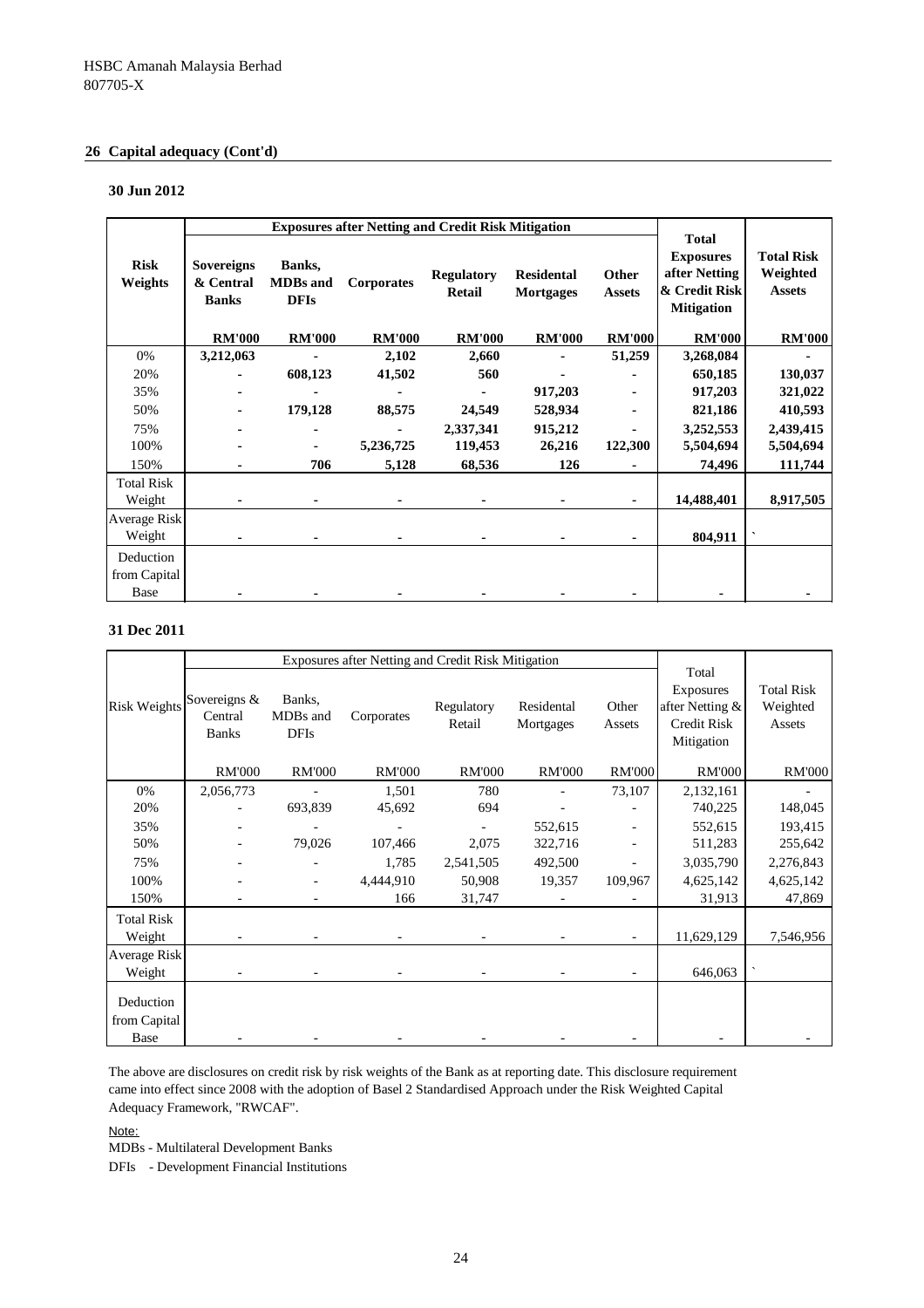#### **27 Commitments and Contingencies**

The table below shows the contract or underlying principal amounts, positive fair value of derivative contracts, credit equivalent amounts and risk weighted amounts of unmatured off-balance sheet transactions as at balance sheet date. The underlying principal amounts indicate the volume of business outstanding and do not represent amounts at risk.

|                                          |                                             | <b>Positive fair</b>                                 |                                                          |                                                      |
|------------------------------------------|---------------------------------------------|------------------------------------------------------|----------------------------------------------------------|------------------------------------------------------|
| 30 Jun 2012                              | <b>Principal</b><br>amount<br><b>RM'000</b> | value of<br>derivative<br>contracts<br><b>RM'000</b> | <b>Credit</b><br>equivalent<br>amount *<br><b>RM'000</b> | <b>Risk</b><br>weighted<br>amount *<br><b>RM'000</b> |
| Direct credit substitutes                | 760,859                                     |                                                      | 760,859                                                  | 709,061                                              |
| Transaction-related contingent items     | 632,155                                     |                                                      | 316,078                                                  | 287,809                                              |
| Short-term self-liquidating trade-       |                                             |                                                      |                                                          |                                                      |
| related contingencies                    | 31,865                                      |                                                      | 6,373                                                    | 4,928                                                |
| Irrevocable commitments to extend credit |                                             |                                                      |                                                          |                                                      |
| - Maturity not exceeding one year        | 1,240,635                                   |                                                      | 248,127                                                  | 232,518                                              |
| - Maturity exceeding one year            | 92,344                                      |                                                      | 46,172                                                   | 44,423                                               |
| Unutilised credit card lines             | 1,003,054                                   |                                                      | 200,611                                                  | 150,458                                              |
| Equity related contracts                 |                                             |                                                      |                                                          |                                                      |
| - One year to less than five years       | 510,745                                     | 15,408                                               | 46,392                                                   | 17,948                                               |
| Profit rate related contracts            |                                             |                                                      |                                                          |                                                      |
| - One year to less than five years       | 1,524,906                                   | 13,630                                               | 67,086                                                   | 37,182                                               |
| - Over five years                        | 550,000                                     | 2,788                                                | 35,788                                                   | 27,538                                               |
| Foreign exchange related contracts       |                                             |                                                      |                                                          |                                                      |
| - Less than one year                     | 141,874                                     | 1,537                                                | 3,020                                                    | 2,208                                                |
|                                          | 6,488,437                                   | 33,363                                               | 1,730,506                                                | 1,514,073                                            |
|                                          |                                             |                                                      |                                                          |                                                      |



|                                          |                                      | Positive fair                                        |                                                     |                                                        |
|------------------------------------------|--------------------------------------|------------------------------------------------------|-----------------------------------------------------|--------------------------------------------------------|
| 31 Dec 2011                              | Principal<br>amount<br><b>RM'000</b> | value of<br>derivative<br>contracts<br><b>RM'000</b> | Credit<br>equivalent<br>amount $*$<br><b>RM'000</b> | <b>Risk</b><br>weighted<br>amount $*$<br><b>RM'000</b> |
|                                          |                                      | Restated                                             |                                                     |                                                        |
| Direct credit substitutes                | 461,660                              |                                                      | 461,660                                             | 404,287                                                |
| Transaction-related contingent items     | 531,060                              |                                                      | 265,530                                             | 257,691                                                |
| Short-term self-liquidating trade-       |                                      |                                                      |                                                     |                                                        |
| related contingencies                    | 32,928                               |                                                      | 6,586                                               | 4,745                                                  |
| Irrevocable commitments to extend credit |                                      |                                                      |                                                     |                                                        |
| - Maturity not exceeding one year        | 1,314,320                            |                                                      | 262,864                                             | 246,185                                                |
| - Maturity exceeding one year            | 133,435                              |                                                      | 26,687                                              | 26,251                                                 |
| Unutilised credit card lines             | 885,773                              |                                                      | 177,155                                             | 132,866                                                |
| Equity related contracts                 |                                      |                                                      |                                                     |                                                        |
| - One year to less than five years       | 206,474                              | 5,192                                                | 21,710                                              | 5,138                                                  |
| Profit rate related contracts            |                                      |                                                      |                                                     |                                                        |
| - One year to less than five years       | 1,551,362                            | 13,568                                               | 73,052                                              | 41,410                                                 |
| Foreign exchange related contracts       |                                      |                                                      |                                                     |                                                        |
| - Less than one year                     | 226,145                              | 1,691                                                | 5,783                                               | 4,003                                                  |
|                                          | 5,343,157                            | 20,451                                               | 1,301,027                                           | 1,122,576                                              |
|                                          |                                      | Note 15                                              |                                                     |                                                        |

\* The credit equivalent and risk weighted amounts are computed using credit conversion factors and risk weighting rules as per Bank Negara Malaysia guidelines. The credit conversion factors and risk weighting rules were based on Basel 2 Standardised Approach under the Risk Weighted Capital Adequacy Framework, "RWCAF".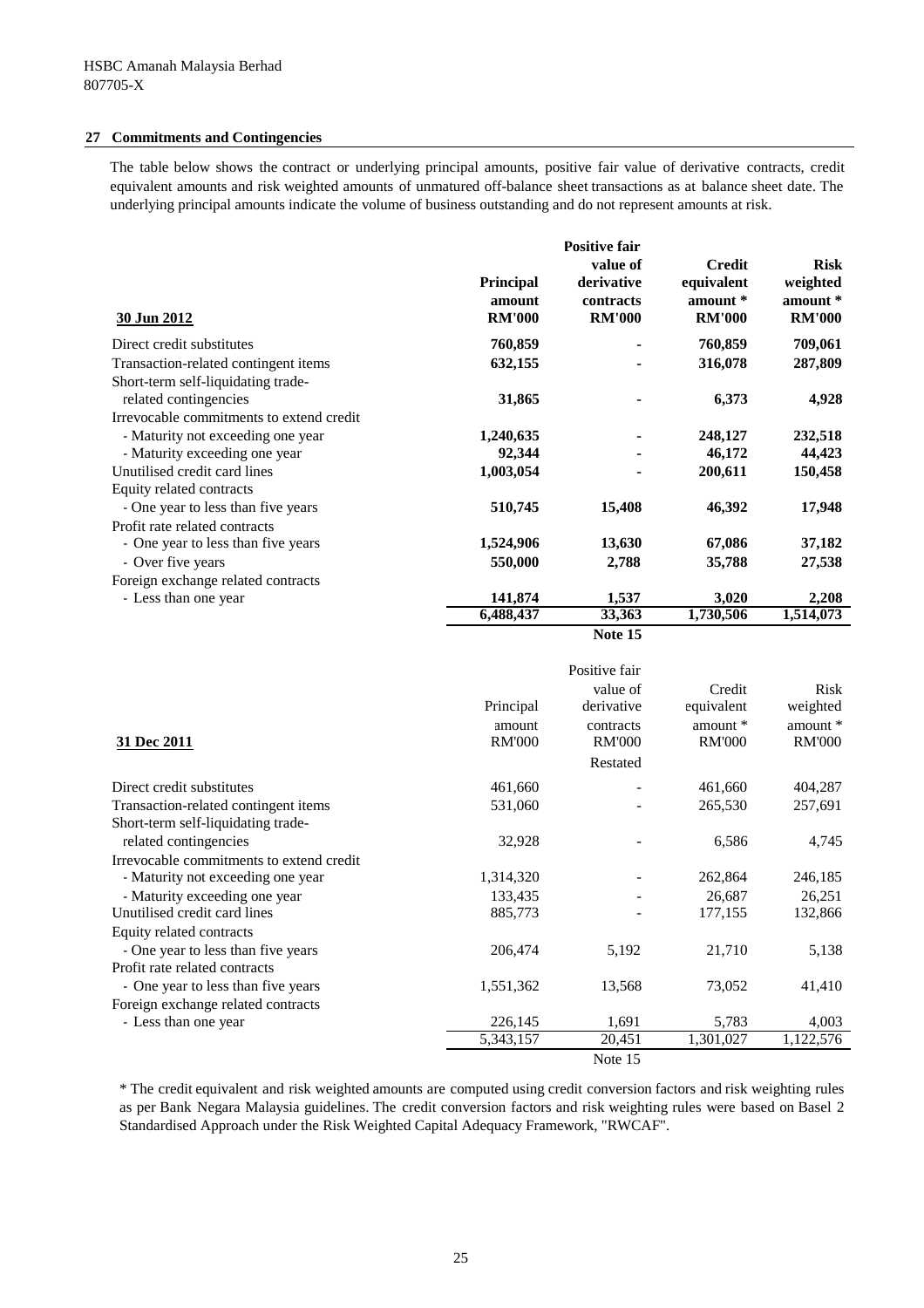#### **28 Explanation of transition to MFRSs**

As stated in note 2, these are the Bank's first interim financial statements prepared in accordance with MFRSs.

In preparing its opening MFRS statement of financial position, the Bank has adjusted amounts reported previously in financial statements prepared in accordance with the previous FRSs. An explanation of how the transtition from previous FRSs to the new MFRSs has affected the Bank's financial position is set out in the following table and notes that accompany these tables.

#### **(i) Reconciliation of financial position**

|                                              |             | <b>FRSs</b>   | <b>Effect</b> of<br>transition<br>to MFRSs<br>31 Dec 2011 | <b>MFRSs</b>  |
|----------------------------------------------|-------------|---------------|-----------------------------------------------------------|---------------|
|                                              | <b>Note</b> | <b>RM'000</b> | <b>RM'000</b>                                             | <b>RM'000</b> |
| Assets                                       |             |               |                                                           |               |
| Cash and short-term funds                    |             | 1,536,792     |                                                           | 1,536,792     |
| Financial Assets Held-for-Trading            |             | 216,716       |                                                           | 216,716       |
| Financial Investments Available-for-Sale     |             | 422,086       |                                                           | 422,086       |
| Financing and advances                       | 28(iv)(a)   | 7,546,346     | 228,520                                                   | 7,774,866     |
| Other assets                                 | 28(iv)(b)   | 212,308       | (7, 842)                                                  | 204,466       |
| Statutory deposits with Bank Negara Malaysia |             | 228,562       |                                                           | 228,562       |
| Equipment                                    |             | 18,926        |                                                           | 18,926        |
| Intangible assets                            |             | 461           |                                                           | 461           |
| Deferred tax assets                          | 28(iv)(c)   | 15,182        | 14,441                                                    | 29,623        |
| <b>Total Assets</b>                          |             | 10,197,379    | 235,119                                                   | 10,432,498    |
| <b>Liabilities</b>                           |             |               |                                                           |               |
| Deposits from customers                      | 28(iv)(b)   | 5,476,252     | (6, 157)                                                  | 5,470,095     |
| Deposits and placements from banks           |             |               |                                                           |               |
| and other financial institutions             |             | 3,740,525     |                                                           | 3,740,525     |
| Bills and acceptances payable                |             | 7,600         |                                                           | 7,600         |
| Other liabilities                            | 28(iv)(b)   | 102,105       | 189,592                                                   | 291,697       |
| Provision for taxation                       | 28(iv)(c)   | 6,838         | 24,410                                                    | 31,248        |
| <b>Total Liabilities</b>                     |             | 9,333,320     | 207,845                                                   | 9,541,165     |
| <b>Shareholder's Equity</b>                  |             |               |                                                           |               |
| Share capital                                |             | 50,000        |                                                           | 50,000        |
| Reserves                                     | 28(iv)(d)   | 814,059       | 27,274                                                    | 841,333       |
| <b>Total Shareholder's Equity</b>            |             | 864,059       | 27,274                                                    | 891,333       |
| Total Liabilities and Shareholder's Equity   |             | 10,197,379    | 235,119                                                   | 10,432,498    |
| Commitments and Contingencies                | 28(iv)(a)   | 5,535,558     | (192, 401)                                                | 5,343,157     |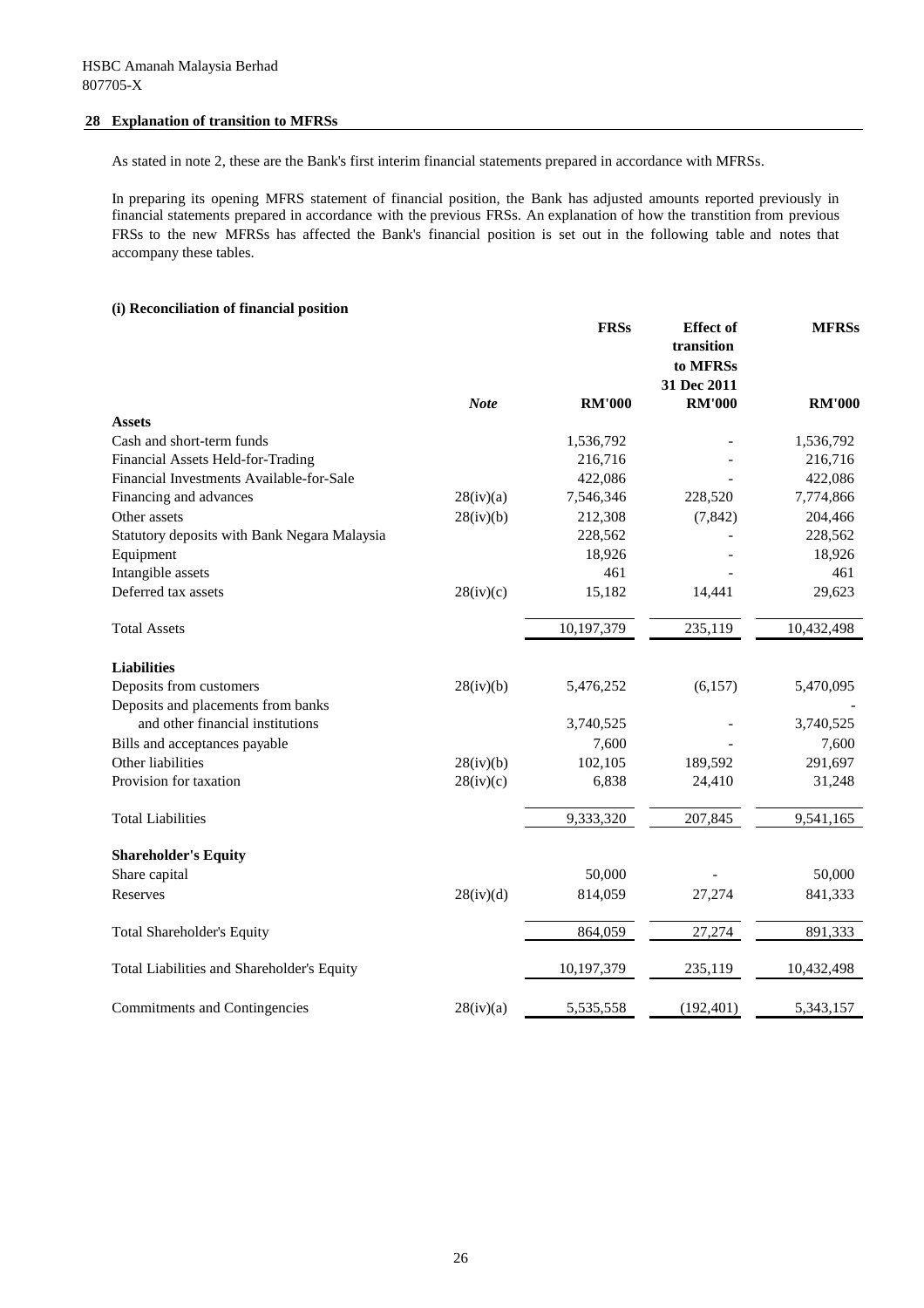# **28 Explanation of transition to MFRSs**

# **(i) Reconciliation of financial position (Cont'd)**

|                                              |             | <b>FRSs</b>   | <b>Effect</b> of<br>transition<br>to MFRSs<br>30 Jun 2011 | <b>MFRSs</b>  |
|----------------------------------------------|-------------|---------------|-----------------------------------------------------------|---------------|
|                                              | <b>Note</b> | <b>RM'000</b> | <b>RM'000</b>                                             | <b>RM'000</b> |
| <b>Assets</b>                                |             |               |                                                           |               |
| Cash and short-term funds                    |             | 1,639,773     |                                                           | 1,639,773     |
| Financial Assets Held-for-Trading            |             | 136,451       |                                                           | 136,451       |
| Financial Investments Available-for-Sale     |             | 338,334       |                                                           | 338,334       |
| Financing and advances                       | 28(iv)(a)   | 5,465,454     | 210,001                                                   | 5,675,455     |
| Other assets                                 | 28(iv)(b)   | 211,228       | (7, 339)                                                  | 203,889       |
| Statutory deposits with Bank Negara Malaysia |             | 136,061       |                                                           | 136,061       |
| Equipment                                    |             | 14,990        |                                                           | 14,990        |
| Intangible assets                            |             | 735           |                                                           | 735           |
| Deferred tax assets                          | 28(iv)(c)   | 21,268        | 14,833                                                    | 36,101        |
| <b>Total Assets</b>                          |             | 7,964,294     | 217,495                                                   | 8,181,789     |
| <b>Liabilities</b>                           |             |               |                                                           |               |
| Deposits from customers                      | 28(iv)(b)   | 4,317,668     | (5,509)                                                   | 4,312,159     |
| Deposits and placements from banks           |             |               |                                                           |               |
| and other financial institutions             |             | 2,660,846     |                                                           | 2,660,846     |
| Bills and acceptances payable                |             | 5,716         |                                                           | 5,716         |
| Other liabilities                            | 28(iv)(b)   | 143,118       | 176,064                                                   | 319,182       |
| Provision for taxation                       | 28(iv)(c)   | 9,678         | 23,199                                                    | 32,877        |
| <b>Total Liabilities</b>                     |             | 7,137,026     | 193,754                                                   | 7,330,780     |
| <b>Shareholder's Equity</b>                  |             |               |                                                           |               |
| Share capital                                |             | 50,000        |                                                           | 50,000        |
| Reserves                                     | 28(iv)(d)   | 777,268       | 23,741                                                    | 801,009       |
| <b>Total Shareholder's Equity</b>            |             | 827,268       | 23,741                                                    | 851,009       |
| Total Liabilities and Shareholder's Equity   |             | 7,964,294     | 217,495                                                   | 8,181,789     |
| Commitments and Contingencies                | 28(iv)(a)   | 3,053,141     | (179, 752)                                                | 2,873,389     |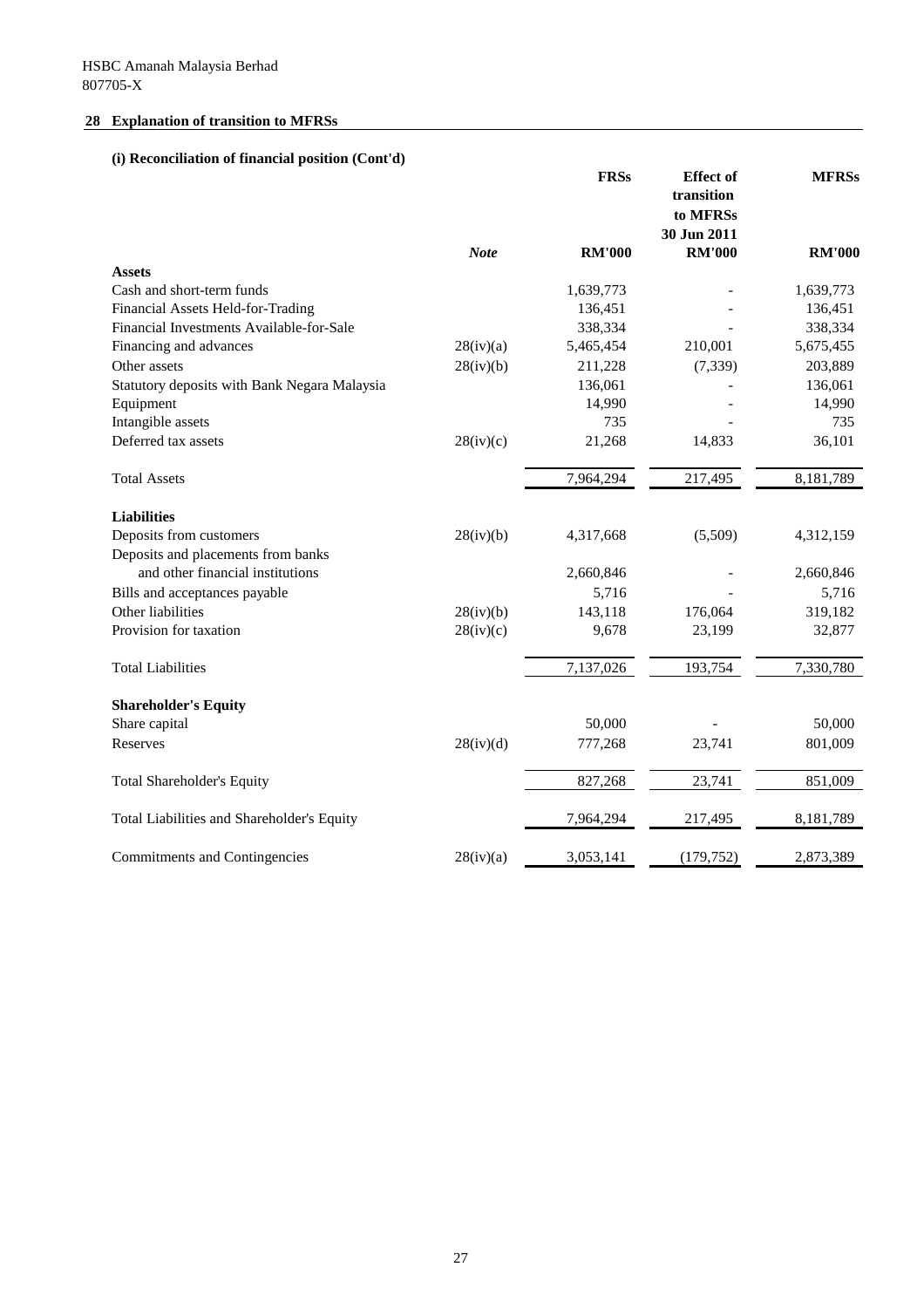# **(i) Reconciliation of financial position (Cont'd)**

|                                              |             | <b>FRSs</b>   | <b>Effect</b> of<br>transition<br>to MFRSs<br>1 Jan 2011 | <b>MFRSs</b>  |
|----------------------------------------------|-------------|---------------|----------------------------------------------------------|---------------|
|                                              | <b>Note</b> | <b>RM'000</b> | <b>RM'000</b>                                            | <b>RM'000</b> |
| <b>Assets</b>                                |             |               |                                                          |               |
| Cash and short-term funds                    |             | 1,508,998     |                                                          | 1,508,998     |
| Financial Assets Held-for-Trading            |             | 148,006       |                                                          | 148,006       |
| Financial Investments Available-for-Sale     |             | 330,665       |                                                          | 330,665       |
| Financing and advances                       | 28(iv)(a)   | 4,636,276     | 173,867                                                  | 4,810,143     |
| Other assets                                 | 28(iv)(b)   | 59,035        | (2, 449)                                                 | 56,586        |
| Statutory deposits with Bank Negara Malaysia |             | 34,729        |                                                          | 34,729        |
| Equipment                                    |             | 16,425        |                                                          | 16,425        |
| Intangible assets                            |             | 1,499         |                                                          | 1,499         |
| Deferred tax assets                          | 28(iv)(c)   | 18,002        | 14,381                                                   | 32,383        |
| <b>Total Assets</b>                          |             | 6,753,635     | 185,799                                                  | 6,939,434     |
| <b>Liabilities</b>                           |             |               |                                                          |               |
| Deposits from customers                      | 28(iv)(b)   | 3,782,536     | 490                                                      | 3,783,026     |
| Deposits and placements from banks           |             |               |                                                          |               |
| and other financial institutions             |             | 2,084,599     |                                                          | 2,084,599     |
| Bills and acceptances payable                |             | 5,531         |                                                          | 5,531         |
| Other liabilities                            | 28(iv)(b)   | 91,670        | 144,654                                                  | 236,324       |
| Provision for taxation                       | 28(iv)(c)   | 4,448         | 21,613                                                   | 26,061        |
| <b>Total Liabilities</b>                     |             | 5,968,784     | 166,757                                                  | 6,135,541     |
| <b>Shareholder's Equity</b>                  |             |               |                                                          |               |
| Share capital                                |             | 50,000        |                                                          | 50,000        |
| Reserves                                     | 28(iv)(d)   | 734,851       | 19,042                                                   | 753,893       |
| <b>Total Shareholder's Equity</b>            |             | 784,851       | 19,042                                                   | 803,893       |
| Total Liabilities and Shareholder's Equity   |             | 6,753,635     | 185,799                                                  | 6,939,434     |
| Commitments and Contingencies                | 28(iv)(a)   | 1,823,148     | (147, 534)                                               | 1,675,614     |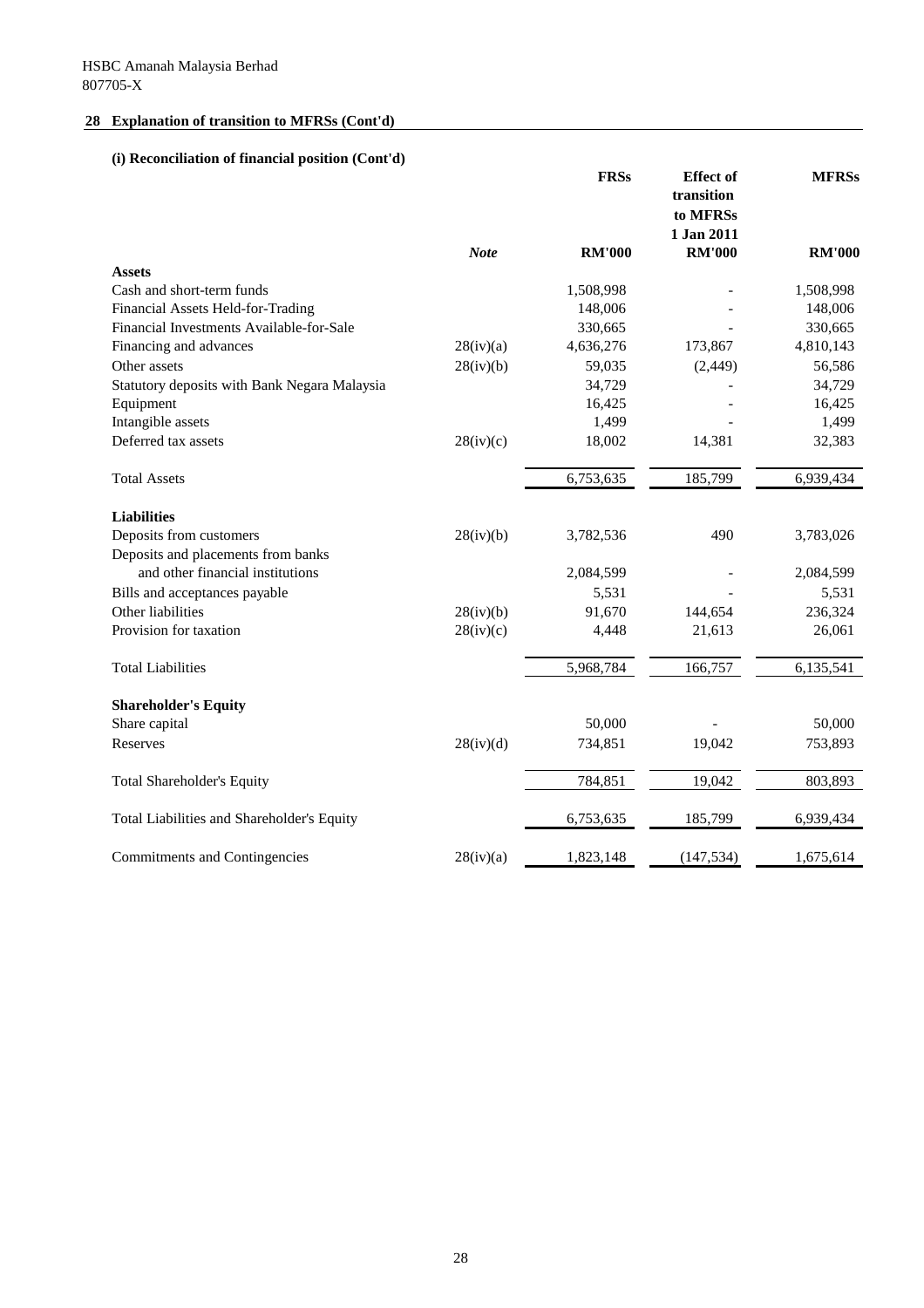# **(ii) Reconciliation of profit or loss and other comprehensive income**

|                                                               |             | <b>FRSs</b>      | <b>Effect</b> of<br>transition<br>to MFRSs<br>three months<br>ended<br>30 Jun 2011 | <b>MFRSs</b>     |
|---------------------------------------------------------------|-------------|------------------|------------------------------------------------------------------------------------|------------------|
|                                                               | <b>Note</b> | <b>RM'000</b>    | <b>RM'000</b>                                                                      | <b>RM'000</b>    |
| Income derived from investment of                             |             |                  |                                                                                    |                  |
| depositors' funds and others                                  | 28(iv)(e)   | 107,477          | (1, 342)                                                                           | 106,135          |
| Income derived from investment of                             |             |                  |                                                                                    |                  |
| shareholder's funds                                           | 28(iv)(e)   | 22,608           | 366                                                                                | 22,974           |
| Impairment losses on financing                                | 28(iv)(f)   | (26, 739)        | 1,411                                                                              | (25, 328)        |
| Total distributable income                                    |             | 103,346          | 435                                                                                | 103,781          |
| Income attributable to depositors                             | 28(iv)(g)   | (37, 448)        | 1,748                                                                              | (35,700)         |
| Total net income                                              |             | 65,898           | 2,183                                                                              | 68,081           |
| Personnel expenses                                            |             | (5,322)          |                                                                                    | (5,322)          |
| Other overheads and expenditures                              |             | (36,938)         |                                                                                    | (36,938)         |
| Profit before taxation                                        |             | 23,638           | 2,183                                                                              | 25,821           |
| Taxation                                                      | 28(iv)(h)   | (3,597)          | (31)                                                                               | (3,628)          |
| Profit for the period                                         |             | 20,041           | 2,152                                                                              | 22,193           |
| Other comprehensive income                                    |             |                  |                                                                                    |                  |
| Items that may be reclassified subsequently to profit or loss |             |                  |                                                                                    |                  |
| Fair value reserve                                            |             |                  |                                                                                    |                  |
| Change in fair value<br>Income tax relating to components of  |             | 185              |                                                                                    | 185              |
| other comprehensive income                                    |             | (46)             |                                                                                    | (46)             |
| Other comprehensive income for the                            |             |                  |                                                                                    |                  |
| period, net of tax                                            |             | 139              |                                                                                    | 139              |
| Total comprehensive income for the period                     |             | 20,180           | 2,152                                                                              | 22,332           |
| Profit attributable to the owner of the Bank                  |             |                  |                                                                                    |                  |
| Total comprehensive income attributable to owner of the Bank  |             | 20,041<br>20,180 |                                                                                    | 22,193<br>22,332 |
|                                                               |             |                  |                                                                                    |                  |
| Basic earnings per RM0.50 ordinary share                      |             | 20 sen           |                                                                                    | 22.2 sen         |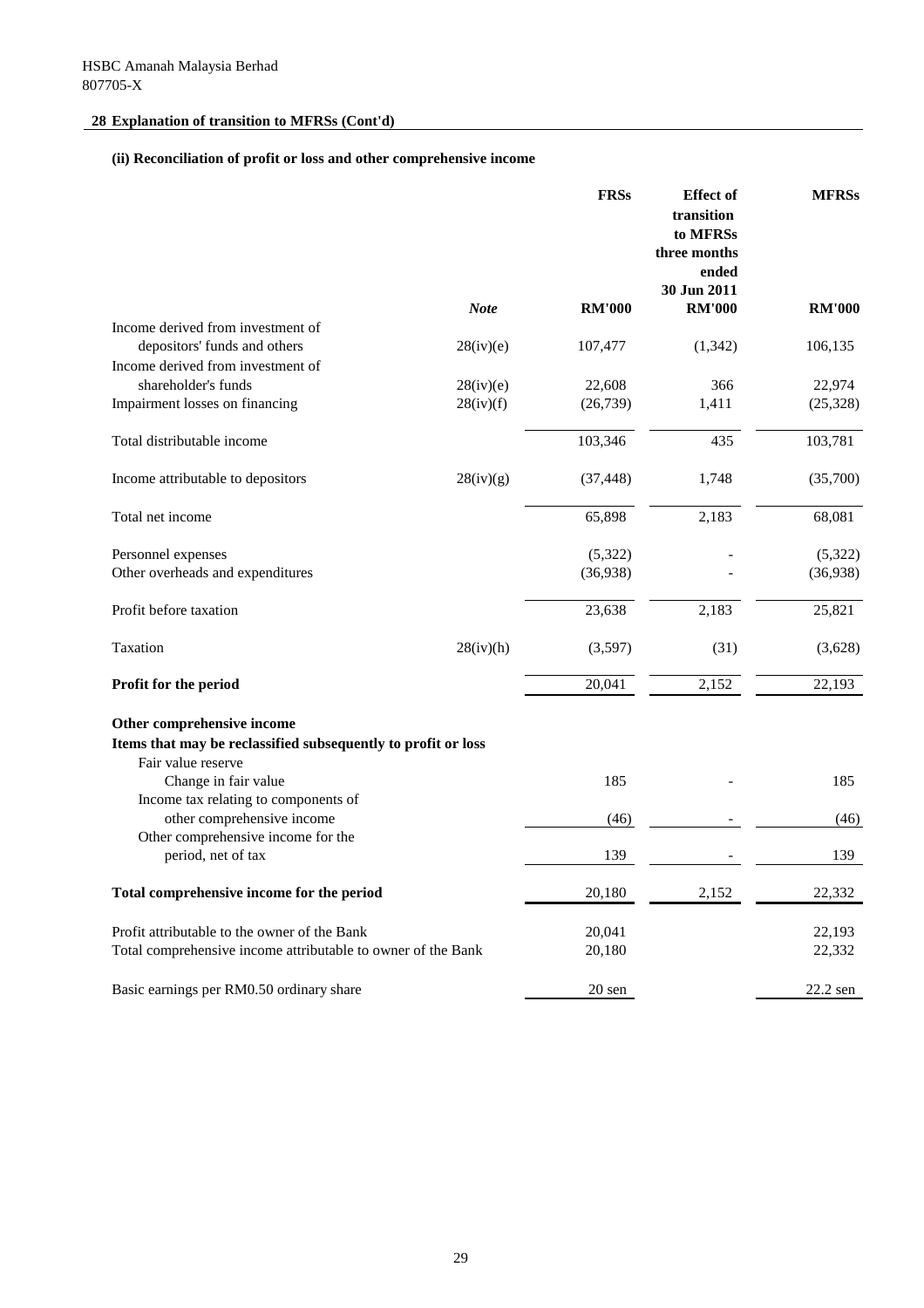# **(ii) Reconciliation of profit or loss and other comprehensive income (Cont'd)**

|                                                                                                                   |             | <b>FRSs</b>            | <b>Effect</b> of<br>transition<br>to MFRSs<br>six months<br>ended<br>30 Jun 2011 | <b>MFRSs</b>          |
|-------------------------------------------------------------------------------------------------------------------|-------------|------------------------|----------------------------------------------------------------------------------|-----------------------|
|                                                                                                                   | <b>Note</b> | <b>RM'000</b>          | <b>RM'000</b>                                                                    | <b>RM'000</b>         |
| Income derived from investment of<br>depositors' funds and others<br>Income derived from investment of            | 28(iv)(e)   | 201,156                | (1, 945)                                                                         | 199,211               |
| shareholder's funds                                                                                               | 28(iv)(e)   | 45,945                 | 687                                                                              | 46,632                |
| Impairment losses on financing                                                                                    | 28(iv)(f)   | (47, 954)              | 3,726                                                                            | (44, 228)             |
| Total distributable income                                                                                        |             | 199,147                | 2,468                                                                            | 201,615               |
| Income attributable to depositors                                                                                 | 28(iv)(g)   | (68, 803)              | 3,365                                                                            | (65, 438)             |
| Total net income                                                                                                  |             | 130,344                | 5,833                                                                            | 136,177               |
| Personnel expenses<br>Other overheads and expenditures                                                            |             | (13, 351)<br>(64, 592) |                                                                                  | (13,351)<br>(64, 592) |
| Profit before taxation                                                                                            |             | 52,401                 | 5,833                                                                            | 58,234                |
| Taxation                                                                                                          | 28(iv)(h)   | (10,010)               | (1, 134)                                                                         | (11, 144)             |
| Profit for the period                                                                                             |             | 42,391                 | 4,699                                                                            | 47,090                |
| Other comprehensive income<br>Items that may be reclassified subsequently to profit or loss<br>Fair value reserve |             |                        |                                                                                  |                       |
| Change in fair value<br>Income tax relating to components of                                                      |             | (186)                  |                                                                                  | (186)                 |
| other comprehensive income                                                                                        |             | 46                     |                                                                                  | 46                    |
| Other comprehensive income for the<br>period, net of tax                                                          |             | (140)                  |                                                                                  | (140)                 |
| Total comprehensive income for the period                                                                         |             | 42,251                 | 4,699                                                                            | 46,950                |
| Profit attributable to the owner of the Bank                                                                      |             | 42,391                 |                                                                                  | 47,090                |
| Total comprehensive income attributable to owner of the Bank                                                      |             | 42,251                 |                                                                                  | 46,950                |
| Basic earnings per RM0.50 ordinary share                                                                          |             | 42.4 sen               |                                                                                  | 47.1 sen              |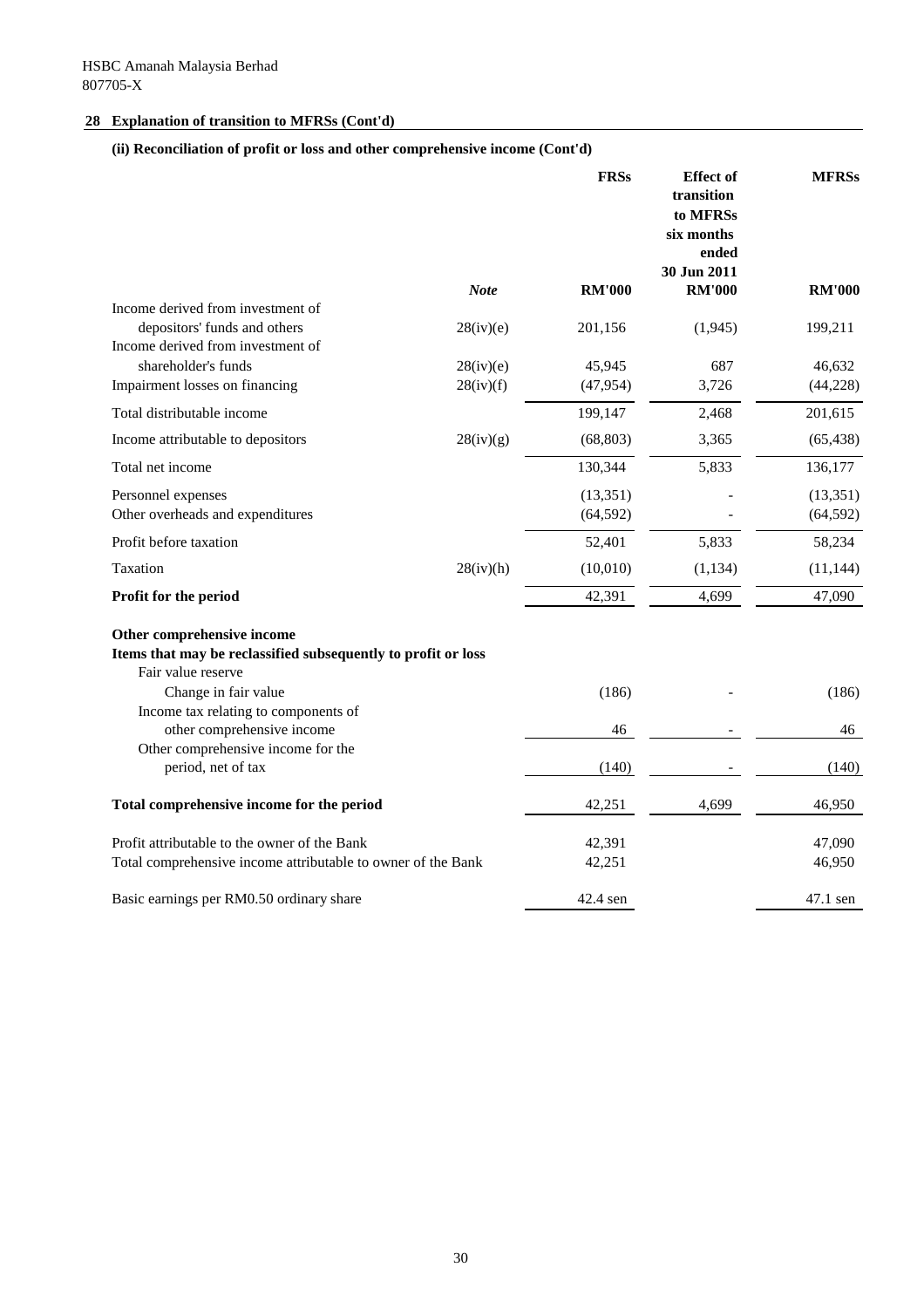#### **(iii) Reconciliation of Cash Flow Statement**

|                                                      |             | <b>FRSs</b>   | <b>Effect of</b><br>transition<br>to MFRSs<br>30 Jun 2011 | <b>MFRSs</b>  |
|------------------------------------------------------|-------------|---------------|-----------------------------------------------------------|---------------|
|                                                      | <b>Note</b> | <b>RM'000</b> | <b>RM'000</b>                                             | <b>RM'000</b> |
| Profit before taxation                               |             | 52,401        | 5,833                                                     | 58,234        |
| Adjustments for non-operating and non-cash items     |             | 3,184         | 166                                                       | 3,350         |
| Operating profit before working capital changes      |             | 55,585        | 5,999                                                     | 61,584        |
| Changes in working capital:                          |             |               |                                                           |               |
| Net changes in operating assets                      |             | (1,071,147)   | (31,245)                                                  | (1,102,392)   |
| Net changes in operating liabilities                 |             | 1,163,177     | 25,246                                                    | 1,188,423     |
| Taxation paid                                        |             | (8,000)       |                                                           | (8,000)       |
| Net cash generated from operating activities         |             | 139,615       | (5,999)                                                   | 139,615       |
| Net cash generated from financing activities         |             | (8, 840)      |                                                           | (8, 840)      |
| Net changes in cash and cash equivalents             |             | 130,775       |                                                           | 130,775       |
| Cash and cash equivalents at beginning of the period |             | 1,508,998     |                                                           | 1,508,998     |
| Cash and cash equivalents at end of the period       |             | 1,639,773     |                                                           | 1,639,773     |
| Analysis of cash and cash equivalents                |             |               |                                                           |               |
| Cash and short-term funds                            |             | 1,639,773     |                                                           | 1,639,773     |

The comparative cash flow statements have been restated for the effects of the change in accounting policies as disclosed in Note 2a) Changes in Accounting Policies. However, the differences between the statement of cash flows presented under the MFRSs and the statement of cash flows presented under FRSs are not material.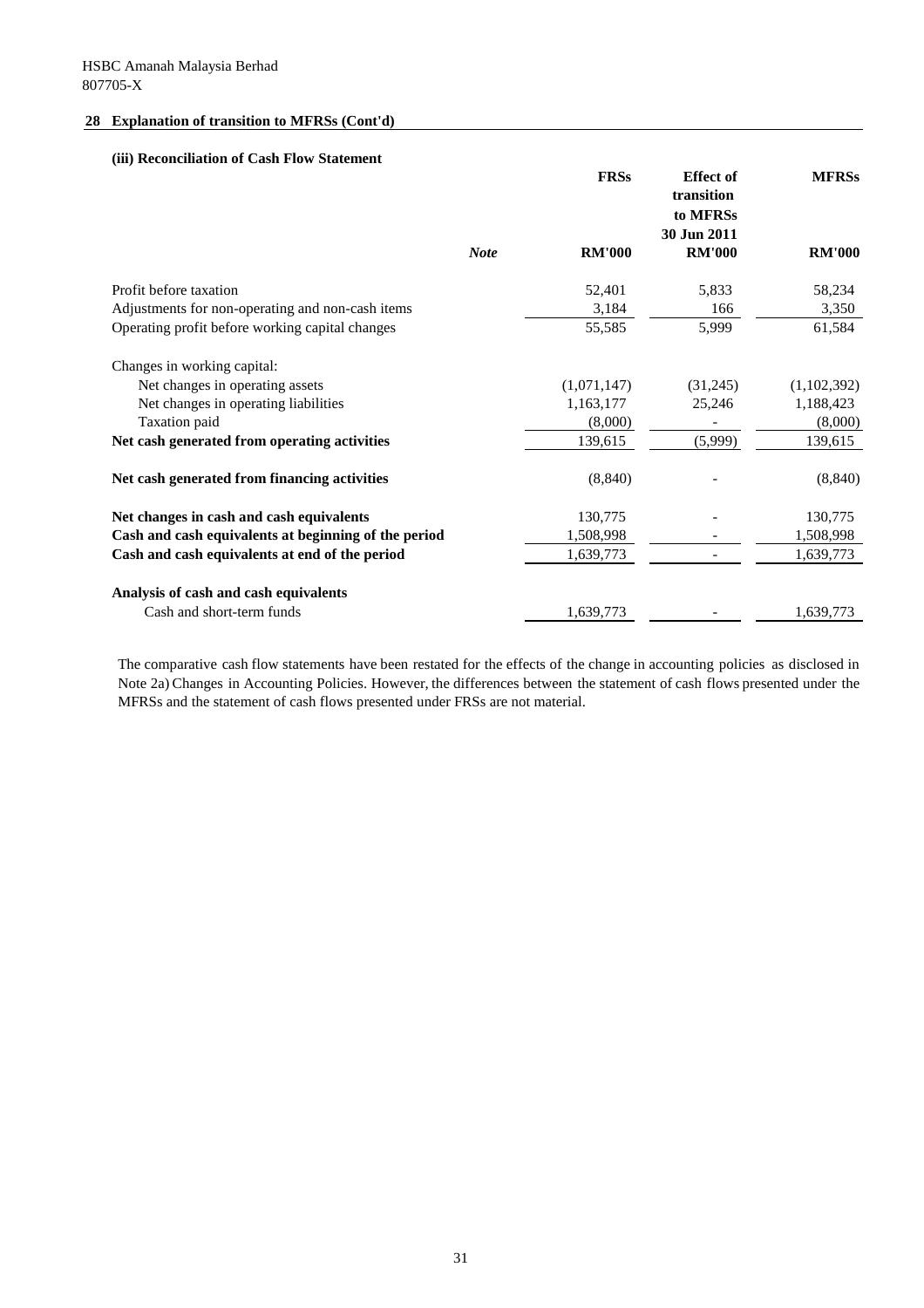#### **(iv) Explanation of transition to MFRSs**

**Notes to reconciliation of statement of financial position**

|                                           |             | 31 Dec 2011   | 30 Jun 2011 | 1 Jan 2011    |
|-------------------------------------------|-------------|---------------|-------------|---------------|
|                                           | <b>Note</b> | <b>RM'000</b> | RM'000      | <b>RM'000</b> |
| (a) Financing and advances                |             |               |             |               |
| Decrease in collective impairment ("CIP") | 14(ii)      | 74.389        | 49.110      | 37,303        |
| Decrease in individual impairment ("IIP") | 14(ii)      | 36,288        | 30,704      | 26,282        |
| Increase in regulatory reserves ("RRP")   | 14(ii)      | (74, 558)     | (49, 565)   | (37,252)      |
| Adjustment to increase retained earnings  | 28(iv)(d)   | 36,119        | 30.249      | 26,333        |
| Islamic repurchase agreements             |             | 192,401       | 179,752     | 147,534       |
|                                           |             | 228,520       | 210,001     | 173,867       |

In the previous years, collective impairment provisions were based on a percentage  $(1.5%)$  of the total outstanding financing portfolio net of individual impairment provisions to cover future potential losses from the financing and advances portfolio. Upon transition to MFRSs, the Bank adopted a MFRS compliant CIP model where collective impairment provisions are set aside to cover financing losses incurred but the financing has not been individually identified as impaired at reporting date. Additionally, impairment provisions for homogeneous groups of financing that are not considered individually significant are now computed under appropriate CIP models instead of being individually assessed. The accounting policy for collective impairment of financing and advances after the transition to MFRSs is disclosed in Note 2(a)(i).

Please refer to Note  $2(a)(iv)$  for the change in accounting policy on disclosure on Islamic repurchase agreements.

#### **(b) Other assets, other liabilities and deposits from customers**

|                                              |           | 31 Dec 2011   | 30 Jun 2011   | 1 Jan 2011    |
|----------------------------------------------|-----------|---------------|---------------|---------------|
|                                              |           | <b>RM'000</b> | <b>RM'000</b> | <b>RM'000</b> |
| Other assets:                                |           |               |               |               |
| Decrease in derivative financial assets      | 15        | (7, 842)      | (7,339)       | (2, 449)      |
| <b>Other liabilities:</b>                    |           |               |               |               |
| Decrease in derivative financial liabilities | 18        | 2.809         | 3.688         | 2,880         |
| <b>Deposit from customers:</b>               |           |               |               |               |
| Decrease/(Increase) in structured deposits   | 16(i)     | 6.157         | 5.509         | (490)         |
| Adjustment to increase retained earnings     | 28(iv)(d) | 1,124         | 1,858         | (59)          |
| <b>Other liabilities:</b>                    |           |               |               |               |
| Islamic repurchase agreements                | 28(iv)(a) | 192,401       | 179,752       | 147,534       |
|                                              |           | 193,525       | 181,610       | 147,475       |

In the previous years, structured deposits were measured at amortised cost using the effective profit method. Upon transition to MFRSs, structured deposits are classified as "trading liabilities" and measured at fair value. The accounting policy for the fair value measurement of structured depositsis as disclosed in the audited financial statements of the Bank as at and for the financial year ended 31 December 2011, under Note 3(e)(vi).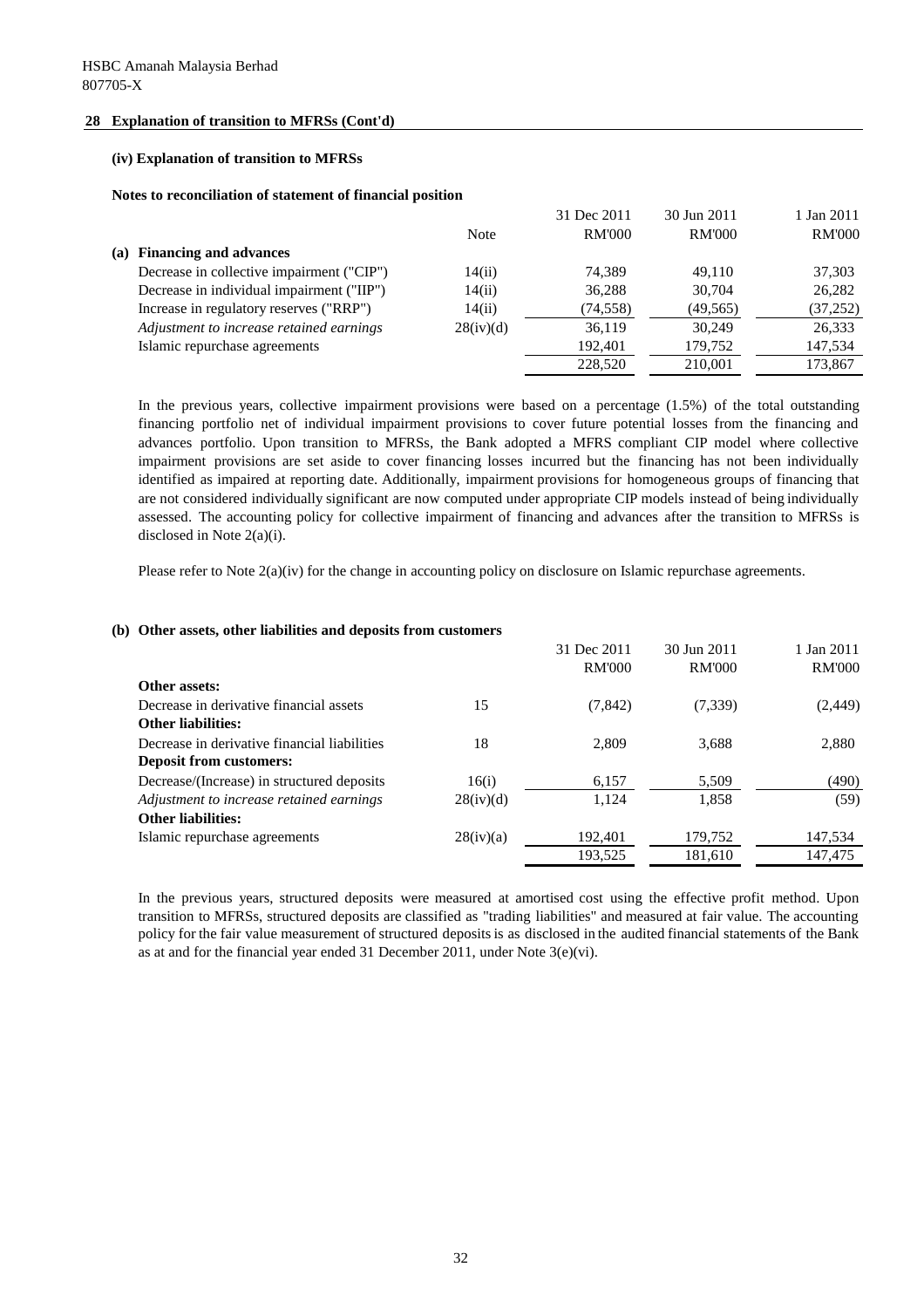#### **(iv) Explanation of transition to MFRSs**

**Notes to reconciliation of statement of financial position**

| 30 Jun 2011<br>1 Jan 2011      |
|--------------------------------|
| <b>RM'000</b><br><b>RM'000</b> |
|                                |
|                                |
|                                |
| 8.059<br>5.326                 |
| 6,322<br>9.507                 |
|                                |
|                                |
| 15<br>(464)                    |
|                                |
| (22.735)<br>(21,628)           |
| (7,232)<br>(8,366)             |
|                                |

The (increase)/decrease in collective impairment provision resulted in (lower)/higher deferred tax assets recognised. The increase in regulatory reserve provision resulted in higher deferred tax assets recognised.

Provision for tax liability increased upon positive fair valuation of structured deposits and decrease in CIP and IIP.

#### **(d) Retained earnings**

|                                                |           | 31 Dec 2011   | 30 Jun 2011   | 1 Jan 2011    |
|------------------------------------------------|-----------|---------------|---------------|---------------|
|                                                |           | <b>RM'000</b> | <b>RM'000</b> | <b>RM'000</b> |
| Financing and advances                         | 28(iv)(a) | 36,119        | 30.249        | 26,333        |
| Other assets, other liabilities and deposits   | 28(iv)(b) | 1.124         | 1,858         | (59)          |
| from customers                                 |           |               |               |               |
| Deferred tax assets and provision for taxation | 28(iv)(c) | 9.969         | 8.366         | 7,232         |
| Adjustment to increase retained earnings       |           | 47.212        | 40.473        | 33,506        |

#### **Notes to reconciliation of profit or loss and other comprehensive income**

|                             |                                                             | 3 months ended | 6 months ended | Year ended    |
|-----------------------------|-------------------------------------------------------------|----------------|----------------|---------------|
|                             |                                                             | 30 Jun 2011    | 30 Jun 2011    | 31 Dec 2011   |
|                             | <b>Note</b>                                                 | <b>RM'000</b>  | <b>RM'000</b>  | <b>RM'000</b> |
| (e)                         | Total income derived from investment of funds               |                |                |               |
|                             | Increase in finance income and hibah                        | 91             | 191            | 377           |
|                             | Decrease in other income                                    | (1,067)        | (1,449)        | (4,258)       |
|                             | Adjustment to decrease profit or loss                       | (976)          | (1,258)        | (3,881)       |
| (f)                         | <b>Impairment losses on financing</b>                       |                |                |               |
|                             | Adjustment to collective impairment ("CIP")                 | (5,575)        | (15,728)       | (21, 788)     |
|                             | Adjustment to individual impairment ("IIP")                 | 15,556         | 31,767         | 68,502        |
|                             | Increase in regulatory reserves                             | (8,570)        | (12,313)       | (37,306)      |
|                             | Adjustment to increase profit or loss                       | 1,411          | 3,726          | 9,408         |
| $\left( \mathbf{g} \right)$ | Income attributable to depositors                           |                |                |               |
|                             | Effect of fair valuation of derivative financial liabilties | 1,748          | 3,365          | 5,442         |
|                             | Adjustment to increase profit or loss                       | 1,748          | 3,365          | 5,442         |
| (h)                         | <b>Taxation</b>                                             |                |                |               |
|                             | Effect of fair valuation of structured deposits             | (171)          | (479)          | (296)         |
|                             | Decrease in impairment provisions                           | (401)          | (1,107)        | (2,501)       |
|                             | Deferred taxation on increase in CIP                        | (1,990)        | (2,733)        | (8,893)       |
|                             | Deferred taxation on provision for regulatory reserve       | 2,531          | 3,185          | 8,953         |
|                             | Adjustment to decrease profit or loss                       | (31)           | (1,134)        | (2,737)       |